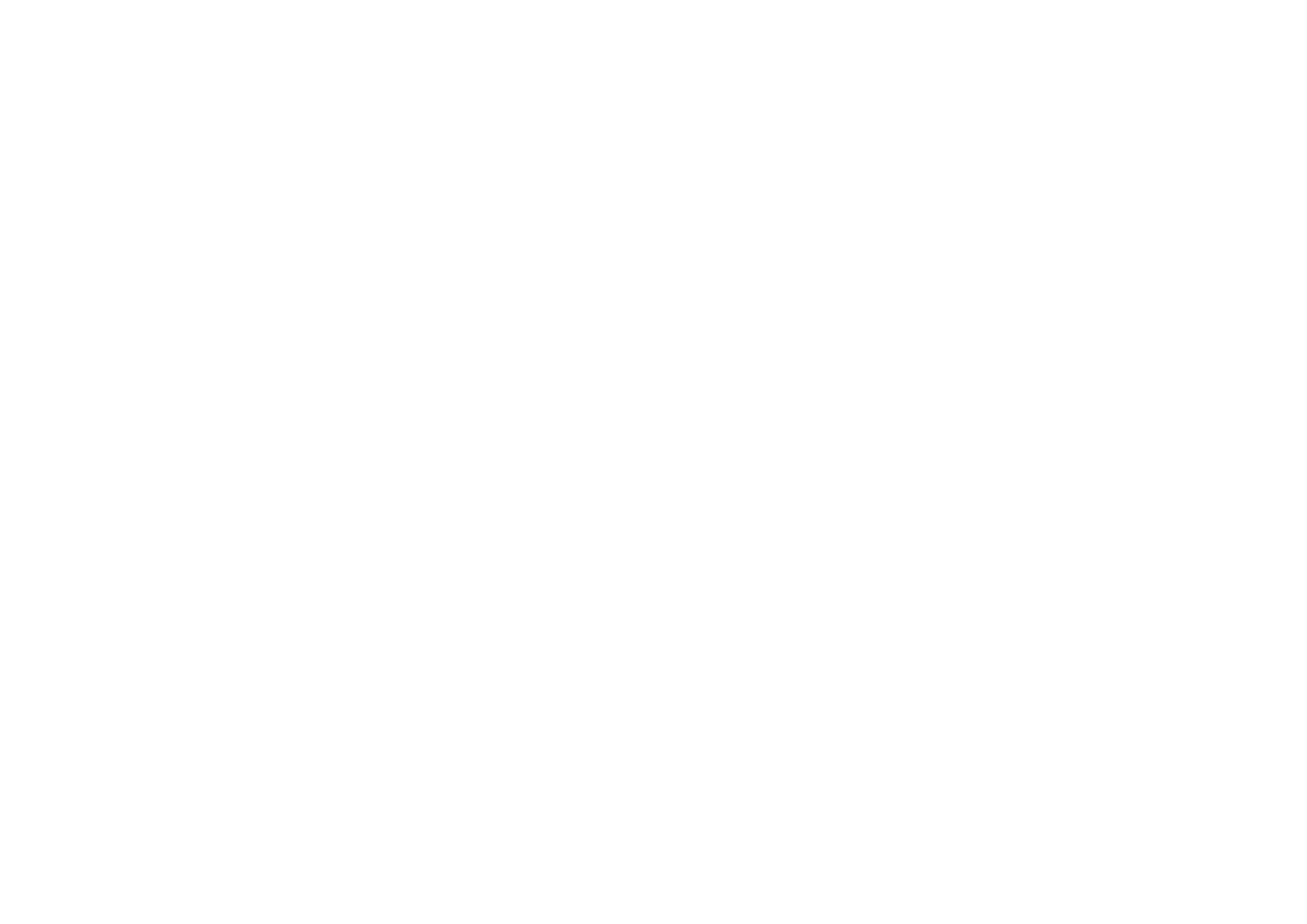# **CONTENTS**

| <b>ACKNOWLEDGEMENTS</b>                                                                         |                   |
|-------------------------------------------------------------------------------------------------|-------------------|
| <b>EXECUTIVE SUMMARY</b>                                                                        | 3                 |
| <b>Recommendations</b>                                                                          | $\overline{7}$    |
| <b>INTRODUCTION</b>                                                                             | 10                |
| <b>Policy context</b>                                                                           | 10                |
| <b>THE INQUIRY PROCESS</b>                                                                      | 12                |
| <b>BACKGROUND</b>                                                                               | 13                |
| <b>Terms and remit defined</b>                                                                  | 13                |
| <b>BASELINE DATA</b>                                                                            | 14                |
| <b>Young Scots</b>                                                                              | 14                |
| <b>Education</b>                                                                                | 14                |
| <b>Membership of historic environment organisations</b>                                         | 14                |
| <b>Volunteering</b><br>Attendance at historic environment sites and events                      | 14                |
| <b>Education and community engagement</b>                                                       | 15<br>15          |
| <b>Skills training and employment</b>                                                           | 16                |
|                                                                                                 |                   |
| THE NEED TO IMPROVE INFORMATION                                                                 | 17                |
| <b>ENGAGING YOUNG ADULTS - WHY IT MATTERS</b>                                                   | 18                |
| <b>SUGGESTED STRATEGIES</b>                                                                     | 20                |
| Focus on the needs and interests of young adults                                                | 20                |
| Raise the capacity of the historic environment sector                                           | 21                |
| Value the historic environment in secondary education                                           | $22 \overline{)}$ |
| Improve collaboration with further and higher education                                         | 26<br>27          |
| Increase skills training and job experience opportunities<br>Develop young adults as volunteers | 28                |
| Map and communicate educational and career opportunities                                        | 30                |
| <b>Engage locally: the role of local authorities</b>                                            | 31                |
| <b>CONCLUSIONS</b>                                                                              | 32                |
| <b>RECOMMENDATIONS</b>                                                                          | 33                |
| <b>APPENDIX 1: THE INQUIRY PROCESS</b>                                                          | 35                |
| <b>APPENDIX 2: REFERENCES</b>                                                                   | 36                |
| <b>Select list of websites accessed</b>                                                         | 36                |
| <b>Select bibliography</b>                                                                      | 36                |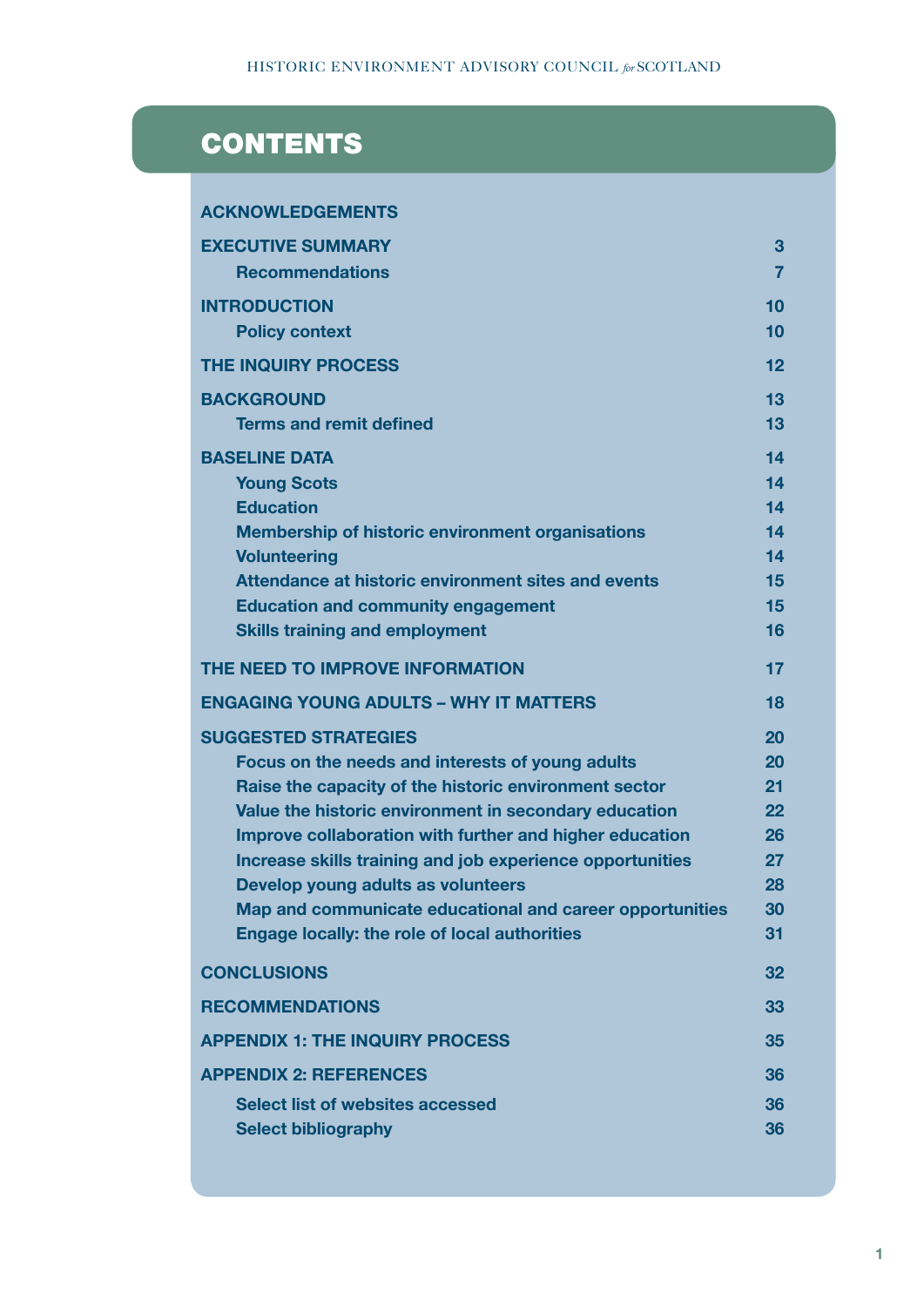# **Acknowledgements**

**HEACS gratefully acknowledges the time, thought and effort of all those individuals and organisations who have contributed to this report by responding to the consultation, responding to requests for information, or giving evidence in person to members of the Working Group. We are especially grateful to those who so generously gave us the benefit of their expertise in person:**

**Tertia Barnett (Scotland's Rural Past) Ali Bell (The Lighthouse, Glasgow) Alex Blackwood (Skills Development Scotland) Caoimhe Boylan (Volunteer Development Scotland) Violet Dalton (National Trust for Scotland) Abigail Daly (Scottish Civic Trust) Scott Ferguson (Scottish Natural Heritage) Stewart Fyfe (Fairbridge in Scotland) Kenneth Imrie (The Prince's Trust, Scotland) Colin McAndrew (Learning and Teaching Scotland) David Mitchell (Historic Scotland) Sue Mitchell (Historic Scotland) Tom Monaghan (Stirling High School; Scottish Association of Teachers of History) Dr Joanne Mould (British Trust for Conservation Volunteers) Brian O'Neill (Historic Scotland) Dr Mark Priestly (University of Stirling) Penny Radway (The Green Team)**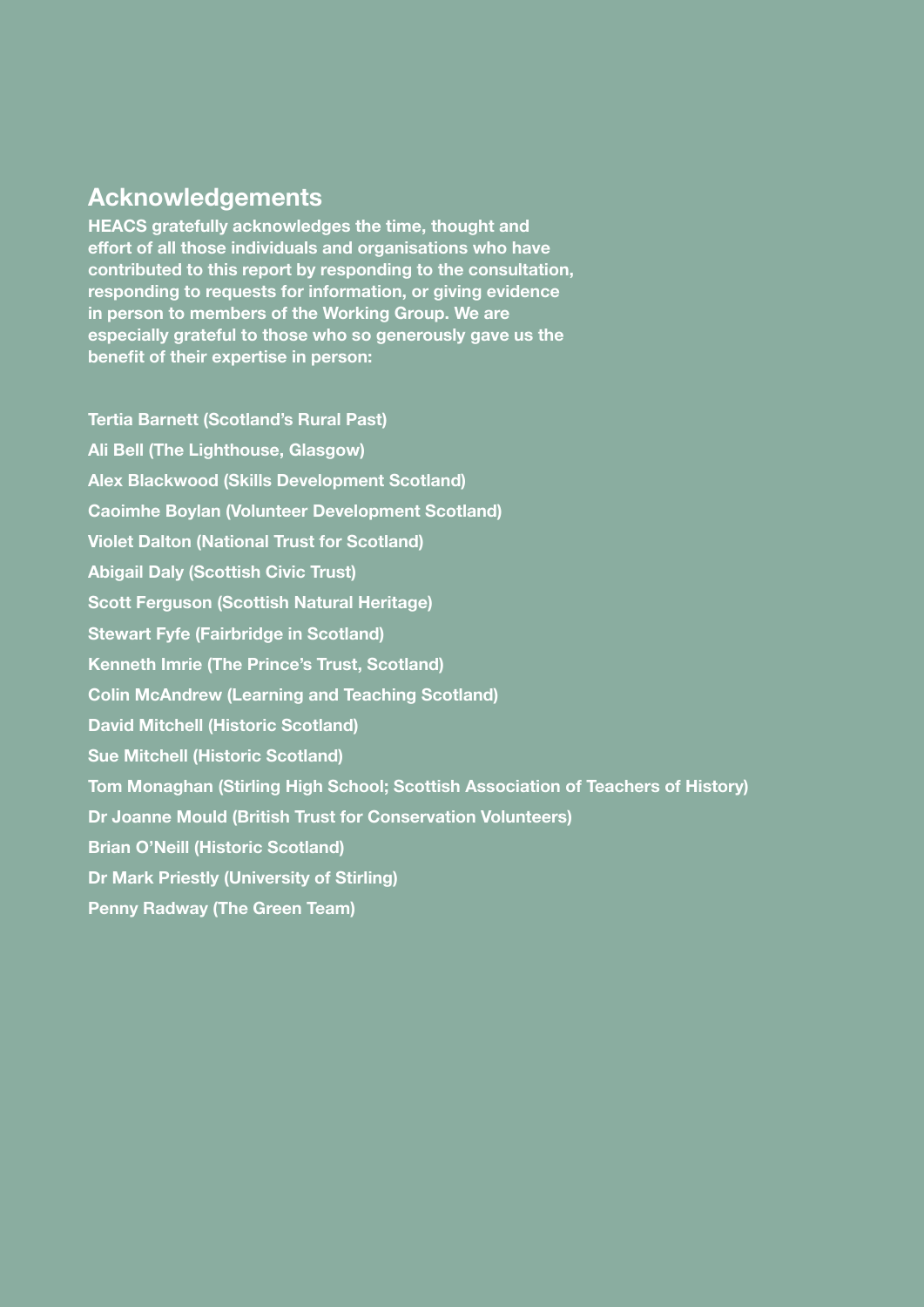# EXECUTIVE SUMMARY

This report is submitted by HEACS, the Historic Environment Advisory Council for Scotland, which was established in 2003 to provide Scottish Ministers with strategic advice on issues affecting the historic environment.

In its second term HEACS was asked by Scottish Ministers: 'What strategies could be developed for attracting young adults to get engaged in protecting, conserving, understanding and enjoying the historic environment?'

Young adults have been defined for the purposes of this report as those aged between 16 and 24 inclusive.

Research was commissioned from Applejuice Consultants in 2008 to identify case studies, from the UK, Europe and North America, of good practice and successful outcomes in engaging young adults in the historic environment, with a view to assessing which approaches might be most applicable in Scotland. The case studies report should be read in conjunction with this report and has also been submitted to the Minister.

The wording of the task set for HEACS implies that young adults are insufficiently engaged in the historic environment. HEACS sought to test this assumption by gathering baseline data on young adults' involvement. This proved surprisingly difficult. The lack of data is a problem in itself, and there is also a lack of consistency in the data that has been collected. There is a need to improve baseline data in order to monitor trends and evaluate the impact of policies, strategies and initiatives. A number of recommendations are made to address this issue.

In Scotland we have an annual cohort of 50-55,000 young Scots making a total of about 450,000 within the 16-24 age range (inclusive) at any one time. Young adults

therefore form a significant proportion of the population of Scotland.

### **Engaging young adults – why it matters**

HEACS believes there are cogent reasons why the sector should treat young adults as a special category and invest in their involvement. Increasing the involvement of young adults would bring social and economic benefits, and contribute to the achievement of a number of National Performance Framework objectives, especially over the longer term.

Implementing strategies to increase engagement will enlarge the social and economic contribution Scotland's young adults can make as confident, responsible, well informed citizens who will ensure the future of our past. They can help raise awareness of Scotland's history, culture and identity among the younger generation. They can support the acquisition of knowledge and skills, resulting in qualified and committed young people who will contribute to Scotland's prosperity and well-being through their activities.

The potential of projects in Scotland's historic environment to engage young adults at risk of exclusion was emphasised to HEACS by all the youth work and environmental organisations interviewed.

The historic environment sector would benefit from adopting a more proactive approach to young adults. The benefits would include strengthening and broadening career and volunteer recruitment across the sector; and developing a more positive presence, less dominated by a conservative establishment image.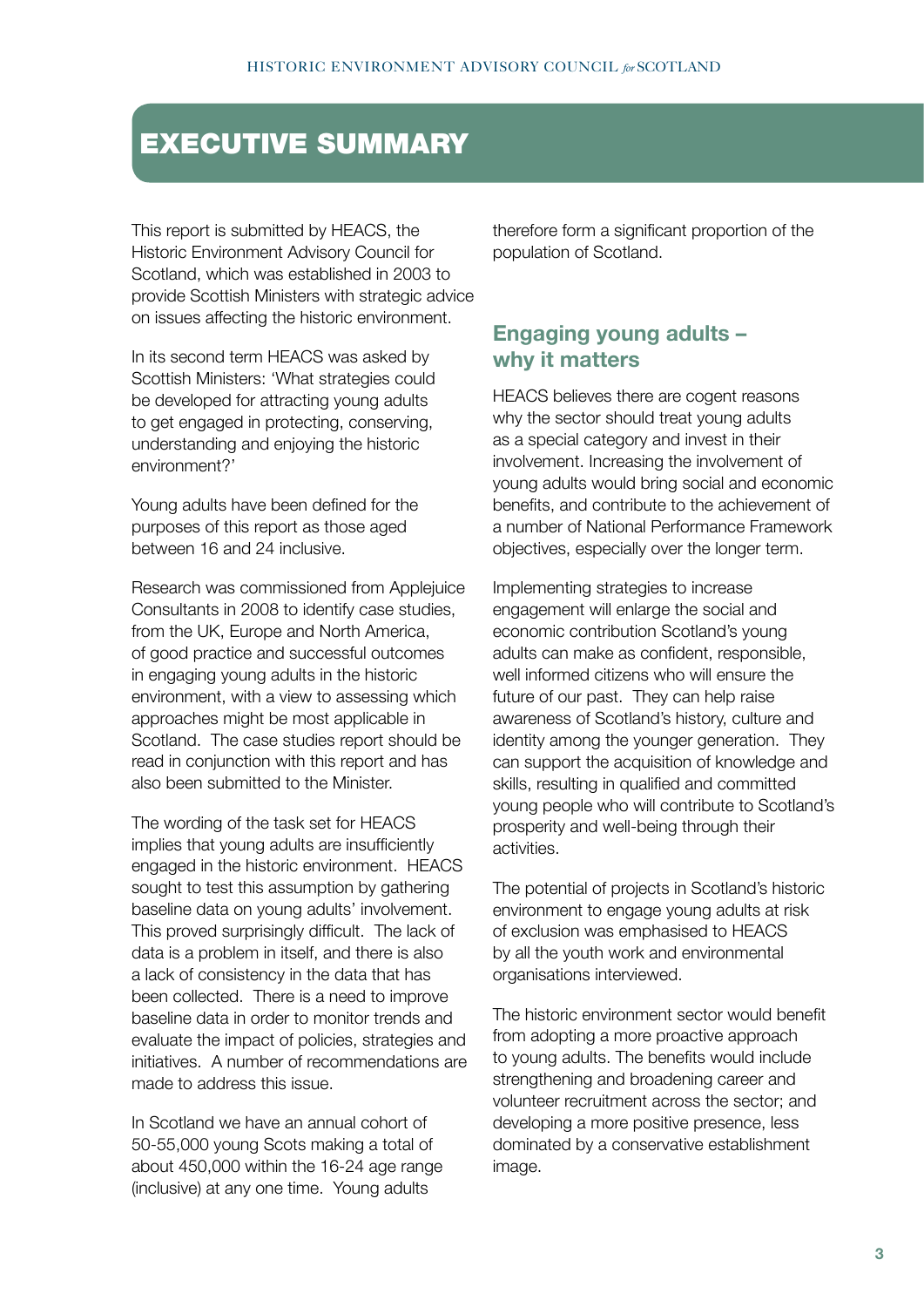# **Suggested strategies**

#### **Focus on the needs and interests of young adults**

A lot happens between the ages of 16 and 24. In terms of the life cycle, a young adult can be simultaneously, or in quick succession, dependent child, student, employee, parent and carer. Any strategies need to enable flexible approaches and opportunities for personal and career development.

Evidence from organisations working with young people indicated unequivocally that successful projects involving young adults were active, focussed on their interests, and absorbed their culture and language. Participation in fieldwork and hands-on experience were effective incentives at all levels, as were projects that harness the enthusiasm and confidence of young people in using new technology for information, networking and enjoyment. Organisations should ensure that engagement is worthwhile, inspiring and, above all, fun.

Successful projects adopted a sensitive approach to young adults, and facilitated their involvement rather than seeking to impose a high level of control. They tended to focus on the work or activity rather than the context. Identifying with conservation values was viewed as a consequence of successful engagement, rather than as a motive for getting involved. Sustained engagement may be relatively unimportant as a criterion of success compared with the young adult's growth in skills, knowledge and attitude during the project.

#### **Raise the capacity of the historic environment sector**

There is a significant issue around the capacity of the historic environment sector to instigate, participate in and/or lead initiatives to engage young adults in activities relating to the historic environment. Many historic environment organisations express a desire to work more

with young adults but lack the capacity and experience. Raising awareness in the sector of how to work effectively with young adults is an obvious need. Conversely, there is evidence of young adults being engaged effectively by some of the smallest, most local and least well-resourced organisations.

There has been limited liaison between historic environment organisations and bodies which work with disadvantaged young adults to develop social skills and self-esteem leading to qualifications and employment; this is an area of considerable potential.

Most voluntary organisations in the sector are dependent upon project funding and volunteer effort. There is a need for consistency of funding to ensure that initiatives can be sustained and delivered successfully.

Historic Scotland should encourage and support a range of providers in the sector to develop educational and training opportunities for hands-on fieldwork and practical experience for young adults.

#### **Value the historic environment in secondary education**

Most educational visits to heritage sites currently involve children under the age of 12. It is vital that opportunities for visits and projects using the historic environment should continue through secondary school, especially for those from disadvantaged backgrounds. There are some practical disincentives, and HEACS heard that many teachers lack support and the confidence and expertise to deliver extramural learning. However, the evidence also suggested that secondary teachers who had experienced school visits to historic sites valued them for providing memorable learning experiences and for enabling creative, crossdisciplinary work. The perceived value of such visits extended far beyond the 'history trip', to engaging with issues such as community and conflict, identity and sustainability, economics and design.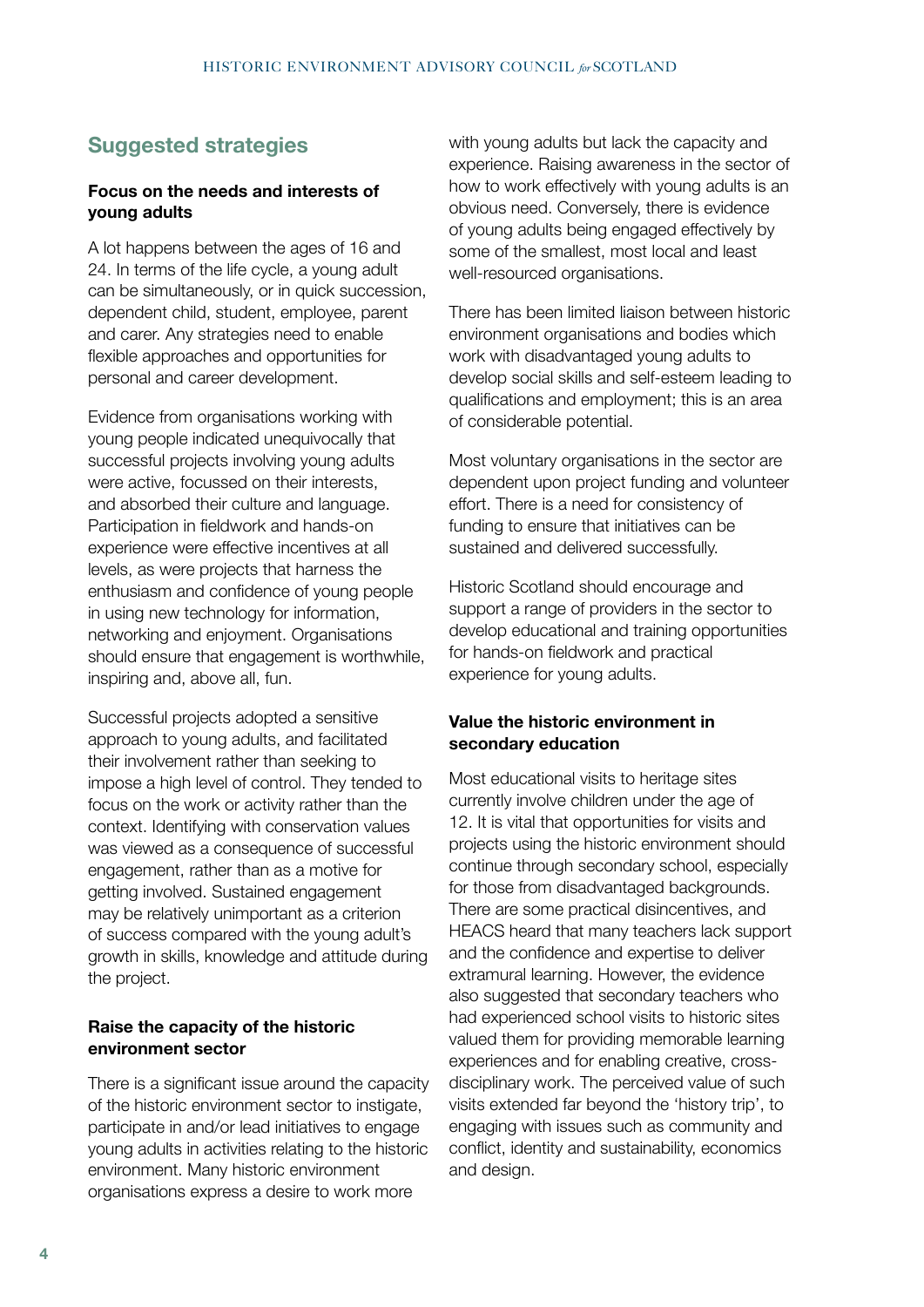HEACS believes that trainee and established teachers need more support and better access to training and continuing professional development in use of the historic environment. Skills in leading field trips and using historic sites and artefacts should be a standard part of teacher training in Scotland, and should be widely available as part of teachers' continuing professional development.

The interdisciplinarity of the Curriculum for Excellence offers a great opportunity for the heritage sector to counter the prevalent pigeon-holing of the historic environment as 'history' in schools. The new curriculum encourages holistic projects. A wide range of historic sites and places could provide the basis for cross-disciplinary study, new skills and e-learning encompassing history, geography, social and environmental studies, art, craft, design and technology.

The introduction of a compulsory Scottish component within the Higher History syllabus from 2010 is also a positive incentive for schools to make use of local and national heritage sites and collections.

Learning and Teaching Scotland (LTS) is best placed to provide support and continuing professional development to assist teachers in developing and organising heritage-related cross-disciplinary work and associated out-ofschool activities.

HEACS welcomes the establishment by LTS of the Heritage Education Forum. The Forum has considerable potential to foster capacity building and partnership, both within the sector and between the sector and education providers. In order to make best use of the opportunities, however, the Heritage Education Forum requires additional resources and support. Consideration should be given to strengthening the Forum by the appointment of a Development Officer and/ or Administrator to increase its capacity to develop and disseminate good practice and improve communication with the wider sector. Another welcome development is 'Glow', the national schools intranet, also under the auspices of LTS, which offers a further means to develop teaching resources and materials based on the historic environment.

HEACS welcomes the increasing availability of historic environment and heritage material on-line, for example, through the Scottish Cultural Resources Access Network (SCRAN). Given the important role that buildings and places can play in education, the new Building Connections website, a 'major resource on the built environment for schools, pupils and their teachers' hosted by The Lighthouse, is also a positive development.

Historic Scotland has produced an excellent range of educational material, mostly based around properties in state care. HEACS believes this approach needs to be extended to embrace the wider historic environment.

HEACS congratulates bodies in the voluntary sector, such as Archaeology Scotland, which are already providing resources and factsheets for teachers and pupils. Overall, however, the sector could usefully adopt a more proactive approach to producing e-learning materials and encouraging school visits.

#### **Improve collaboration with further and higher education**

The young adults most actively engaged in the sector are students undertaking further and higher education courses directly related to the historic environment, such as archaeology, architecture and history of art, or construction and craft skills such as masonry and joinery.

Post-school education has changed enormously, however, and there are fewer opportunities for students to undertake handson work. There has been a marked decline in expeditions and fieldwork, with fewer opportunities to attend summer schools or gain experience as volunteers.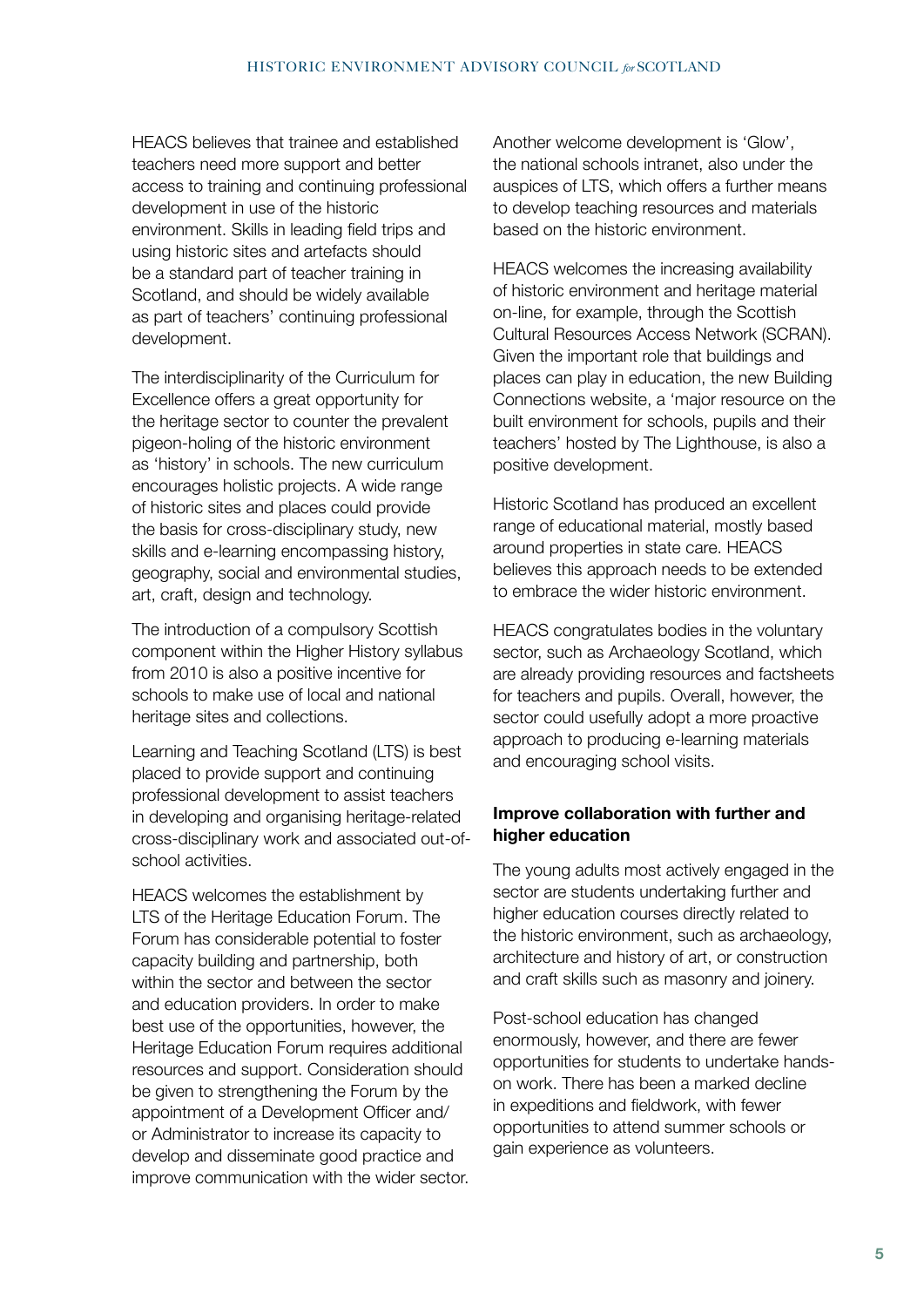Modular and part-time courses can be used effectively to develop skills. Such courses may also be a stepping stone to qualifications and employment opportunities for young adults on lower incomes or seeking part-time work.

HEACS believes there is scope for better collaboration and more productive working between further and higher education providers and the historic environment sector, particularly in the area of providing more opportunities for students to obtain hands-on experience.

#### **Increase skills training and job experience opportunities**

The historic environment offers great scope for internships or supported traineeships for young people, as well as enhanced job opportunities. More apprenticeships, better training opportunities nearer to home, upskilling courses for young tradesmen with modern construction skills, and a clear career path widely disseminated, would all offer significant opportunities for young adults.

There is a strong case, particularly in the present economic climate, for supporting the expansion of training and work opportunities that can both engage young adults, improve the condition of Scotland's traditional buildings, and increase the already considerable contribution to Scotland's economy from the diverse historic environment sector.

This area offers considerable potential should the Government establish a form of national job experience scheme to help cope with the current economic downturn and its particular effects on young adults. Investment of this nature would have a direct benefit to Scotland by helping develop skills which would have a long-term value both to the historic environment and the young adults themselves.

HEACS recommends that Historic Scotland and the wider sector should be proactive in identifying training and job opportunities

for young adults in the historic environment, including an expansion of training through more apprenticeships and internships.

#### **Develop young adults as volunteers**

There is considerable scope for expanding volunteering opportunities for young adults in the historic environment in Scotland. One limiting factor has been the lack of volunteer manager and coordinator posts within the sector. The provision of financial support for such posts, in conjunction with volunteer projects and partnerships, would be an extremely cost-effective means of increasing opportunities for young adults to engage in the historic environment. HEACS recommends that Historic Scotland should be tasked to work with Volunteer Development Scotland and the historic environment sector to develop and deliver a volunteer manager and coordinator training programme.

There is encouragement in some schools, colleges, universities and companies for young adults to undertake voluntary work in their community. There is also potential for young volunteers to go on short-term specialist courses in caring for the historic environment with a view to evaluating options for future employment. Consideration could be given to developing these more widely. The historic environment has many older volunteers and is also an area of considerable potential for intergenerational working.

The pilot 'v-project' on involving youth volunteers in the historic environment sector in England, run by English Heritage and the National Trust, is of considerable significance and provides valuable pointers. The pilot achieved its target of involving 1200 young adults in the historic environment over a two-year period. The Scottish Government's National Youth Work Strategy and associated policies and plans could be enhanced by explicit consideration of the volunteering opportunities in the historic environment in Scotland. HEACS recommends that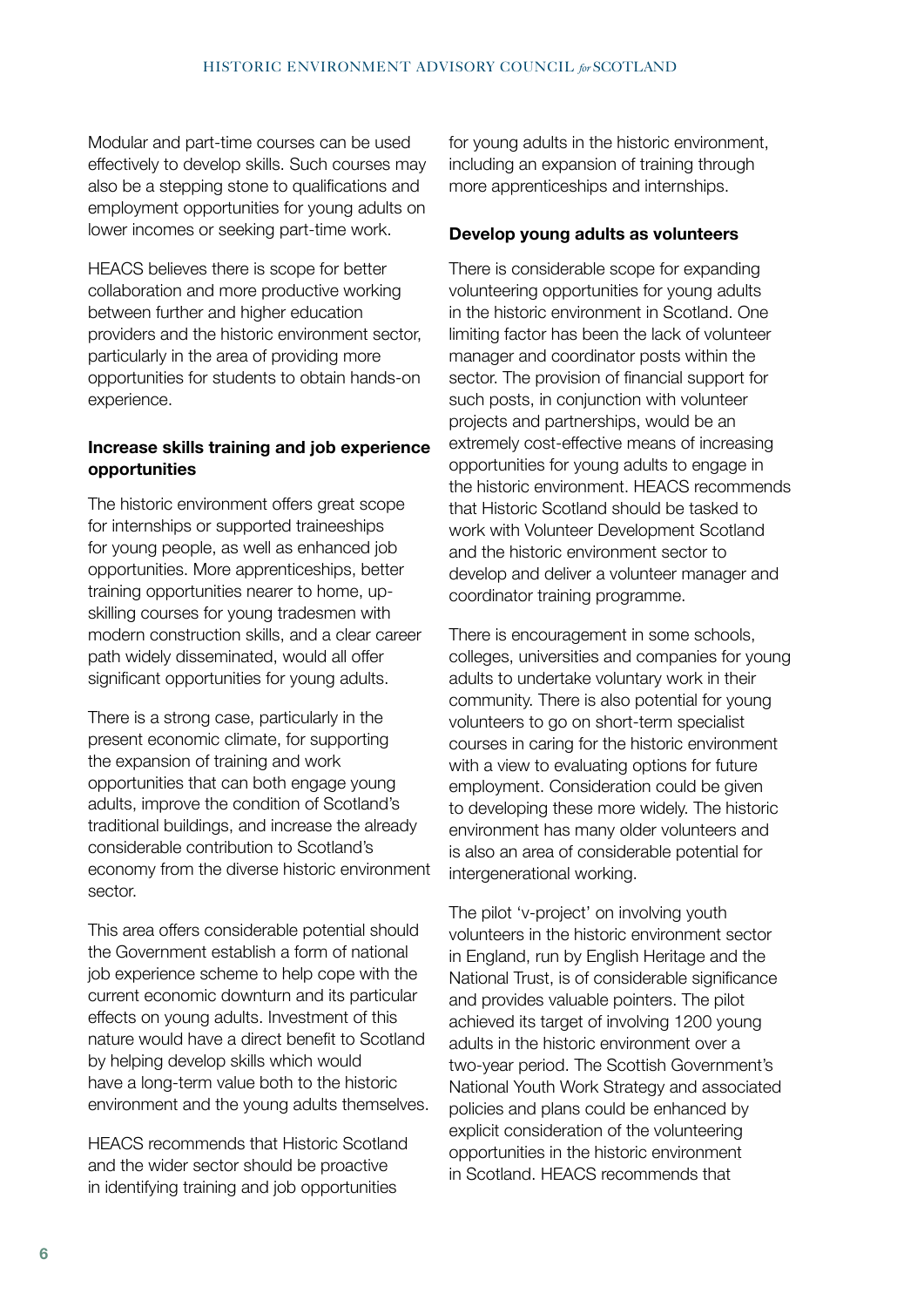Historic Scotland should establish a short-life working group, with Volunteer Development Scotland, YouthLink and others, to review the Government's youth volunteering policies and strategies and identify their relevance and potential for the historic environment.

From the evidence presented to HEACS by The Prince's Trust and Fairbridge in Scotland, it is clear the historic environment could also offer opportunities for engagement by disadvantaged young adults. HEACS recommends that Historic Scotland and the historic environment infrastructure bodies should foster partnerships between voluntary agencies working with disadvantaged young people and historic environment organisations, with seminars and training days provided as a first step.

#### **Map and communicate educational and career opportunities**

The evidence presented to HEACS repeatedly emphasised the poor visibility of training opportunities and related career paths in the historic environment. Historic Scotland should consider developing a web-based portal, a 'one-stop shop', to provide information about educational, volunteering and career opportunities in the historic environment. This would include further education and higher education courses, volunteering opportunities, and opportunities for continuing professional development for teachers and heritage staff.

Students, teachers, careers advisers and Skills Development Scotland also need access to up-to-date and consistent information about the full range of career paths in heritage and the historic environment. HEACS recommends that Historic Scotland approach Skills Development Scotland to undertake a mapping exercise for careers in heritage and the historic environment.

#### **Engage locally: the role of local authorities**

Local authorities have significant responsibilities for the historic environment and face the challenge of raising public awareness and involvement. Local authorities provide opportunities for young adults to engage with the historic environment in a number of ways, but it can be difficult for the public to find out about such activities.

Local authorities are working to build engagement with young adults into the planning process; this should include the historic environment. The advent of community planning offers an important opportunity for more community engagement with and increasing access to the historic environment, including by young adults – often a target group in community plans. It has to be admitted that the sector's efforts to engage with community planning have been, at best, patchy so far. HEACS has identified a need for guidance and case studies for local communities, community planning partners and historic environment organisations on how to engage with the community planning process, including how to involve young adults.

### **Recommendations**

#### **Focus on the needs and interests of young adults**

Organisations, including Historic Scotland, should create innovative opportunities for young adults to try out a range of activities relating to the historic environment, for example, through the means of 'taster days'. [para 61]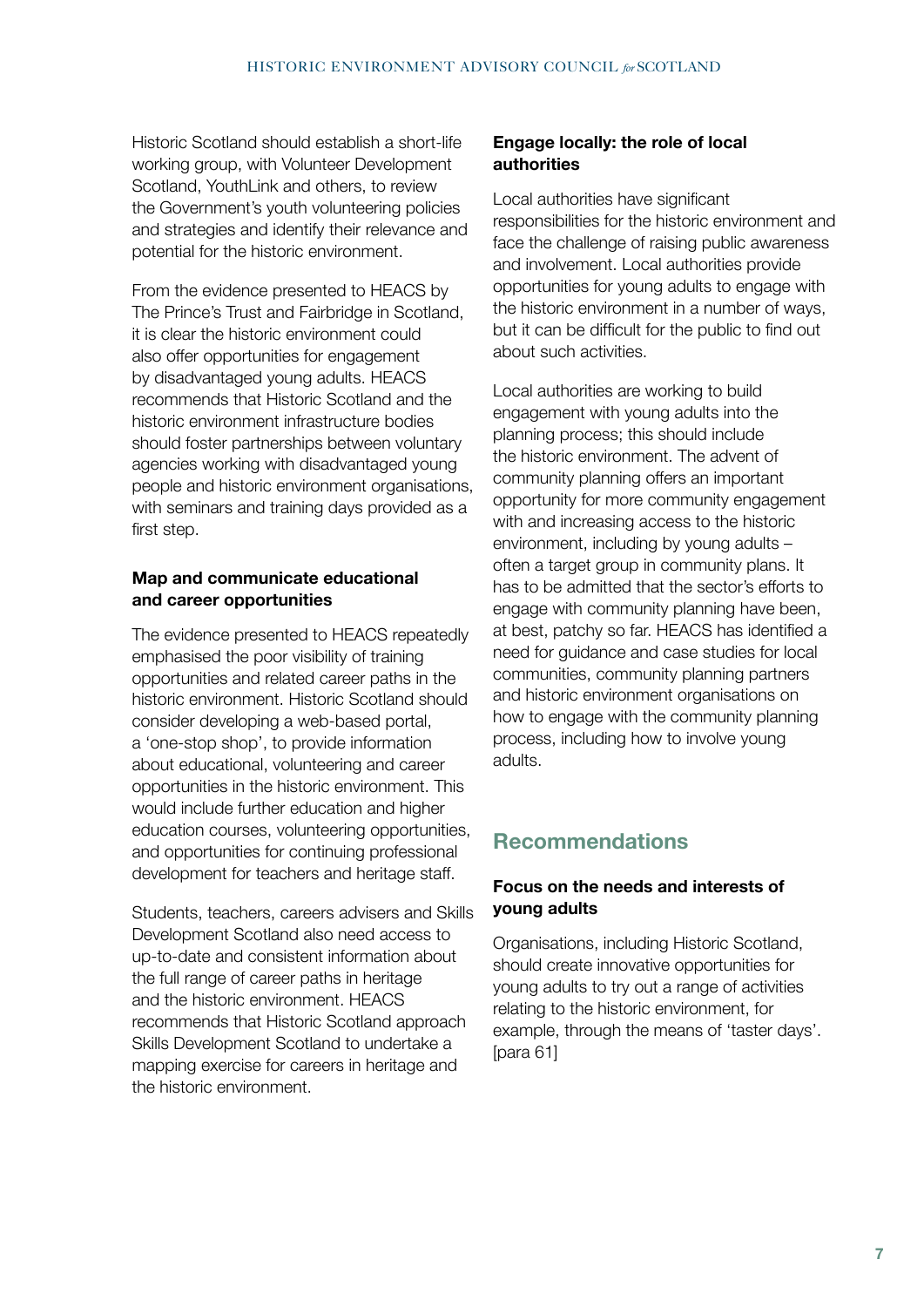#### **Raise the capacity of the historic environment sector**

Historic Scotland should encourage and support a range of providers in the sector to develop educational and training opportunities for hands-on fieldwork and practical experience for young adults. [67]

Historic Scotland should invite proposals for pilot projects aimed at engaging young adults in hands-on conservation, research and interpretation activities, preferably in partnership with schools, youth work organisations and other voluntary sector agencies. [67]

#### **Value the historic environment in secondary education**

Learning and Teaching Scotland and the Heritage Education Forum, working with Historic Scotland and teacher training providers, should develop teacher training modules demonstrating the value of using fieldwork and visits to historic places as part of the Curriculum for Excellence, together with practical guidance. [78]

Learning and Teaching Scotland should appoint an officer(s) to increase the capacity and effectiveness of the Heritage Education Forum, in order to make best use of the opportunities provided by Glow and other developments. [80]

Consideration should be given by Historic Scotland as to what other means it might employ to encourage educational projects involving the wider historic environment. Examples might be grants directed at educational projects, annual awards for schools and pupils, and additional training provision. [81]

More resources should be made available, for example, through Learning and Teaching Scotland, Historic Scotland and/or the Heritage Lottery Fund, to support smaller historic environment organisations to develop their educational capacity. [84]

#### **Improve collaboration with further and higher education**

Historic environment organisations and further and higher education institutions should be encouraged to work collaboratively and share good practice to enable students to obtain more hands-on experience. [90]

#### **Increase skills training and job experience opportunities**

Historic Scotland and the wider sector should be proactive in identifying training and job opportunities for young adults in the historic environment, including an expansion of training through more apprenticeships and internships. This recommendation will be especially important should the Government establish a national job experience scheme to help tackle unemployment among young adults during the current economic downturn. [96]

#### **Develop young adults as volunteers**

HEACS recommends that Historic Scotland should establish a short-life working group, with Volunteer Development Scotland, YouthLink and others as appropriate, to review the Government's youth volunteering policies and strategies and identify their relevance and potential for the historic environment. [100]

Historic Scotland should be tasked to work with Volunteer Development Scotland and the historic environment sector to develop and deliver a volunteer manager and coordinator training programme. [103]

Historic Scotland and the historic environment infrastructure bodies should foster partnerships between voluntary agencies working with disadvantaged young people and historic environment organisations, with seminars and training days provided as a first step. [107]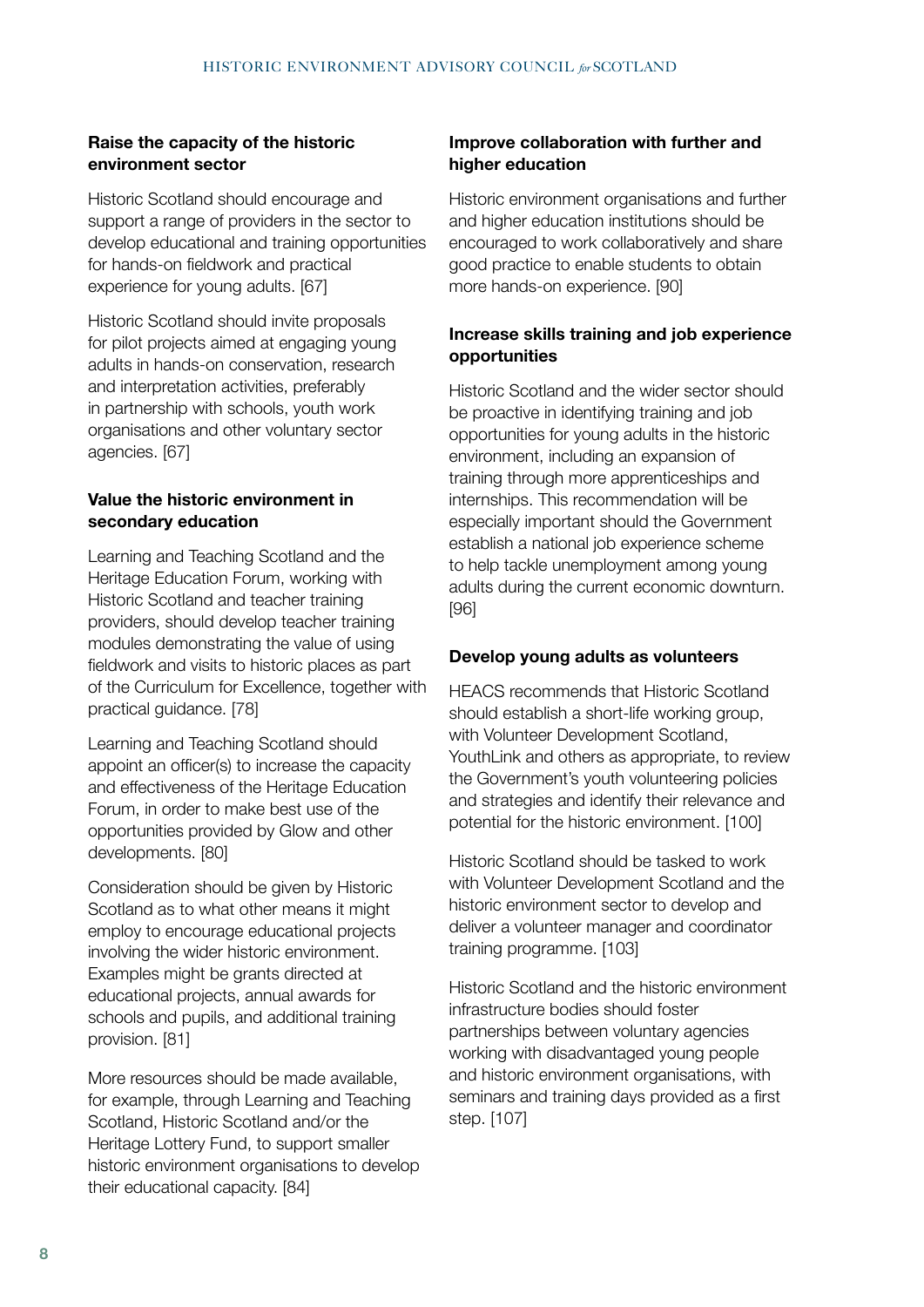#### **Map and communicate educational and career opportunities**

Historic Scotland should consider developing a dedicated web-based portal to provide information about educational, volunteering and career opportunities in the historic environment. [108]

Historic Scotland should approach Skills Development Scotland to undertake a mapping exercise for the full range of career paths in heritage and the historic environment, perhaps along the lines of the Governmentfunded 'Path is Green' web option. [109]

#### **Engage locally: the role of local authorities**

CoSLA and Historic Scotland should prepare guidance and case studies for local communities, community planning partners and historic environment organisations on how to engage with the community planning process, including how to involve young adults, and how the historic environment can benefit other sections of the community. [110]

#### **Improve the information base on young adults' engagement**

In collecting information, VisitScotland should ask heritage organisations and visitor attractions to record primary and secondary school visits separately. [37]

Future surveys of Children's Participation in Culture and Sport should include a question about visits to historic and archaeological sites as part of school activities. [37]

Heritage organisations should introduce the 16-24 age band as an age classification in visitor surveys. [39]

The Scottish Historic Environment Audit should be tasked with measuring the resources (financial and human) currently available for education and community outreach in the historic environment. [40]

Future research by the Scottish Government, VisitScotland, Historic Scotland or the wider historic environment sector, should aim to gather consistent age-specific data. [41]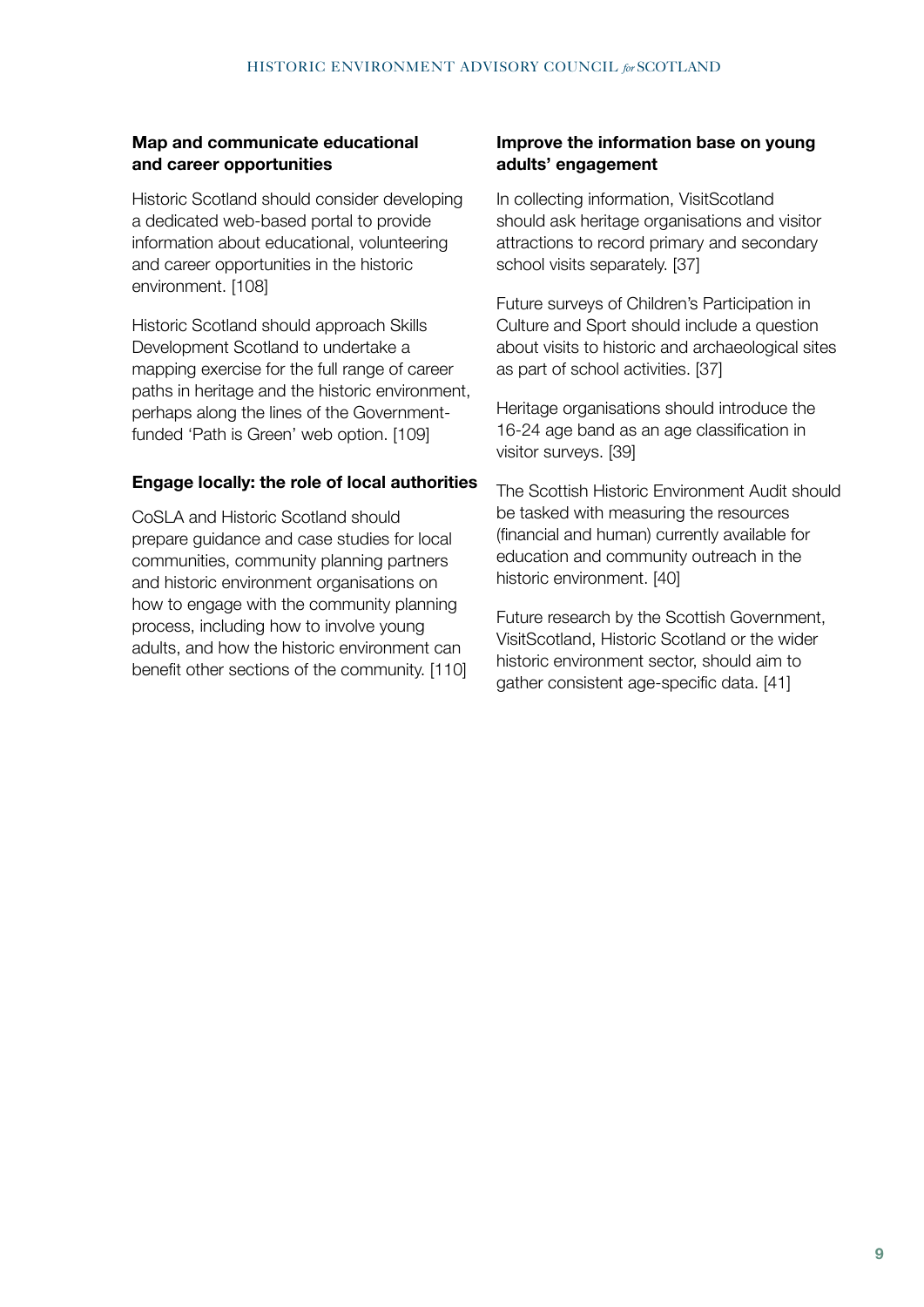# INTRODUCTION

- 1. This report is submitted by HEACS, the Historic Environment Advisory Council for Scotland, which was established in 2003 to provide Scottish Ministers with strategic advice on issues affecting the historic environment.
- 2. In its second term HEACS was asked by the Scottish Ministers: 'What strategies could be developed for attracting young adults to get engaged in protecting, conserving, understanding and enjoying the historic environment?'
- 3. Young adults have been defined for the purposes of this report as those aged between 16 and 24 inclusive.
- 4. There is evidence of strong public awareness that the historic environment plays an important part in our lives and that all children should have opportunities to find out about the historic environment.<sup>1</sup> Research has also indicated that three of the most important factors affecting subsequent adult engagement with the historic environment are: educational attainment; being taken to a site as a child; and volunteering in the historic environment.2
- 5. The historic environment is an umbrella term defined as any or all of the structures and places in Scotland of historical, archaeological or architectural interest or importance.3 Our environment, whether rural or urban, on land or underwater, has a historical dimension that contributes to its quality and character. This is most obvious in our tangible built heritage of ancient monuments, archaeological

sites and landscapes, historic buildings, townscapes, parks, gardens and designed landscapes, marine heritage, and other remains resulting from human activity of all periods.4

6. The historic environment encompasses the context or setting of these features and the patterns of past use in landscapes and within the soil, and in the towns, villages and streets. It also has less tangible aspects recognised as the historical, artistic, literary, linguistic and scenic associations of landscapes. These various elements contribute fundamentally to our sense of place and cultural identity. Contents and moveable objects are regarded as inextricably part of the tangible aspects of the historic environment.

#### **Policy context**

7. Government policy in all parts of the UK has for some years supported programmes to develop the skills and aspirations of young adults, enhance employability and reintegrate disaffected young people into mainstream society. Major capital and revenue grant funds, such as the National Lottery, have made it clear through their application criteria and evaluation processes that cultural organisations could and should contribute to the achievement of socioeconomic goals, notably in the area of social inclusion. This latter is usually taken as benefiting those from lower socioeconomic groups, those with special needs, and those in minority ethnic and cultural groups.

<sup>1</sup>*Power of Place,* p4, English Heritage, 2000; Scotland's Historic Environment Audit (SHEA), vol 1, p123, Historic Scotland, 2008

<sup>&</sup>lt;sup>2</sup> Taking Part: Annual Report 2005/6, DCMS: www.culture.gov.uk/reference\_library/publications

<sup>3</sup> Public Appointments & Public Bodies etc (Scotland) Act 2003, 16(3)

<sup>4</sup> *Scottish Historic Environment Policy* (SHEP), p5, Historic Scotland, 2008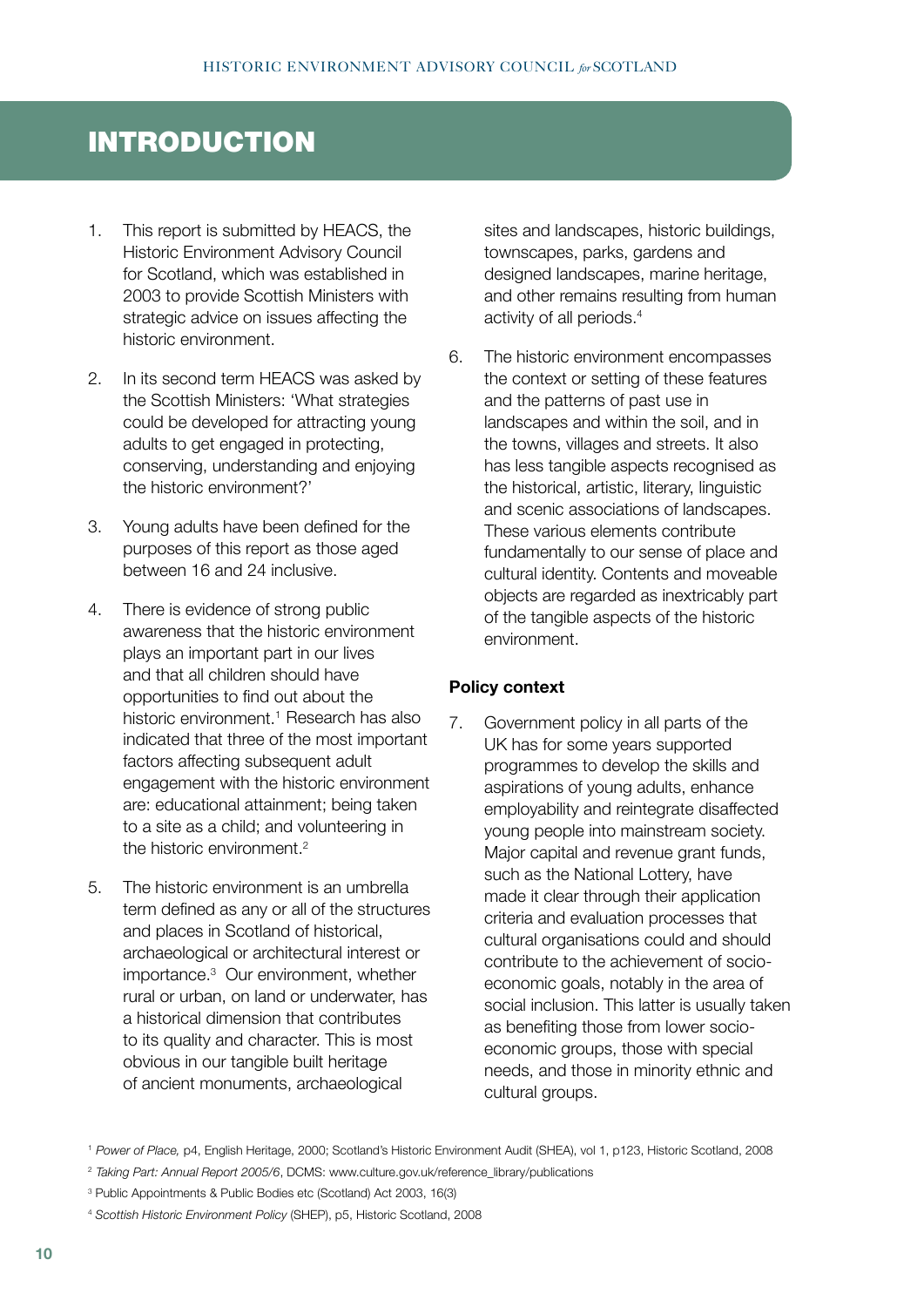- 8. Similarly, increased participation by these under-represented groups has been included in the performance targets of nationally funded cultural organisations. However, young adults have not been a particular target group whose participation has been routinely monitored. Some recent reports conducted at national level have considered involvement by young adults, but individual organisations have tended not to measure this, except as part of specific funding opportunities, such as the Heritage Lottery Fund's Young Roots programme, and the Scottish Government's Determined to Succeed initiative, for which only young people were eligible.
- 9. The Scottish Government's over-arching policy for the historic environment is articulated in Scottish Historic Environment Policy (SHEP). Implementing strategies to engage young adults contributes to all three of its key outcomes:
	- care, protection and enhancement of the historic environment;
	- increased public appreciation and enjoyment; and
	- harnessing the historic environment as a social, economic and cultural asset.
- 10. The Scottish Government's National Performance Framework<sup>5</sup> targets a series of national outcomes. The issues and recommendations in this report are relevant to the following outcomes:
	- our young people are successful learners, confident individuals, effective contributors and responsible citizens;
	- we have improved the life chances for children, young people and families at risk;
- we realise our full economic potential with more and better employment opportunities for our people;
- we have strong, resilient and supportive communities where people take responsibility for their own actions and how they affect others;
- we value and enjoy our built and natural environment and protect it and enhance it for future generations;
- we live in well designed, sustainable places where we are able to access the amenities and services we need; and
- we take pride in a strong, fair and inclusive national identity.
- 11. The specific objectives within the National Performance Framework to which the recommendations of this report can contribute are as follows:
	- increase the proportion of school leavers (from Scottish publicly funded schools) in positive and sustained destinations (higher education, further education, employment or training);
	- improve the state of Scotland's historic buildings, monuments and environment;
	- increase the proportion of adults making one or more visits to the outdoors every week; and
	- improve people's perceptions, attitudes and awareness of Scotland's reputation.

5 National Performance Framework: www.scotland.gov.uk/Publications/2007/11/13092240/9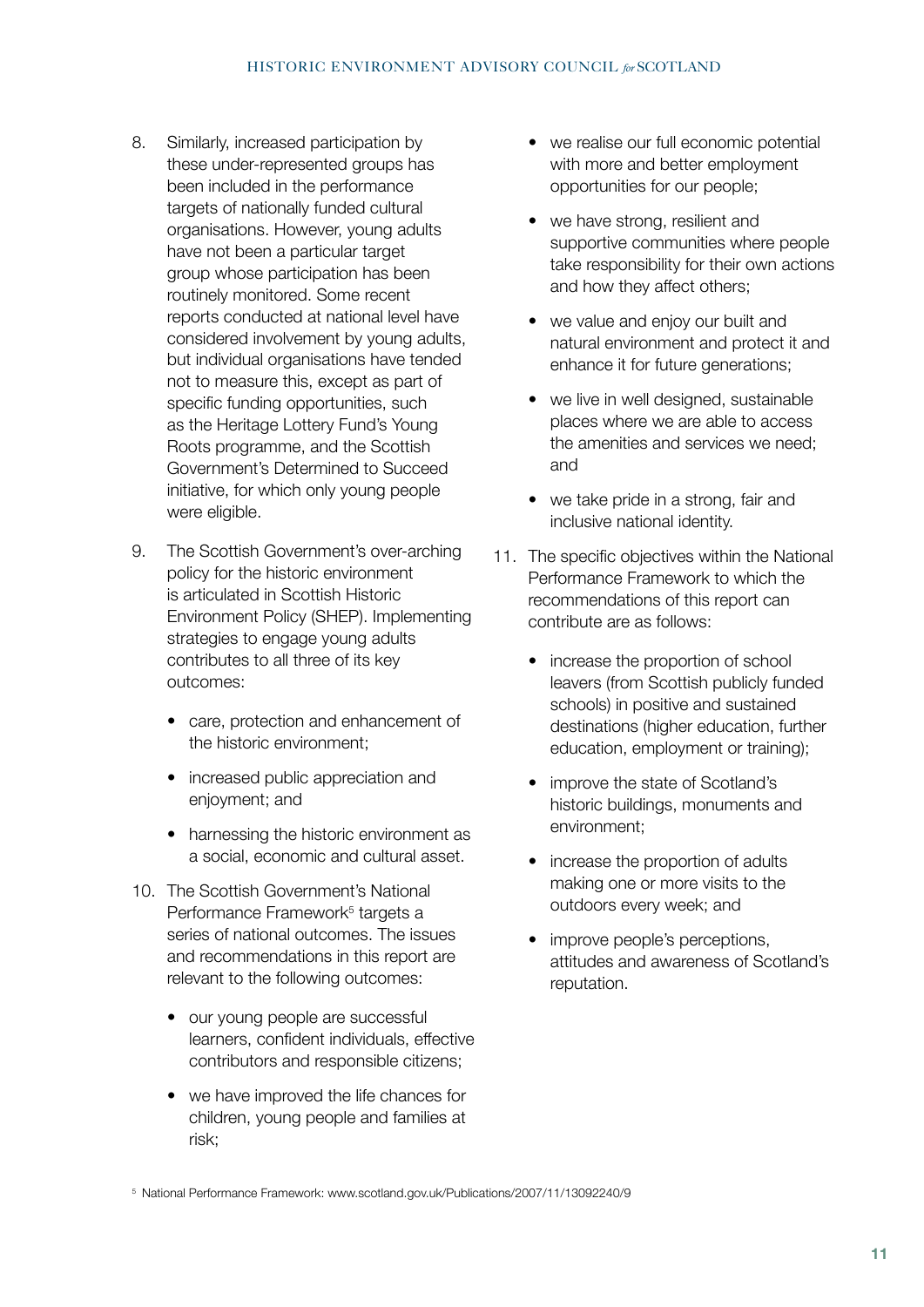# THE INQUIRY PROCESS

- 12. A Working Group was established (Appendix 1) and a scoping study proposing definitions and remits was agreed by Council.
- 13. Baseline data on the current involvement of young adults was sought through literature and web-based research (Appendix 2), and from the Scottish Historic Environment Audit (SHEA).
- 14. Primary evidence was obtained through questionnaires to groups active in the historic environment and, especially, faceto-face interviews with a wide range of organisations (Appendix 1). In addition to local authorities and historic environment organisations, bodies consulted included trusts working with young people, especially those at risk of exclusion. Evidence of young adults' engagement was also sought from environmental and other cultural organisations, notably the natural environment sector and museums.
- 15. The benefits of working in the historic environment were considered in a Scottish Government and local authority structural and policy context, drawing on the National Performance Framework and on the heritage and cultural strategies of local authorities.
- 16. Working Group members also participated in several workshops, conferences and other relevant events (see Appendix 1).
- 17. Research was commissioned from Applejuice Consultants in 2008 to identify case studies, from the UK, Europe and North America, of good practice and successful outcomes in engaging young people in the historic environment, with a view to assessing which approaches might be most applicable in Scotland.<sup>6</sup> The Appleiuice report has also been submitted to Scottish Ministers and should be read in conjunction with this report. The case studies are referred to here by case study number and project name (for example, CS1: Achill Archaeological Field School), but are not described in detail. The quotations used in this report are drawn from participants in the case studies.

<sup>6</sup>*Engaging Young Adults in the Historic Environment: Case Studies*, Applejuice, 2008: www.heacs.org.uk/documents.htm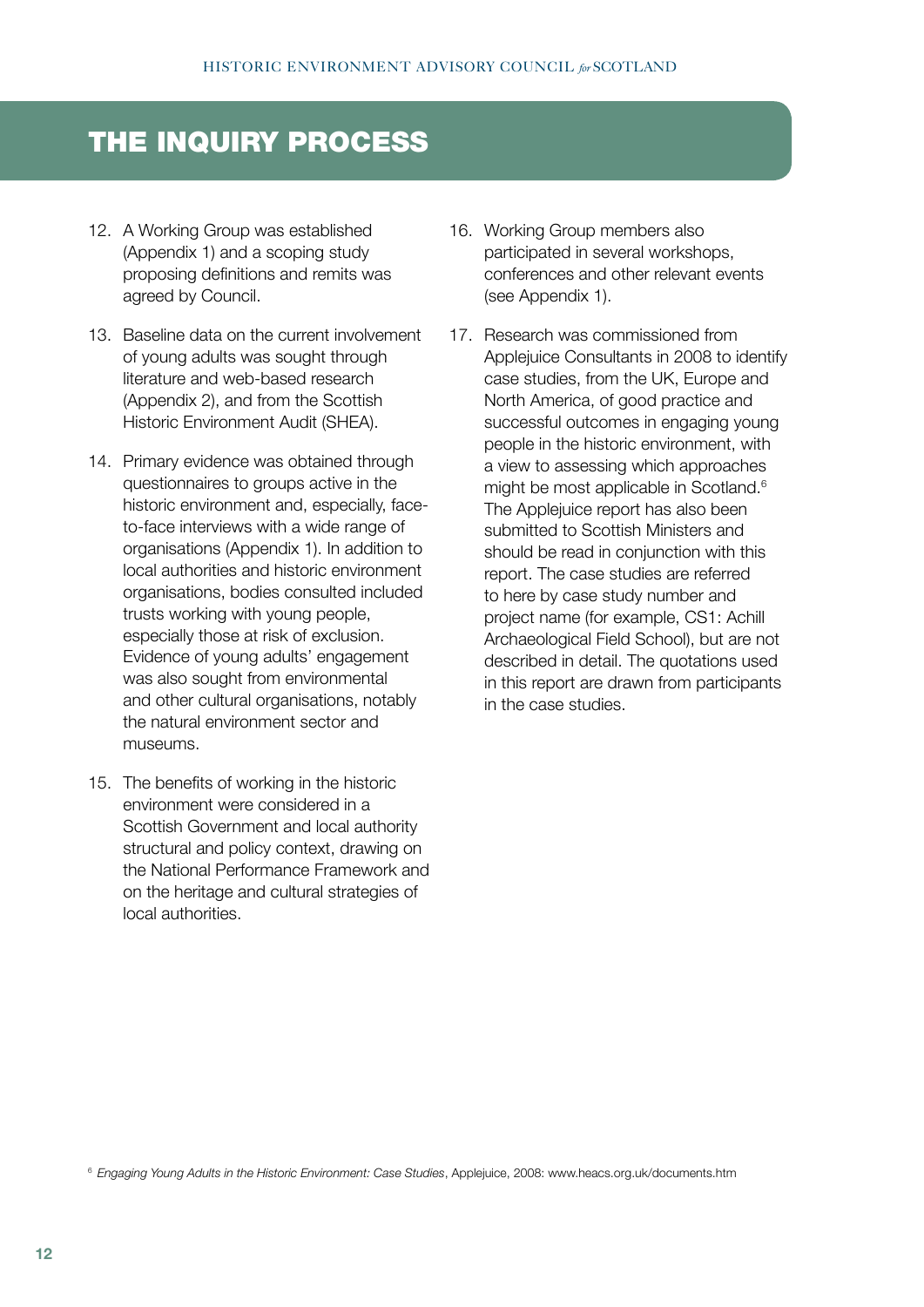# BACKGROUND

### **Terms and remit defined**

- 18. Young adults are defined as those aged between 16 and 24 inclusive, thus encompassing young adults:
	- in full time education:
	- in higher education or training;
	- in work: and
	- those not in education, training or work.
- 19. The wording of the task set for HEACS implies that young adults are insufficiently engaged in the historic environment. HEACS therefore sought to test this assumption by gathering baseline data on young adults' involvement – as visitors to heritage sites, members of heritage organisations, employees, volunteers, trainees and students in subjects related to the historic environment.
- 20. Comparative data was sought from the natural environment and museums sectors since these share many characteristics with the historic environment sector, for example:
	- the guardianship of national assets;
	- a concern with long-term sustainability;
	- a mix of large and small public and voluntary sector organisations involved in advocacy, conservation and widening access;
	- reliance on a mix of public and private funding; and
	- a high level of volunteering at all levels, reflecting public support for the values and objectives of the sector.
- 21. Understanding and enjoyment of cultural activities can develop at any age. However, the formative role of school, family and socio-economic factors, and level of education achieved, in shaping attitudes to and encouraging subsequent

participation in cultural activity have all been identified as important in adulthood.<sup>7</sup> The Working Group remit has therefore included consideration of:

- opportunities and support for in- and out-of-school activities;
- teacher training and continuing professional development opportunities;
- further and higher education courses involving the historic environment;
- employment opportunities; and
- incentives and disincentives to engagement.
- 22. Protecting and conserving the historic environment takes place at professional and voluntary levels. Vocational qualifications, apprenticeships and higher education may be paths to employment in building conservation, specialist crafts, horticulture, archaeological services, architecture, planning, site interpretation and tourism, heritage and environmental management, academia and teaching. Volunteers play a vital role in conservation of the natural and historic environment. Many organisations in the historic environment sector are charities and trusts heavily dependent upon volunteers. Membership of such organisations provides moral and financial support for conservation, while voluntary, often handson, activity underpins the efforts of trusts, local amenity groups, local authorities and community councils to conserve, interpret and find new uses for important local sites and buildings. The Working Group remit has therefore included consideration of:
	- career paths, employment, and training opportunities;
	- volunteering opportunities for young adults; and
	- attitudes and capacity in the historic environment sector.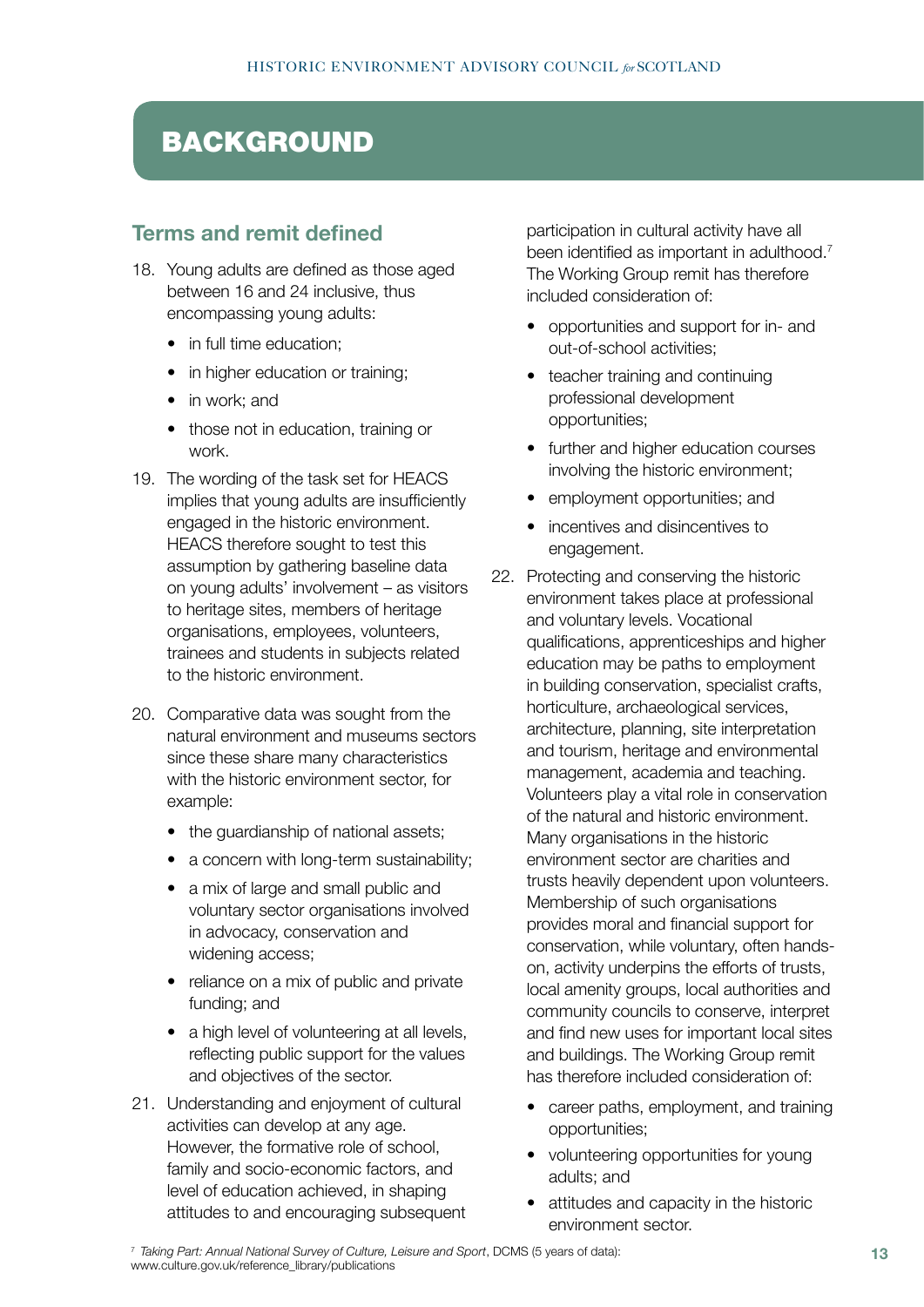# BASELINE DATA

# **Young Scots**

23. In Scotland we have an annual cohort of 50-55,000 young Scots making a total of about 450,000 within the 16-24 age range (inclusive) at any one time.<sup>8</sup> In 2005-06, more than half of these entered further or higher education, but 11-12% had not entered further education, training or work in the autumn after leaving school.

#### **Education**

- 24. From a survey conducted by VisitScotland, a minimum 239,193 school pupils visited historic sites in 2006.9 These figures, however, are not broken down between primary and secondary groups. There is some data, including comparative material from the museums sector, which indicates that visits by primary school children far outnumber secondary school visits.<sup>10</sup> Unfortunately, the recent Scottish Government report, *Children's Participation in Culture and*  Sport,<sup>11</sup> focusing on Scottish secondary school children aged 11-15, does not provide any data on visits to historical and archaeological sites during school time.
- 25. The Higher Education Statistics Agency data cited by SHEA<sup>12</sup> lists 11,575 students studying courses related to the historic environment in 2004/05. This represents some 7.3% of the 158,345 students at all levels in receipt of Scottish Funding Council (SFC) funding

in 2006/7. Material related to the historic environment forms an intrinsic part of a broad range of degrees across the traditional disciplinary fields. The number quoted, however, is a very approximate figure, and appears to under-represent higher education student engagement with aspects of the historic environment on several levels.

# **Membership of historic environment organisations**

26. There is a widespread perception, backed up by surveys and membership statistics, that interest in the historic environment is strongest among people in their middle and later years. Young adults do not appear to make up a significant proportion of the membership of larger heritage organisations. Altogether, some 5,950 (1.9%) of the National Trust for Scotland's 306,000 members, are aged 16-24.<sup>13</sup> However, the study commissioned by HEACS from Volunteer Development Scotland (VDS), *Volunteering and the Historic Environment*, suggested that young adults engage more readily as members and volunteers in local groups and re-enactment societies.14

#### **Volunteering**

27. The VDS volunteering study provided a very impressive indication of young adults' engagement in the historic environment. The study showed that 23%

11 *Children's Participation in Culture and Sport*, Scottish Government, 2008: www.scotland.gov.uk/

<sup>&</sup>lt;sup>8</sup> General Register Office for Scotland: www.gro-scotland.gov.uk/index.html

 $9$  Based on responses from half (172) of the attractions surveyed: www.visitscotland.org/research

<sup>10</sup> For example, nursery and primary groups form 41% of the total of 72,266 educational visits to Historic Scotland sites; while 28% (20,474) are from secondary schools, colleges and youth organisations combined.

publications/2008/08/12161748/13

<sup>12</sup> *Scottish Historic Environment Audit* (SHEA), vol 1, p37, Historic Scotland, 2008. This figure includes courses in architecture, building, landscape design, planning, history and archaeology. The term 'historic environment' is not used of a specific higher education discipline.

<sup>13</sup> Historic Scotland holds age data on 13.5% (12,210) of its members: 0.5% are under 22 and 4.2% under 31.

<sup>14</sup> *Volunteering and the Historic Environment*, VDS, 2008: www.heacs.org.uk/documents.htm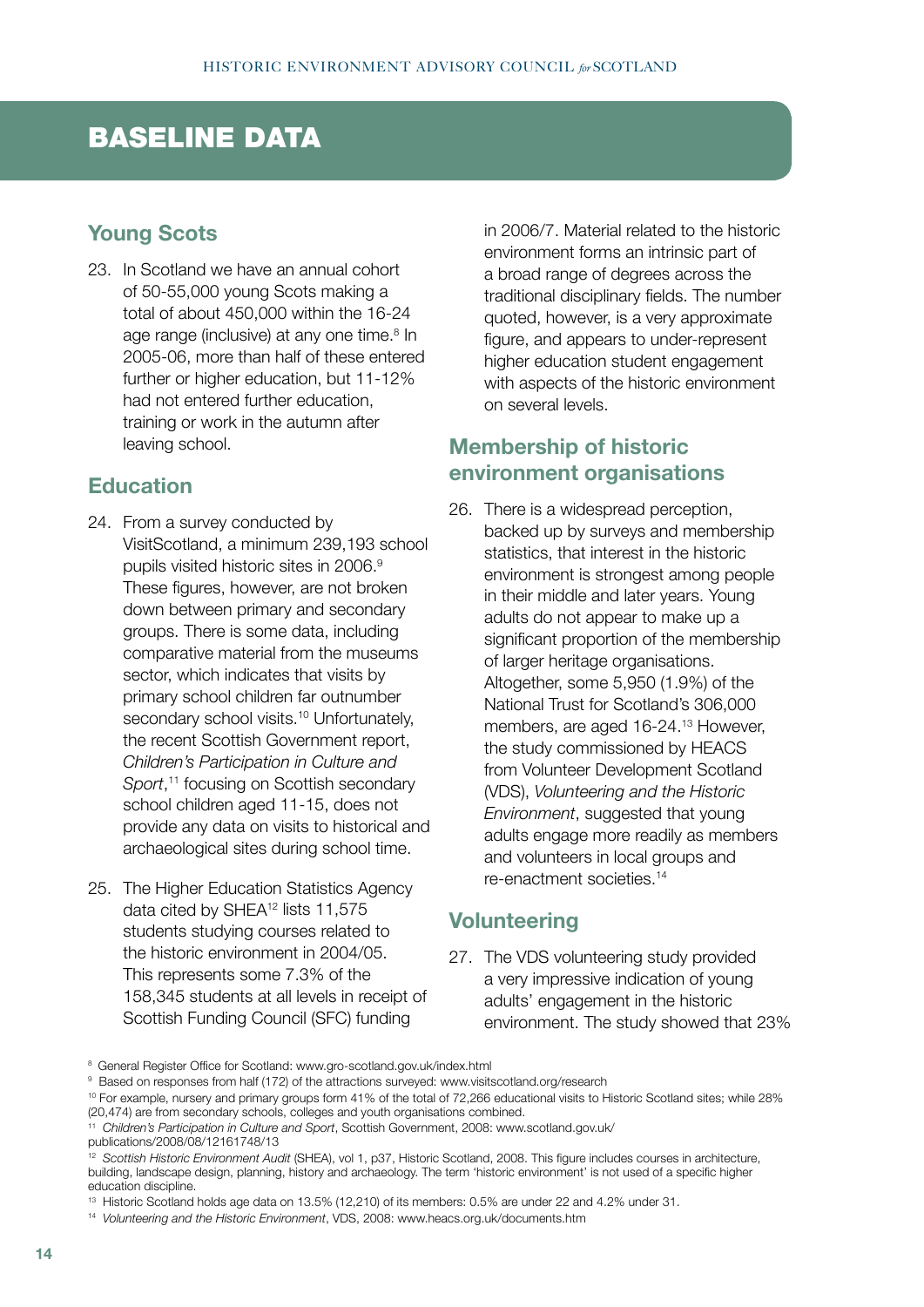of the over 13,000 volunteers active in the historic environment were in the 16-24 age range, as opposed to 18% in natural environment organisations. This included a wide range of organisations, though young people tended to be engaged in particular activities: undertaking research and recording, education/training, or practical work.15 This level of engagement should be set against the fact that around 56% of young adults undertake some form of voluntary work according to recent research findings. Particularly strong motivators for this age group include making things better, helping others and learning new skills.16

# **Attendance at historic environment sites and events**

- 28. Few heritage organisations in Scotland collect any separable hard data on the level of attendance or event participation by 16-24 year olds. For example, a 2002 visitor survey by Historic Scotland revealed that 16-34 year olds made up 41% visitors to Edinburgh Castle, and 24% of visitors across 19 properties surveyed, but this rather broad age-range is unhelpful in the present context.
- 29. The Scottish Government report, *Children's Participation in Culture and Sport*, which focuses on children aged 11-15, indicated that more than half the young people surveyed (54%) had been to an historical or archaeological site, other than as a part of a school trip, in the last 12 months, the vast majority visiting with family or friends. However, 38% had made no visits and this increased to 45% of 14-year old girls and boys. These findings echo the analysis in the Culture and Sport Module of the *Scottish*

*Household Survey 2007*, which included 16-24 year olds as a category. This showed that 16-24 year olds visit historic sites (in a widely drawn definition that includes visiting 'a city or town for its historic interest') less frequently than any age group, apart from those over 75.17 When asked the reasons for not visiting historic or archaeological sites, younger age groups tended to say it had never occurred to them. This picture is mirrored by the findings of the DCMS *Taking Part* surveys, suggesting this is a UK-wide trend. However, there is also evidence to suggest that younger people choose to access the historic environment in ways not recorded in these surveys, notably through the internet.

### **Education and community engagement**

- 30. More effective engagement of young adults in general is an aspiration of the Government's Single Outcome Agreements with local authorities and Community Planning Partnerships, and is leading to initiatives such as Highland Council's recent appointment of a Youth Convenor to encourage the participation of young people in the planning process. This sits well with the evidence presented to HEACS and in the VDS volunteering study that young adults engage more readily at local level. The historic environment is an area of obvious potential for education, lifelong learning and community engagement for all age groups.
- 31. Further research is required to establish the level of resources currently available to support outreach and community engagement in the historic environment.

<sup>15</sup>*Volunteering and the Historic Environment*, pp43-44: fig 17, VDS, 2008. Across the whole sector the proportion of volunteers to employed staff may rival that of the Scottish museums sector, where 53% are volunteers: *A Collective Insight: Scotland's National Audit*, section 5, Scottish Museums Council, 2002: www.museumsgalleriesscotland.org.uk/publications/publication/42/nationalaudit-full-report

<sup>16</sup> *Young People Help Out*, p4, Table 2, Institute for Volunteering Research, 2007: www.ivr.org.uk/researchbulletins

<sup>17</sup> *People and Culture in Scotland: Results from the Scottish Household Survey Culture and Sport Module 2007*, Scottish Government, 2008: www.scotland.gov.uk/publications/2008/11/24104710/0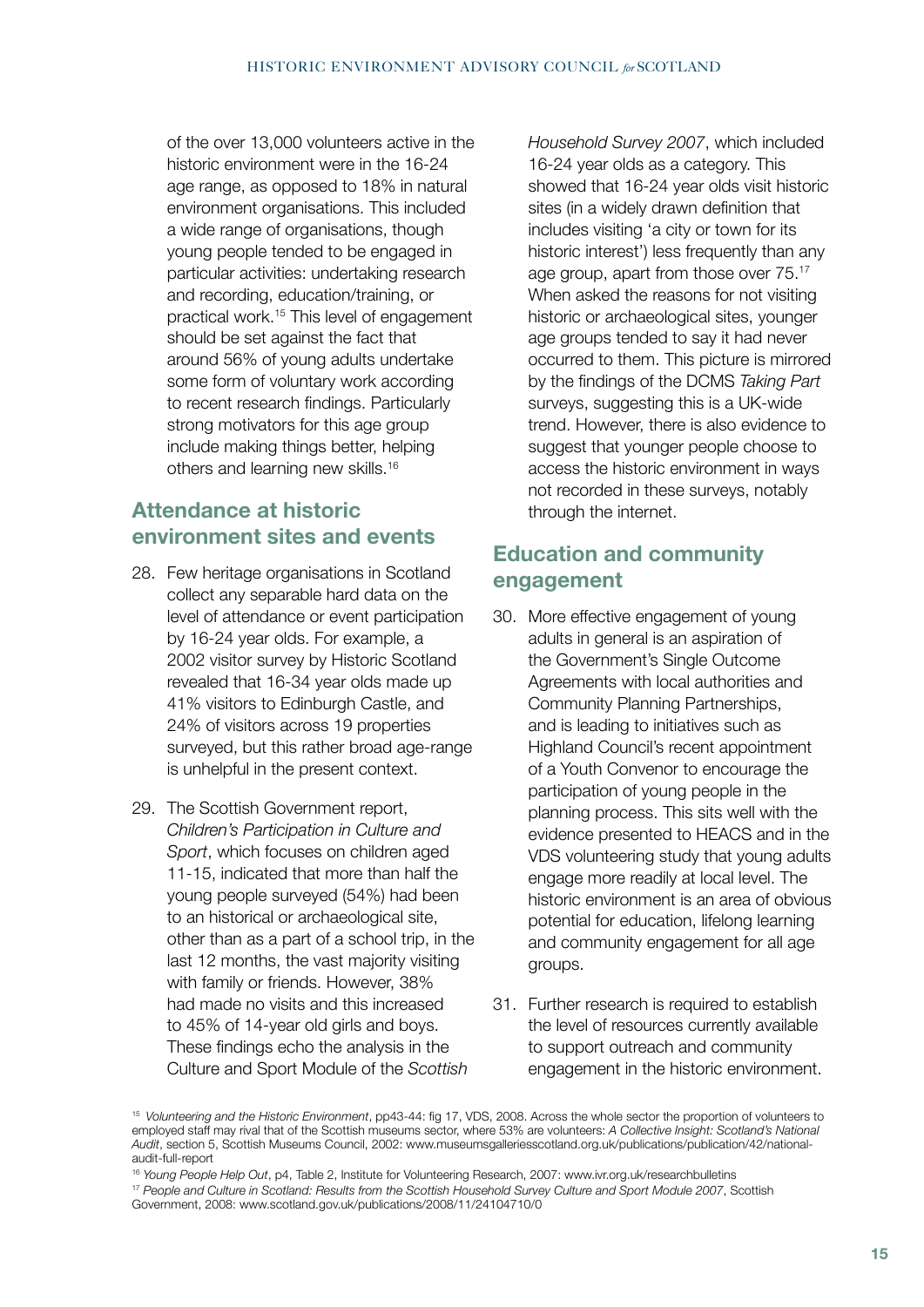However, the indications are that the sums are very modest and largely restricted to short-term, grant-dependent projects. Few heritage organisations outside the National Trust for Scotland and Historic Scotland have corefunded Education Officers, Outreach or Community Liaison posts, or any core funding for sustained educational and outreach activity.<sup>18</sup> This limits their capacity to develop participation by harder-to-reach audiences.

### **Skills training and employment**

- 32. In 2007, The National Heritage Training Group (NHTG) carried out a skills needs analysis of the built heritage sector in Scotland.19 From a sample of 354 contractors and sole traders, 970 young adults were engaged as apprentices. More than half of these were engaged by the three largest firms in the survey. The NHTG study showed both that there is a shortage of skills in the built heritage construction sector, and that a high proportion of employers in the sector do not engage apprentices.
- 33. The ECOTEC study, *Economic Impact of the Historic Environment in Scotland*, commissioned by HEACS and submitted to Scottish Ministers in March 2009, revealed that the historic environment directly supports approximately

41,000 FTE employees, and indirectly, in excess of 60,000 employees in Scotland.<sup>20</sup> Employment in the historic environment mainly takes place in the core heritage organisations, the built heritage construction sector, and tourism. However, while young adults are employed in all three of these areas, agespecific employment data is not generally available.

- 34. As an example, in November 2007 Historic Scotland employed 103 staff aged 16 to 25, about 10% of the Agency's staff. Of those recruited in the age-group 16 to 25, most tended to be at the lower end of the grading scale and were engaged in administrative work. In common with other government departments, Historic Scotland has an ageing workforce: in general there are issues around the recruitment of young adults to the public sector.
- 35. The impact of the economic downturn on employment in the historic environment has not been considered, although it may be assumed that the historic environment will not be immune to its effects, notably in the built heritage construction sector and tourism.

<sup>18</sup>*S*cotland's museums employ about 117 education officers: *A Collective Insight*, p76. Historic Scotland has recently increased its education staff and now has 5 education officers and 4 Local Learning Officers.

<sup>&</sup>lt;sup>19</sup> Traditional Building Craft Skills: Assessing the Need, Meeting the Challenge, National Heritage Training Group, 2007

*<sup>20</sup> Economic Impact of the Historic Environment in Scotland,* ECOTEC, 2008: www.heacs.org.uk/documents/htm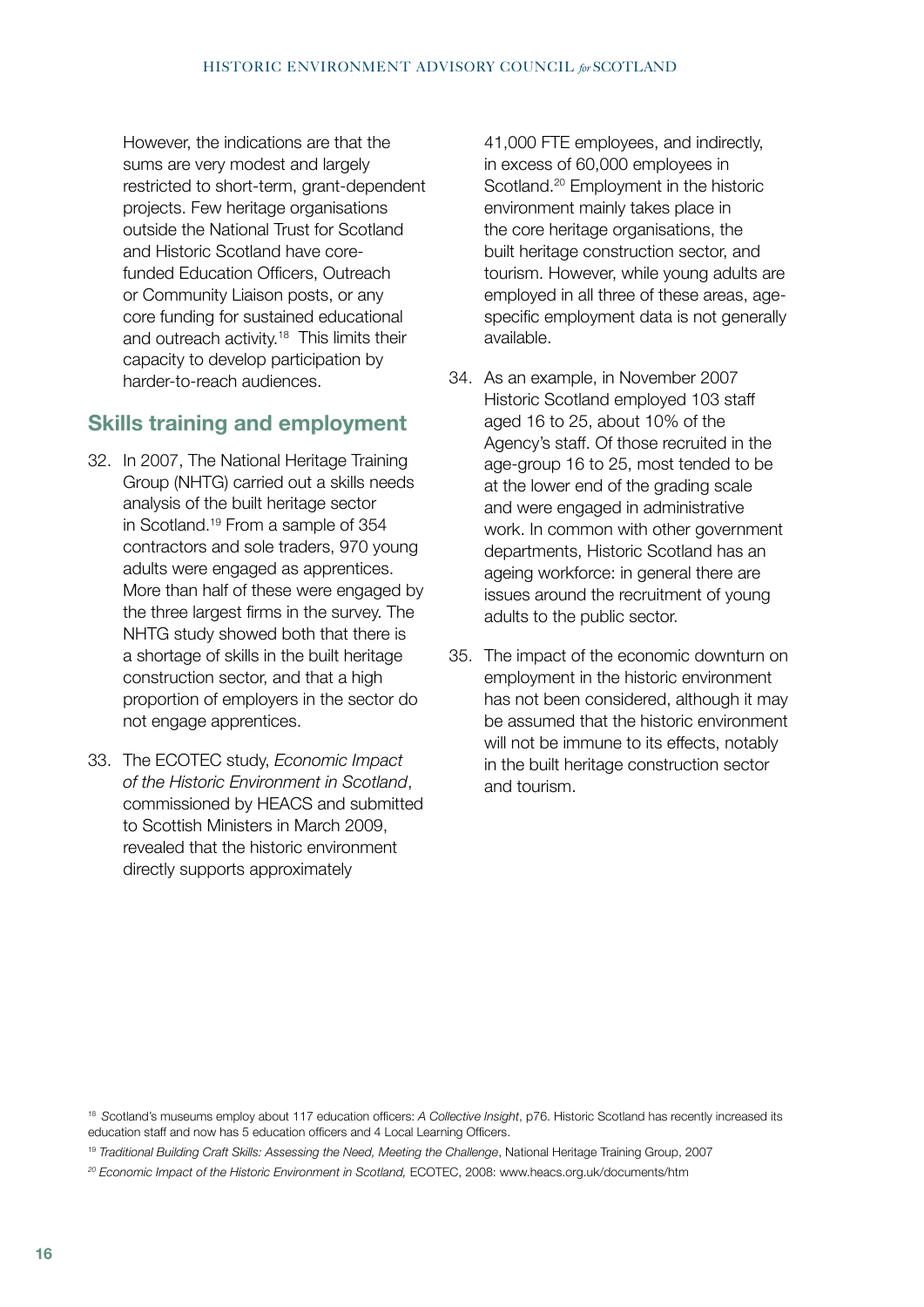# THE NEED TO IMPROVE INFORMATION

- 36. The lack of data relating to the involvement of young adults in the historic environment is a problem in itself. Moreover, what little data there is makes scant reference to socio-economic background or cultural or ethnic diversity.
- 37. The lack of a break-down in figures between primary and secondary school visits is a significant omission. The collection of data on school visits is patchy outside the major historic environment bodies and local authority funded sites. In collecting information, VisitScotland should ask heritage organisations and visitor attractions to record and report primary and secondary school visits separately. Future surveys of Children's Participation in Culture and Sport should also include a question about visits to historic and archaeological sites as part of school activities.
- 38. There is no single set of baseline data on student numbers, levels of funding, trends in recruitment and student profile in this field for higher education provision in Scotland at either undergraduate or postgraduate level. Moreover, the eligible course definitions are narrow and do not reflect the increasing interdisciplinarity and flexible structure of modern degree courses. It is recognised, however, that the figures quoted by SHEA are comparable to those quoted for England in *Heritage Counts*. It is also recognised that Scotland's historic environment is an important asset in attracting students from elsewhere in the UK and further afield. It would be helpful to have a more accurate assessment of the annual graduate output of students with historic environment knowledge and skills.
- 39. Attendance by young adults at historic environment sites and events is particularly difficult to assess as there is a marked lack of uniformity in the age classifications used in heritage and museum site visitor surveys.<sup>21</sup> Trends may be deduced but there is no standardised data for statistical comparison. HEACS recommends that, wherever possible, heritage organisations should introduce the 16-24 age band as an age classification in visitor surveys.
- 40. There is no reliable data either on the number of organisations in the sector committed to community engagement, training and education as part of their objectives, or on the resources allocated to such activities. This will include departments in local authorities which have a responsibility for the historic environment, beyond the legislative, planning and regulatory aspects of heritage conservation. As a first step, HEACS recommends that the Scottish Historic Environment Audit be tasked with measuring the resources (financial and human) currently available for education and community outreach in the historic environment.
- 41. HEACS recommends that future research by the Scottish Government, VisitScotland, Historic Scotland or the wider historic environment sector, should aim to gather consistent agespecific data. For example, in its report on the economic impact of the historic environment in Scotland, HEACS recommended that any future research on employment in the sector should include the gathering of age-specific data for work in the historic environment.<sup>22</sup>

<sup>&</sup>lt;sup>21</sup> Many 'lump' together all visitors under 35. At Culloden visitor centre, a 2006 survey used 18-34; a 2002 survey by Historic Scotland revealed that 16-34 year olds made up 41% of visitors to Edinburgh Castle, and 24% of visitors across 19 properties surveyed. The HLF's Young Roots programme evaluation focussed on 13-20 or 13-25 year olds; Highland Council defines young people as 12-25; a 2006 Tayside museums survey used 18-29.

<sup>2</sup><sup>2</sup>*Report and Recommendations on the Economic Impact of the Historic Environment in Scotland*, HEACS, 2009: www.heacs.org. uk/documents.htm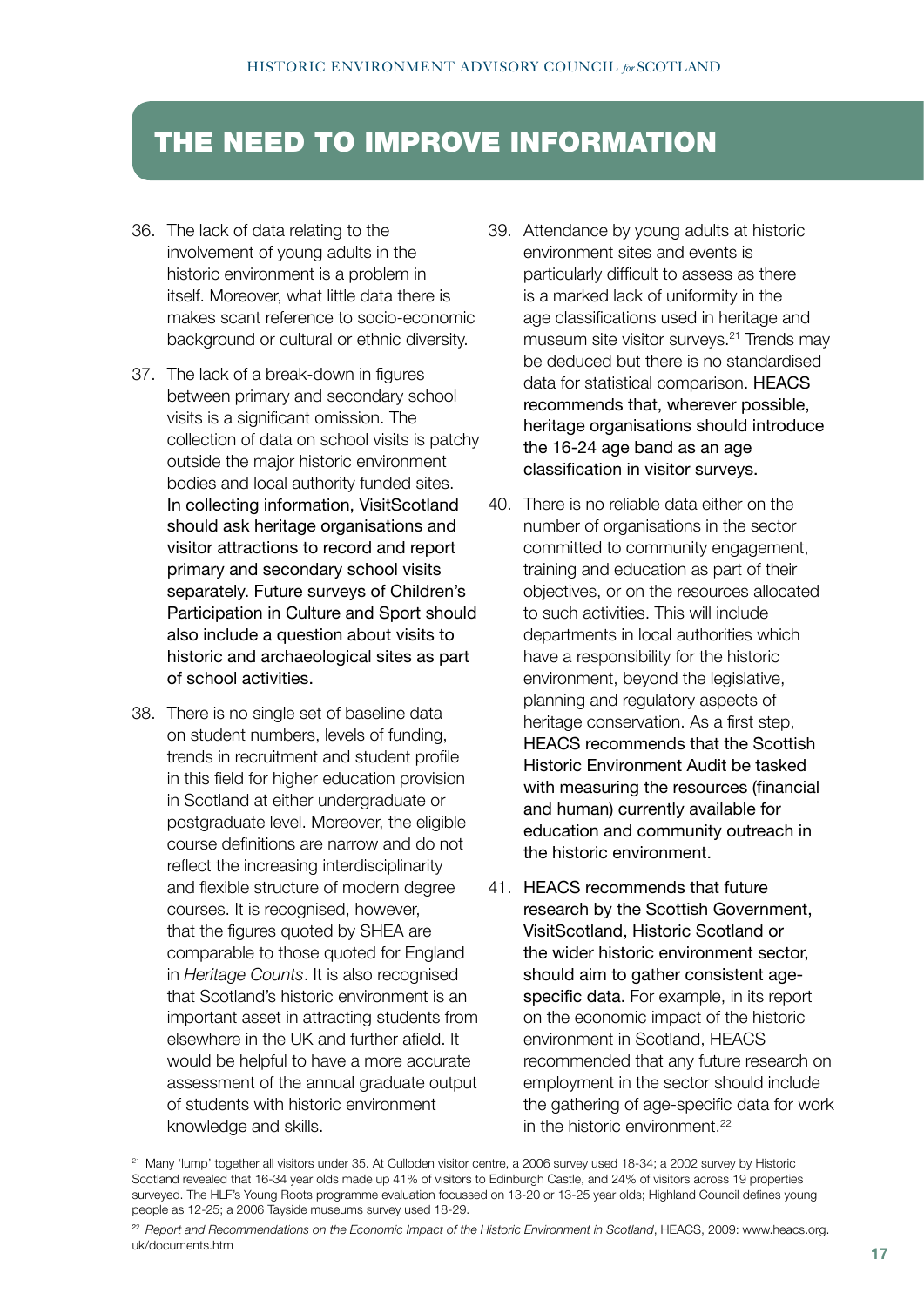# ENGAGING YOUNG ADULTS – WHY IT MATTERS

42. The baseline data, limited though it is, suggests that young people are engaged in the historic environment, but there is the potential for much greater involvement. The study by Applejuice Consultants included a number of case studies which demonstrate active participation by young adults in the historic environment in a variety of ways.<sup>23</sup>

*"I learnt a lot of things from this trip. I learnt about lime, stone and learnt about carving stones. I would love to get a job here!"* 

> Young adult not in education, training or employment, Aberdeen Trades Project

- 43. At the outset, it should be acknowledged that, for young adults, engagement in the historic environment will not necessarily be a priority. Organisations should thus ensure that engagement is worthwhile, inspiring and, above all, enjoyable. Enjoyable early experiences of the historic environment were viewed as extremely important for interest and engagement in later life. At the same time, it should be recognised that different segments within the 16-24 age group will have different motivations and require different approaches.
- 44. While there are young adults who have the opportunity for and are committed to involvement in the historic environment, there are also under-represented groups who face real or perceived barriers to engagement. The DCMS *Taking Part*

*Surveys* stated that among those young adults who had not visited a heritage site, more than 50% said that it was because they were not interested (as opposed, for instance, to having insufficient time) or that it had not occurred to them to make such a visit, suggesting a degree of indifference or passive antipathy greater than in any other age group. $24$ 

- 45. Similarly, in the Scottish Government study carried out by IPSOS Mori, *Children's Participation in Culture and Sport*, 2008, young people said they had not been to an historic site or museum because of lack of interest and having other things to do. They also raised concerns about the perceived cost and about feeling out-of-place in such an environment. Lower household income appears to be closely linked with nonvisiting. Young people who live in the most deprived areas of Scotland, and/or in households where no parents work, are significantly less likely to have visited an historic site (51% and 46% respectively).
- 46. It is the view of HEACS that there are a number of cogent reasons why the sector should treat young adults as a special category and invest in their involvement. It is not sufficient for organisations to concentrate their resources on children in primary and secondary education in the hope and expectation that they will 'return' in later life. Indeed, there is a need for further research into this assumption, particularly to explore the extent to which this apparent pattern is true of all social groups and other areas of voluntary activity.

<sup>&</sup>lt;sup>23</sup> Engaging Young Adults in the Historic Environment: Case Studies, Applejuice, 2008: www.heacs.org.uk/documents.htm

<sup>&</sup>lt;sup>24</sup> Taking Part, 2005-6: 44% said they were not interested; 10% said it had not occurred to them.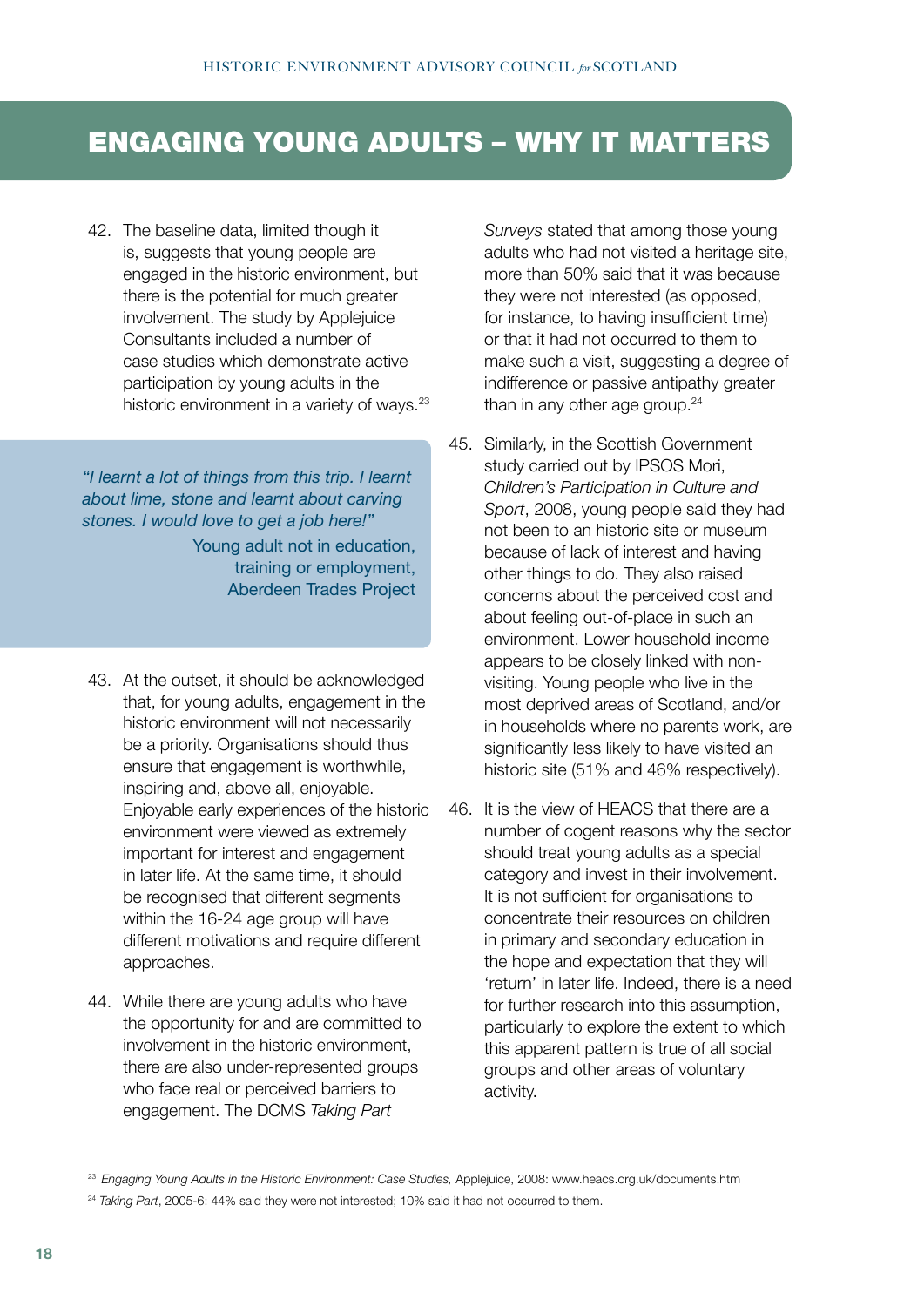- 47. The engagement of young adults in the historic environment can help create a sense of belonging and ownership, particularly at the local level. It can generate a longer term commitment to sustaining and improving the environment; it can support community cohesion and safety; and can contribute significantly to the quality of life of all citizens.
- 48. It can help raise awareness of Scotland's history, culture and identity among the younger generation. It can support the acquisition of knowledge and skills, resulting in qualified and committed young people who will contribute to Scotland's prosperity and well-being through their activities, both inside and outside work.
- 49. There is a strong case, particularly in the present economic climate, for supporting the expansion of training and work opportunities that can engage young adults, improve the condition of Scotland's traditional buildings, and increase the already considerable contribution to Scotland's economy from the diverse historic environment sector.
- 50. Implementing strategies at national and local level to engender engagement will enlarge the social and economic contribution Scotland's young adults can make as future ambassadors for the nation, and as confident, responsible, well informed citizens who will ensure the future of our past.
- 51. The potential of projects in Scotland's historic environment to engage young adults at risk of exclusion was emphasised to HEACS by all the youth work and environmental organisations interviewed. The latter organisations all cited their positive experience of working with Project Scotland volunteers, and of seeing disaffected young adults

*"I have picked up skills and experience from taking part, like organising a community event and working as part of a group where you have to listen to other people's ideas and negotiate."* 

Young adult volunteer committee member, Jaywick Martello Tower

motivated by their participation in award schemes such as the John Muir and Princes Trust awards (see CS4: Dig Hungate, York).

- 52. The historic environment sector would also benefit from adopting a more proactive approach to young adults. The benefits would include raising the capacity and profile of individual groups; strengthening and broadening career and volunteer recruitment across the whole sector; enabling succession planning; and developing a more positive media presence, less dominated by 'fogeyism' and a conservative establishment image.
- 53. Investment in increasing the involvement of young adults would bring many social and economic benefits, and contribute to the achievement of a number of National Performance Framework objectives, especially over the longer term.

*"The volunteers learn lots of new skills - both practical and social, make new friends and have lots of fun! It's a great opportunity for teenagers to gain independence away from home and school in a friendly, safe environment. It also educates them about conservation and what the NTS is and does."*

NTS Trailblazer camp leader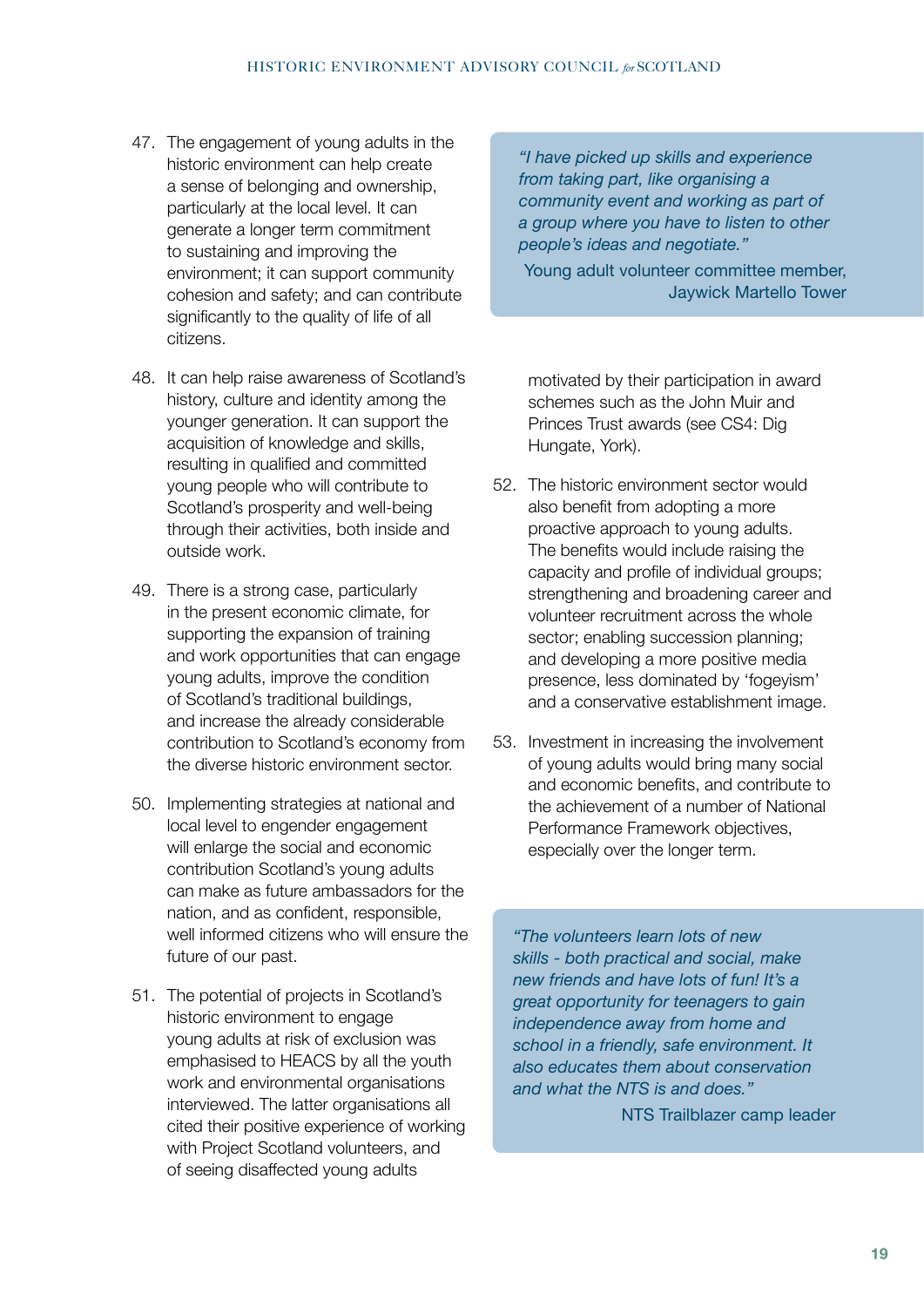# SUGGESTED STRATEGIES

#### **Focus on the needs and interests of young adults**

- 54. All the major players in the sector, as well as many smaller bodies, aim to raise awareness of and extend engagement with the historic environment. Family audiences have long been a principal audience for most heritage and museum venues. However, the majority of these have not had young adults among their priority audiences or members. To address this will require organisations to reconsider their priorities. In the first place organisations will need to appreciate and understand the needs and interests of young adults.
- 55. A lot happens between the ages of 16 and 24. In terms of the life cycle, a young adult can be simultaneously, or in quick succession, dependent child, student, employee, parent and carer. Between 16 and 18, s/he still falls under the provisions of child protection legislation. S/he can be living at home or moving at frequent intervals, completely independent or in need of support, successfully navigating the system or alienated and at risk of exclusion. In a heritage context a 16-year old volunteer will require support and supervision, whereas a 24-year old may be qualified or experienced, able to support and manage the work of others.
- 56. Any strategies need to enable flexible approaches and opportunities for personal and career development. Sustained engagement may be relatively unimportant or even misleading as a criterion of success compared with the young adult's growth in skills, knowledge and attitude during the project.
- 57. Evidence provided to HEACS suggested that there is a perception that young adults are a hard-to-reach group. Certainly it would appear that sustained effort, well directed resources, interagency cooperation, training and thorough evaluation will be needed to achieve lasting benefits and win the trust and support of young adults, especially of those already feeling disenfranchised. Success will also involve some cultural shifts – a greater openness to different values and new partnerships from parts of the historic environment sector. It must be acknowledged that the sector has an image problem, being seen by many as dominated by older people from a relatively narrow socio-economic spectrum.
- 58. Evidence from organisations working with young people, and the Heritage Lottery Fund (HLF) evaluation of its Young Roots Programme, indicated unequivocally that successful projects involving young adults were active, focussed on their interests, and absorbed their culture and language.25 Participation in fieldwork and hands-on experience were effective incentives at all levels, as were projects that harnessed the enthusiasm and confidence of young people in using new technology for information, networking and enjoyment.
- 59. Successful projects adopted a sensitive approach to young adults, and facilitated their involvement rather than seeking to impose a high level of control. They tended to focus on the work or activity rather than the context. In some instances, they enabled the young adults to define 'heritage' for themselves. Young

<sup>25</sup> Research found that 21% of HLF-funded projects had successfully engaged young adults, and a significant proportion involved disadvantaged young people (these included both cultural and natural heritage projects): *The Social Impact of Heritage Lottery Funded Projects*, HLF, 2006, 2007 and 2008; *Learning from Young Roots: Evaluation of the Young Roots Grant Programme*, HLF, 2005: www.hlf.org.uk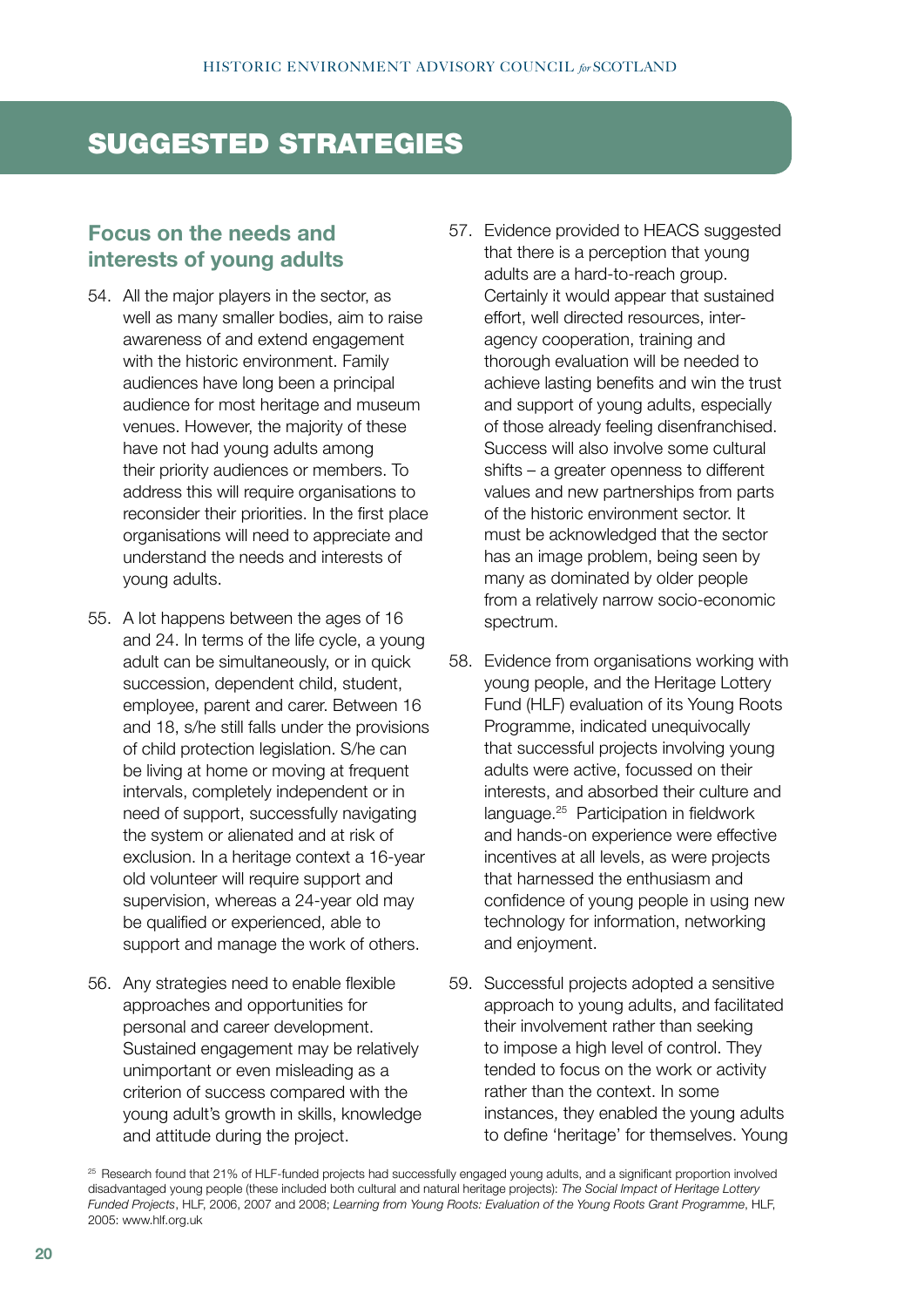adults were consulted and acknowledged as equal partners and nascent leaders, and the projects were often led by young adults who were themselves former project participants or volunteers. They did not seek to replicate classroom experience on site, nor did they adopt as their primary focus the values and priorities of the host/partner institution. Organisations reported that appreciation of the historic or natural environment arose from successful engagement. Indeed, identifying with conservation values was viewed as a consequence of successful engagement, rather than as a motive for getting involved.

- 60. While a number of projects to refurbish historic buildings have had young people as end users, rarely have young adults been involved in the project planning, and few such projects have successfully involved young people in their management (see CS7: Open Youth Venue, Norwich). Such an approach would help to foster young people's appreciation and understanding of the historic environment as the setting and backdrop for their lives.
- 61. HEACS recommends that organisations, including Historic Scotland, should create innovative opportunities for young adults to try out a range of activities relating to the historic environment, for example, through the means of 'taster days'.

# **Raise the capacity of the historic environment sector**

62. Many historic environment organisations express a desire to work more with young adults but lack the capacity and experience. They admit frankly that they have no experience of working

with young adults, or, their efforts to do so having failed, that they concentrate their efforts on school and family activities geared to a younger age group.26 However, there is evidence from *Volunteering and the Historic Environment* of young adults being engaged effectively by some of the smallest, most local and least well-resourced organisations.27

- 63. There has been limited liaison between historic environment organisations and bodies who work with disadvantaged young adults to develop social skills and self-esteem leading to qualifications and employment, such as Fairbridge in Scotland and The Prince's Trust. These bodies can act as a portal to opportunities, both for young people and employers. There are now a number of youth awards and qualifications available, ranging from those which validate levels of skill and work achieved to those which recognise voluntary work by young adults.28 This historic environment experience contrasts with the natural environment sector, where collaborations are much more common and mutually valued, with real training, skills and qualification outcomes for young adults.
- 64. Raising awareness in the sector of how to work effectively with young adults is an obvious need. Dialogue and partnership between those working specifically with young people and heritage, environmental and museum organisations, could be very effective in bringing complementary skills and needs together and in overcoming capacity deficits, as happened in the collaboration between HLF Young Roots Coordinators and Youthlink. The sector could also benefit from dialogue with those in local authorities who are involved in promoting community engagement in the planning process.<sup>29</sup>

<sup>&</sup>lt;sup>26</sup> For example, a survey by the Architectural Heritage Society for Scotland (AHSS) at four outreach events in 2007 found that only 3% of 300 respondents were aged 16-24.

<sup>27</sup> *Volunteering and the Historic Environment*, pp43-44: figs17-18, pp63-64, VDS, 2008

<sup>28</sup> *Amazing Things: A Guide to Youth Awards in Scotland*, Scottish Government, 2008

<sup>29</sup> See also paras 30 and 111.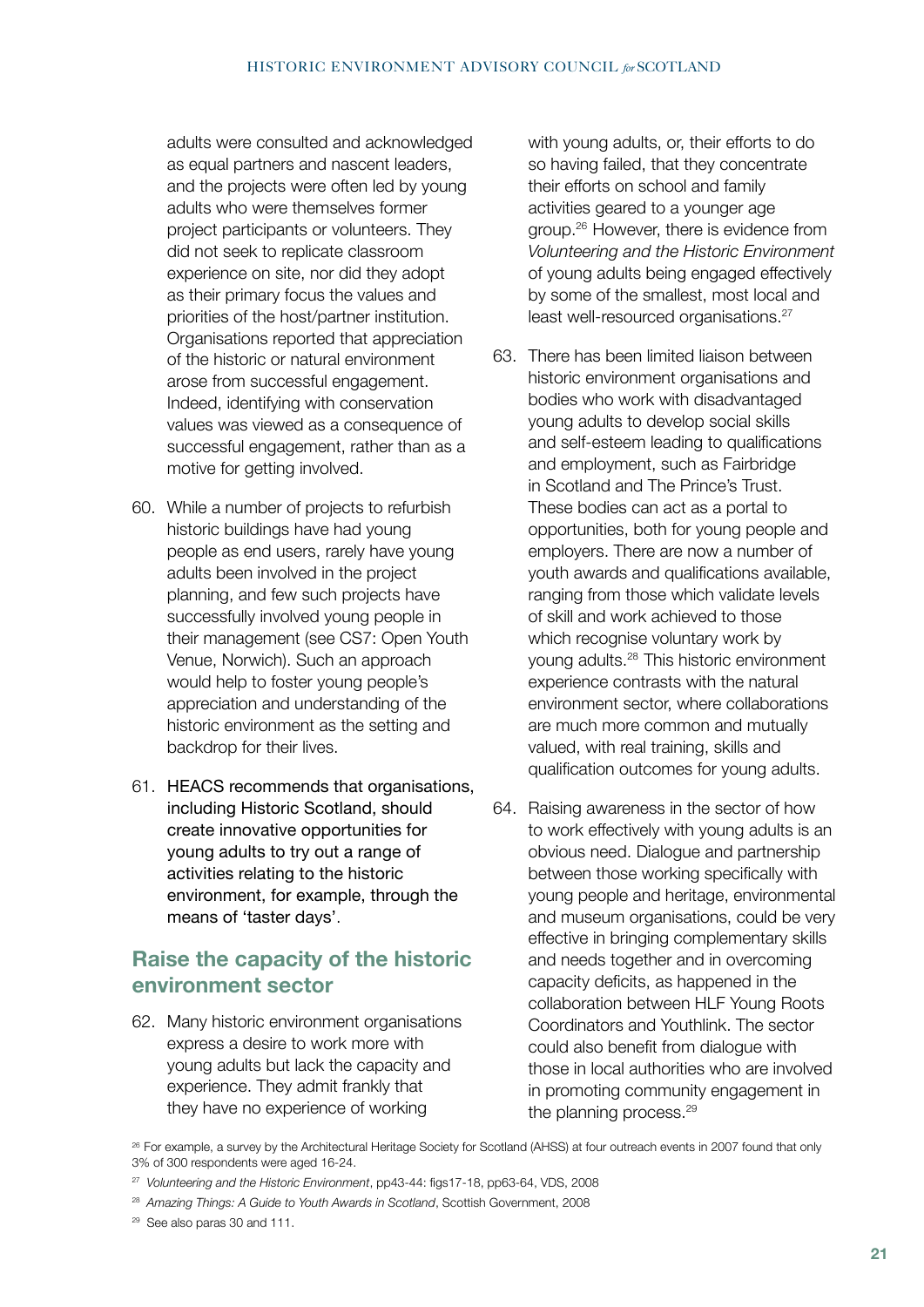- 65. Continuing professional development courses, seminars and remote learning material would further enable capacity building through skills development and sharing good practice.
- 66. Most voluntary organisations in the sector are dependent upon project funding and volunteer effort. There is a need for consistency of funding to ensure that initiatives can be sustained and delivered successfully. Even Doors Open Day, a highly successful national programme with a high media profile, is run largely by local regional coordinators, some of whom are volunteers. It is also dependent upon local authority grant aid and subject to fluctuations in annual funding which limits potential and actual involvement of young adults.
- 67. Historic Scotland should encourage and support a range of providers in the sector to develop educational and training opportunities for hands-on fieldwork and practical experience for young adults. Historic Scotland should invite proposals for pilot projects aimed at engaging young adults in hands-on conservation, research and interpretation activities, preferably in partnership with schools, youth work organisations and other voluntary sector agencies.

# **Value the historic environment in secondary education**

68. Most educational visits to heritage sites involve children under the age of 12, either with schools or as part of family visits. Secondary school visits are rarer, and place young people from socio-economically disadvantaged backgrounds at still greater disadvantage since research indicates they are also unlikely to visit with carers and family.<sup>30</sup> HEACS concludes that where these

disincentives and disadvantages exist, it is all the more vital that the opportunity for visits and projects using the historic environment should continue through secondary school.

- 69. The pressure on secondary schools to deliver to targets, over-crowded timetables, and the range of regulatory requirements in child protection and risk assessment, are disincentives to outof-school activity. Some schools viewed cultural or heritage activity outside school as lacking value or broader curriculum relevance.
- 70. The evidence presented to HEACS suggested that secondary teachers who had experienced school visits to heritage sites valued them for providing students with memorable learning experiences and for enabling creative, cross-disciplinary work. The perceived value of such visits extended far beyond the 'history trip', to engaging with issues such as community and conflict, identity and sustainability, economics and design. They were also effective in developing skills and self esteem among some students who did not perform so well in the classroom.
- 71. HEACS also heard that many teachers lack both senior level support and the confidence and expertise to deliver extramural learning. Techniques for using the historic environment, running visits and using artefacts are not integral to teacher training, leaving teachers to develop such skills onthe-job. Opportunities for this type of in-service training were perceived as having reduced rather than increased in recent years. Young people in secondary education are unlikely to be inspired and engage with the historic environment if their teachers also lack experience of engagement, and are not supported to deepen their knowledge and skills.

30 *Children's Participation in Culture and Sport*, section 2.11, p11, Scottish Government, 2008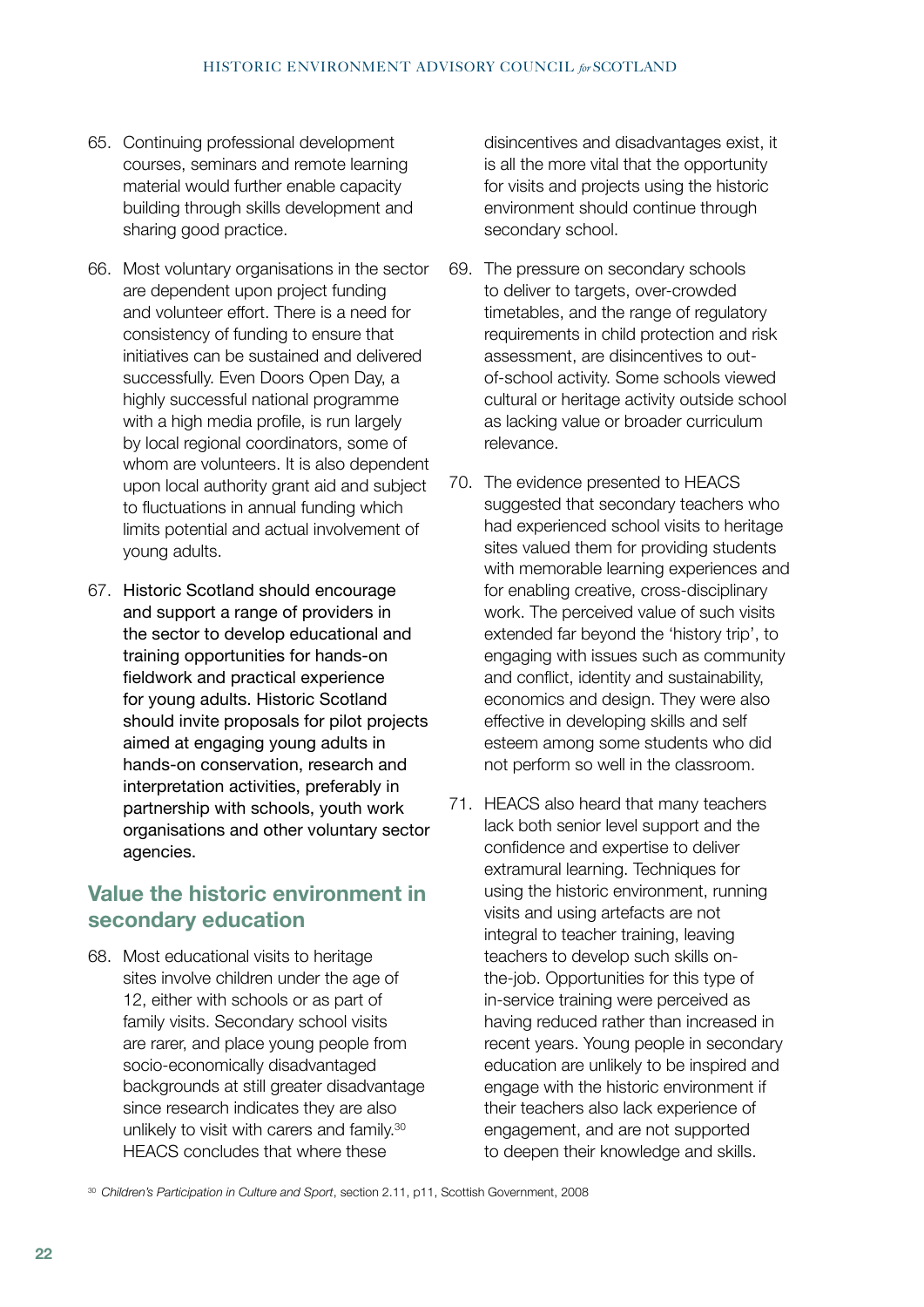Trainee teachers in England are offered placements in heritage organisations, funded by English Heritage and DCMS. HEACS believes that skills in leading field trips and using historic sites and artefacts should be a standard part of teacher training in Scotland too, at undergraduate and post-graduate diploma levels, and should be widely available as part of teachers' continuing professional development. HEACS welcomes the efforts Historic Scotland is making in this area, but believes more could be done by a range of organisations.

- 72. After a period during which curriculum pressures and attainment targets led to a widely recognised decline in outdoor activities, fieldwork learning and opportunities for visits, the Curriculum for Excellence is perceived as offering numerous opportunities for the historic environment, because of its emphasis on cross-curricular learning links with the local community and skills for lifelong learning and work. This will at least reach 12-15 year-olds, even if those over 15 face exam and qualification pressures.
- 73. The interdisciplinarity of the Curriculum for Excellence is seen by heritage and educational interests as offering a great opportunity for the heritage sector to counter the prevalent pigeon-holing of the historic environment as 'history' in schools. The new curriculum encourages holistic projects, so that historic sites ranging from a local building which has seen several changes of use, to a landmark heritage site such as Stirling Castle, or a rural setting reflecting changing patterns of settlement and cultivation, could equally provide the basis for cross-disciplinary study, new skills and e-learning encompassing history, geography, social and environmental studies, art, craft, design and technology.

*"Hard work but the best job I've ever done. It made me think this job is another option for my career"*.

Construction Advantage Student at the Scottish Lime Centre, Carnegie **College** 

- 74. The introduction of a compulsory Scottish component within the Higher History syllabus from 2010 is also a positive incentive for schools, museums and heritage organisations to make use of local and national heritage sites and collections and will have a direct impact on several thousand 16-18 year olds annually.
- 75. Learning and Teaching Scotland (LTS) is the main organisation for the development and support of the Scottish curriculum. A non-departmental public body, its role is to provide advice, support, resources and staff development to enhance the quality of learning and teaching in Scotland.
- 76. LTS sponsors the Heritage Education Forum (HEF) which aims to share information and best practice; establish active partnerships across the heritage sector; ensure more effective use of resources for all learners; and promote the value of and increase access to heritage learning. HEF brings together representatives from the national cultural organisations: the National Museums, National Archives, National Galleries and National Libraries of Scotland. The historic environment is represented by Historic Scotland, the Royal Commission on the Ancient and Historical Monuments of Scotland (RCAHMS), the National Trust for Scotland and Archaeology Scotland. Non-national museums and organisations are represented through the national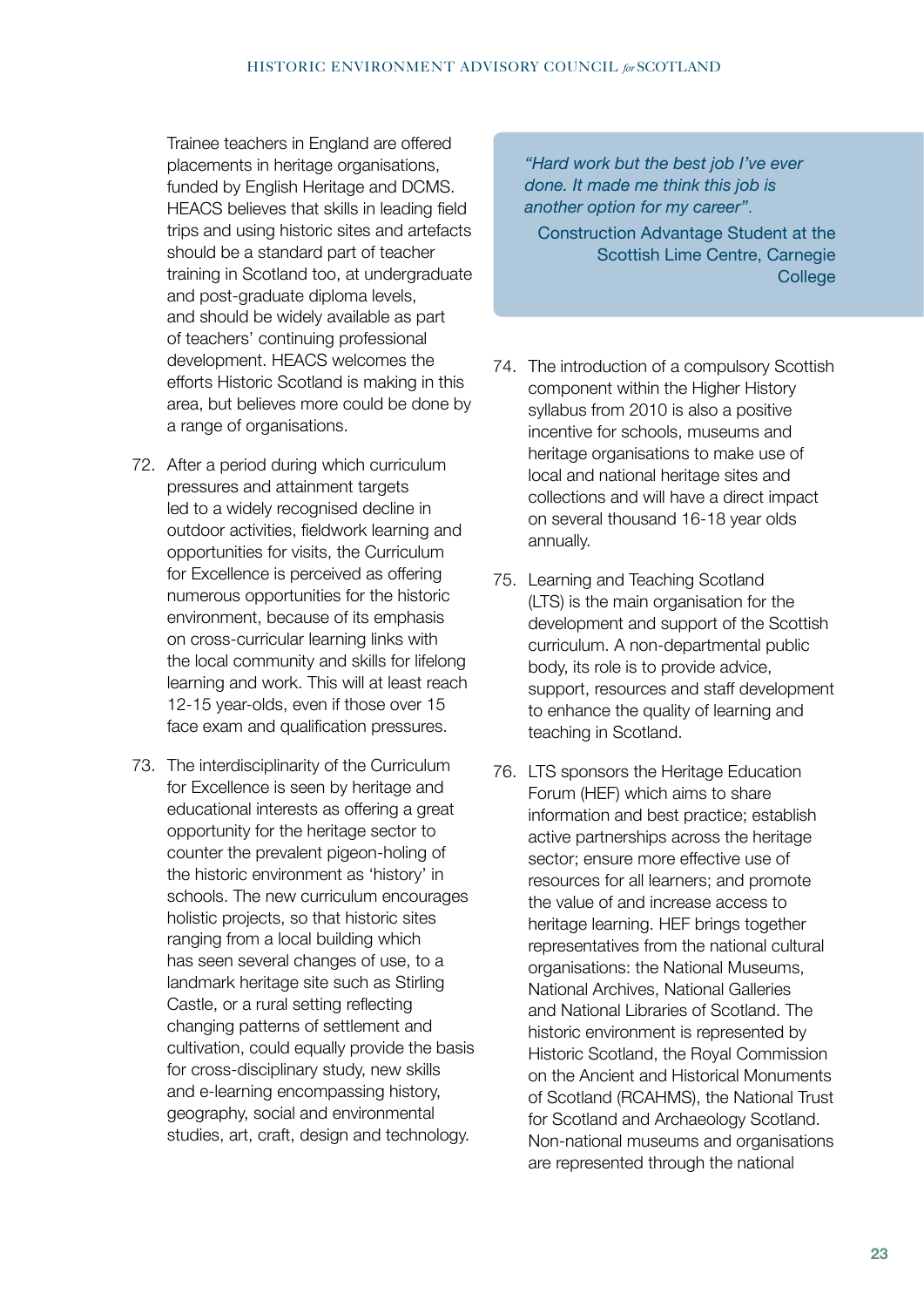bodies and thematic sub-groupings such as the Group for Education in Museums (GEMS) and Engage, the art gallery education association.

- 77. These organisations, LTS and HEF, are best placed to provide support and continuing professional development to assist teachers in developing and organising heritage-related crossdisciplinary fieldwork and associated outof-classroom activities.
- 78. While recognising the progress that has been made, HEACS believes that trainee and established teachers need more support and better access to training and continuing professional development in use of the historic environment. HEACS recommends that LTS and HEF, working with Historic Scotland and teacher training providers, should develop training modules demonstrating the value of using fieldwork and visits to historic places as part of the Curriculum for Excellence, together with practical guidance. These might include appropriate pre- and in-service training, e-learning, improved access to in-service courses, and dissemination of examples of good practice.
- 79. Another welcome development is 'Glow', the national schools intranet, under the auspices of LTS, which offers a further means to develop teaching resources and materials based on the historic environment. Hitherto its primary focus has been on objects rather than buildings and places. However, the recent establishment of a Heritage Education Forum Glow Group offers a great opportunity for the heritage sector to bring cultural and natural heritage into the classroom through web-conferencing; to interact directly with teachers; and to promote historic environment resources and education programmes.
- 80. The Heritage Education Forum has considerable potential to foster capacity building and partnership, both within the sector and between the sector and education providers. In order to make best use of the opportunities, however, the Heritage Education Forum requires additional resources and support. Consideration should be given to strengthening the Forum by the appointment of a Development Officer and/or Administrator to increase its capacity to develop and disseminate good practice and improve communication with the wider sector. There is also the potential to involve more partners in the Forum, for example, the local authorities and further and higher education providers. The need for a national infrastructure body for the historic environment has been highlighted by HEACS elsewhere, but an important role for such a body would be to represent the sector on the Heritage Education Forum, as GEMS does for the museums sector. HEACS recommends that LTS should appoint an officer(s) to increase the capacity and effectiveness of the Heritage Education Forum, in order to make best use of the opportunities provided by Glow and other developments.
- 81. Historic Scotland has recently produced an excellent range of themed and sitespecific printed and on-line resource material for teachers and group leaders, as part of its new *Investigating* series, based around the properties in state care. Consideration should be given by Historic Scotland to what other means it might employ to encourage educational projects involving the wider historic environment. Examples might be grants directed at educational projects, an annual award and additional training provision.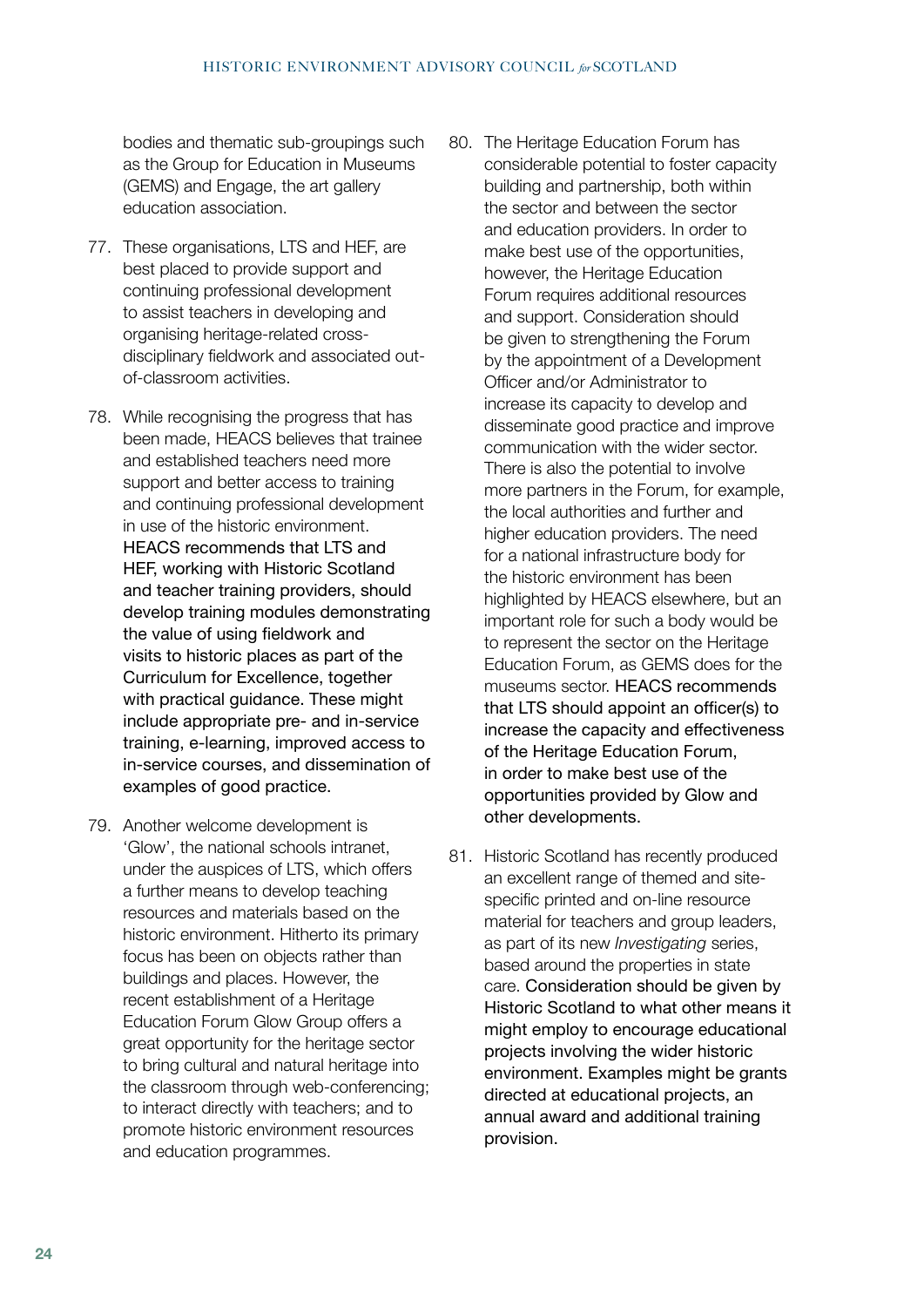- 82. Given the important role that buildings and places can play in education, HEACS would draw attention to the development of a major new on-line resource in England, Engaging Places, managed by English Heritage and the Commission for Architecture and the Built Environment (CABE), to champion teaching and learning through the whole of the built environment. It has been designed to help deliver the new curriculum. Engaging Places is working with the Qualifications and Curriculum Authority, to bring together a network for teachers and learning providers to look at how buildings and places can help to make the curriculum real and relevant. In Scotland the closest comparison is the new Building Connections website, billed as 'a major resource on the built environment for schools, pupils and their teachers'. This is hosted by The Lighthouse, Scotland's Centre for Architecture, Design and the City, and funded by the Government's Architecture and Place Division. As it develops, the Building Connections website will need to embrace fully that the built environment comprises both historic and contemporary buildings and the spaces between them, and make better links to other historic environment resources.
- 83. The increasing availability of historic environment and heritage material online, for example, through RCAHMS and the Scottish Cultural Resources Access Network (SCRAN), is a positive development. On-line design resources, such as Learning Bites, have harnessed the universal recognition and engagement people have with their immediate working surroundings. The Lighthouse has also initiated projects which enable school pupils to work with local architects to design their own spaces.
- 84. HEACS congratulates bodies in the historic environment voluntary sector, such as Archaeology Scotland, which have prioritised education and are already providing resources and factsheets for teachers and pupils. Overall, however, the sector could usefully adopt a more proactive approach to producing e-learning materials and encouraging school visits, for example, by working more closely with Museums Galleries Scotland which has a strong track record in helping build the capacity of museums and galleries in education.31 HEACS recommends that more resources should be made available, for example, through LTS, Historic Scotland and/or the Heritage Lottery Fund, to support smaller historic environment organisations to develop their educational capacity.
- 85. The involvement of creative artists designers, architects, writers, musicians, actors – can be very effective in fostering enthusiasm and harnessing the creative energies of young adults (see, for example, CS6: Jaywick Martello Tower, Essex). For example, the 'Poet in the Past' project linked the Scottish Poetry Library with historic sites and architecture through a national poetry competition. Historic Scotland runs a successful annual photography competition for historic monuments and places. Some popular and more unusual musical events which appeal to young adults have taken place at sites from Edinburgh Castle to the Ring of Brodgar, Orkney.
- 86. While out-of-school activities including fieldwork visits have declined, there are a number of positive developments in the area of education. The new Curriculum, better access to teaching resources, especially on-line, and a more proactive approach by historic environment organisations to education offer much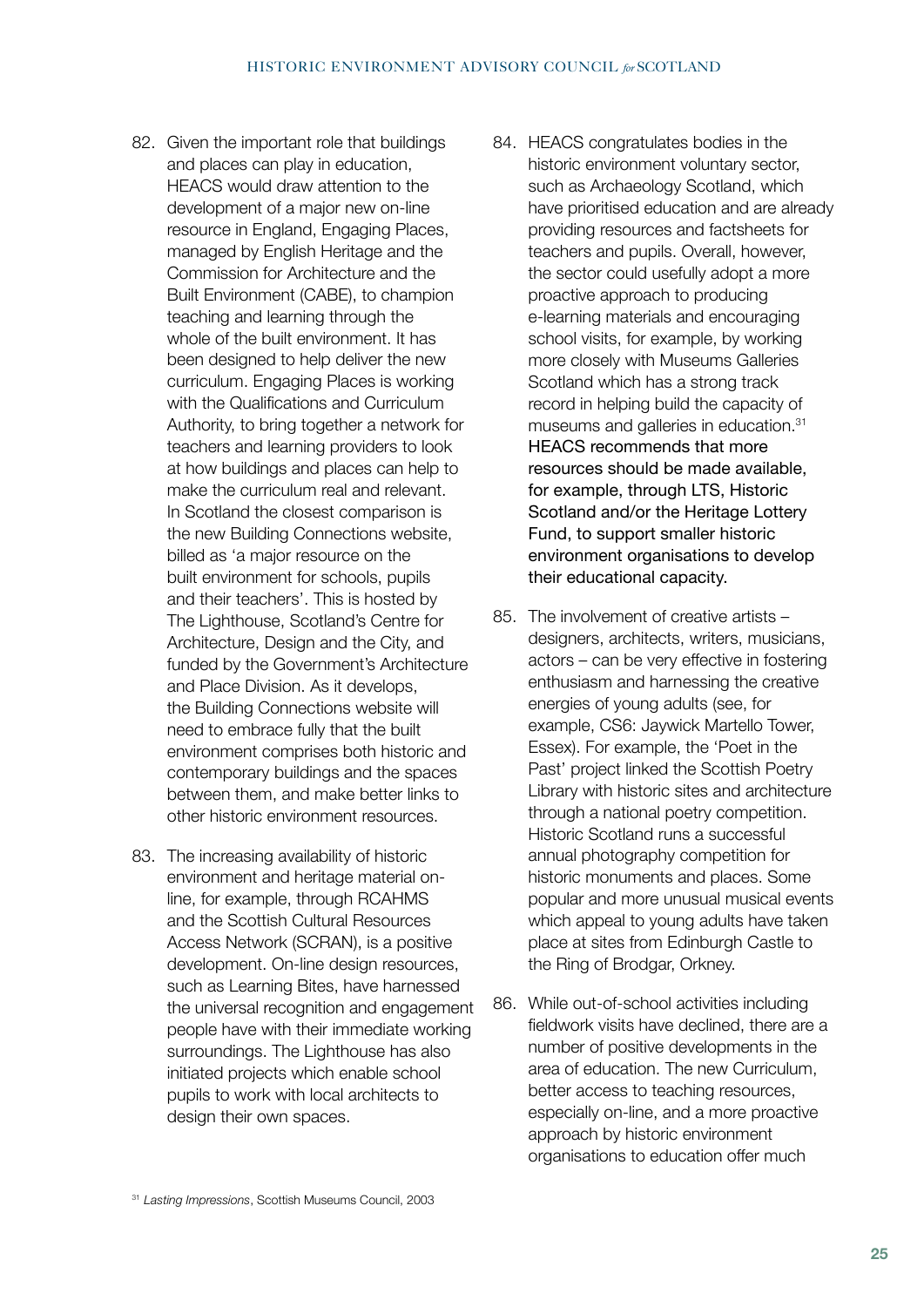to build upon. Increased resources for educational initiatives would ensure that better advantage was taken of the opportunities.

### **Improve collaboration with further and higher education**

- 87. The young adults most actively engaged in the sector, normally as volunteers or on short-term attachments, are students undertaking further and higher education courses directly related to the historic environment, such as archaeology, architecture and history of art, or construction and craft skills such as masonry and joinery (CS1: Achill Archaeological Field School, Ireland; CS4: Dig Hungate, York). Highly motivated by the prospect of a career in the sector and relatively highly skilled, their attachments or volunteer projects are arranged either through their course tutors or independently. Few in number, typically no more than one or two per organisation or site, they require relatively low levels of supervision, thus falling within the capacity of host organisations while adding value to them.<sup>32</sup>
- 88. Post-school education has changed enormously and is continuing to change at a very rapid pace, as colleges and universities seek to accommodate a range of often conflicting demands on teachers and students. As a result of the reduction in contact hours (classes, lectures, seminars and tutorials), there are fewer opportunities for students and teachers to undertake hands-on work. There has been a marked decline in expeditions and fieldwork. Since so many students are of necessity also in part-time employment, there are

pressures on course hours and student time. Students have fewer opportunities to attend summer schools at affordable rates, or gain experience as volunteers, for example on archaeological digs, most of which are now run by commercial archaeological companies rather than university departments.

- 89. Modular and part-time courses can be used very effectively to develop skills. Such courses may also be a stepping stone to qualifications and employment opportunities for young adults on lower incomes or seeking part-time work (CS10: Scottish Tour Guides Association, Modular Guide Training).
- 90. Closer working between museums, galleries, historic environment organisations, and further and higher education institutions could enable students to obtain more hands-on experience. This might be, for example, along the lines of the opportunities provided each summer by Hunterian studentships at the University of Glasgow, $33$  and by re-establishing an archaeological field school in Scotland (see CS1: Achill Archaeological Field School, Ireland). Again, a national infrastructure body for the historic environment would be well-placed to facilitate CPD training days, host web-based self-help resources and provide practical support to innovative partnerships. HEACS recommends that historic environment organisations and further and higher education institutions should be encouraged to work collaboratively and share good practice to enable students to obtain more hands-on experience.

<sup>32</sup> Heritage organisations currently engage best with young adults in higher education. A typical response to the HEACS' consultation was: 'the majority of young adults with whom we work are in formal learning (through schools, colleges and universities)' (National Museums Scotland).

33 Hunterian studentships offer some Glasgow undergraduates, across a range of disciplines, summer employment undertaking practical projects. Occasionally external bodies also sponsor or commission projects benefiting both the organisation and student.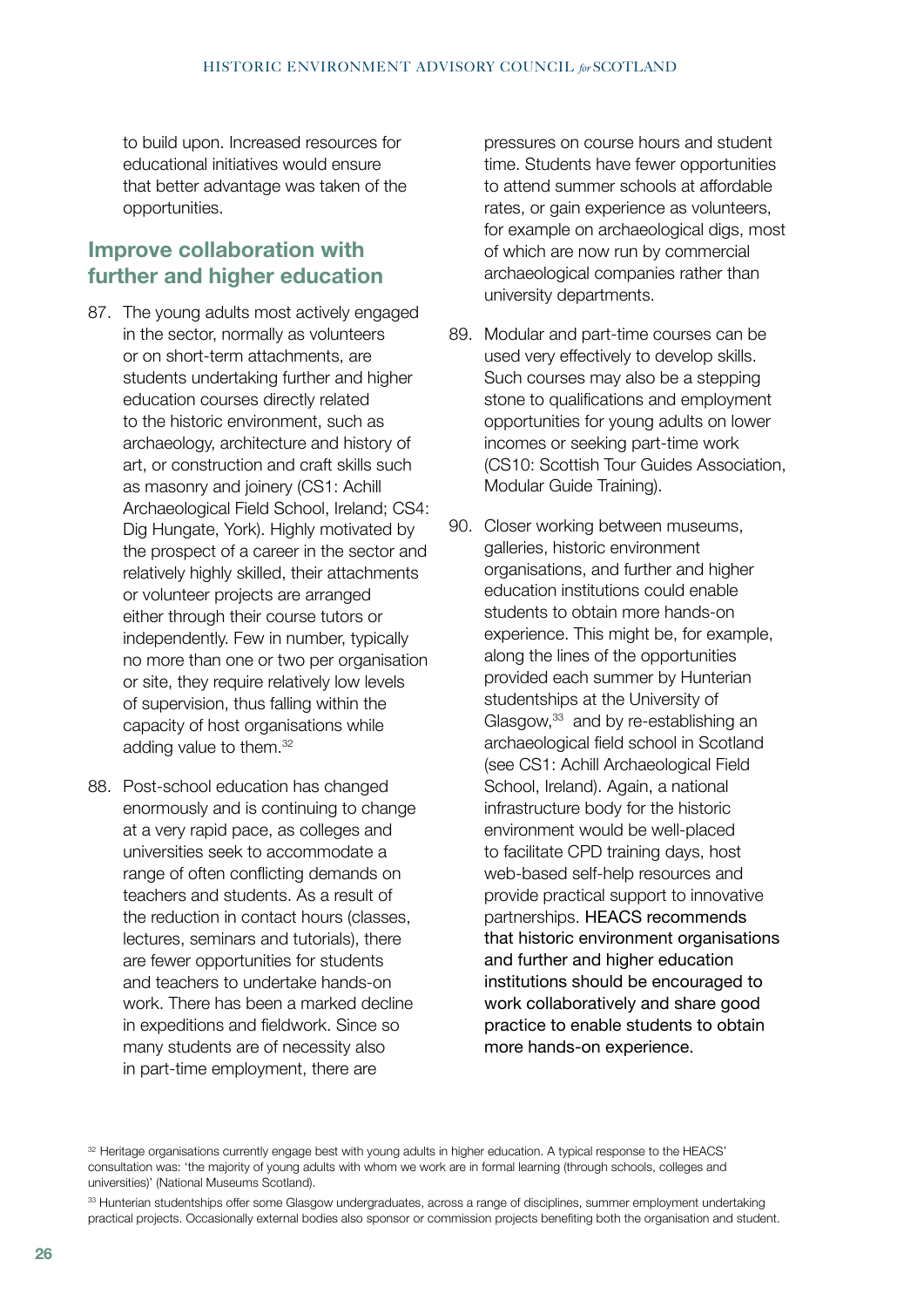### **Increase skills training and job experience opportunities**

- 91. Several recent projects, some supported by the HLF Young Roots programme and the Scottish Executive's Determined to Succeed programme, have demonstrated how conservation, development and visitor guiding projects in the heritage and historic environment sectors can help young adults develop skills for employment (see also CS5: Frank Lloyd Wright Preservation Trust, USA; CS10: Scottish Tour Guides Association, Modular Guide Training; CS11: Southwark Young Pilgrims, London).
- 92. Employment opportunities in skilled trades were covered by the HEACS report on traditional materials and craft skills.<sup>34</sup> The National Heritage Training Group (NHTG) subsequently carried out a skills needs analysis of the built heritage sector in Scotland.<sup>35</sup> The NHTG audit suggested that the historic built environment has skills shortages and skills gaps amounting to some 4,700 FTE jobs, and that in the longer term a further 8,700 skilled craftsmen are required. In addressing issues of skills shortages and skills gaps both HEACS and NHTG suggest that a crucial factor in meeting these supply needs is to stimulate demand, especially in terms of care and maintenance of historic properties.
- 93. There has also been concern that a high proportion of employers in the sector do not engage apprentices and that almost all college training relates to modern construction, leaving a limited number of training places for those wishing to work in the historic built environment.
- 94. The Scottish Government has reacted positively to the recommendations relating to stimulating demand of both of these reports, and to other associated issues. A number of important commitments have been made, many of which feature in Historic Scotland's *Corporate Plan 2008-2011*.
- 95. More apprenticeships, better training opportunities nearer to home, up-skilling courses for young tradesmen who currently have only modern construction skills, and a clear career path widely disseminated, would all offer significant opportunities for young adults. Publicly funded restoration projects provide the opportunity to take on apprentices and can also help foster awareness of stone masonry and other traditional skills as a career (CS9: Scottish Lime Centre Trust, Penicuik House Project). It is essential that funding bodies and contractors providing trainee and apprenticeship placements are able to provide continuity of good quality work. Funding bodies should bear this in mind when allocating financial support.
- 96. The historic environment offers great scope for internship or supported traineeships for young people, as well as enhanced job opportunities. This area offers considerable potential should the Government establish a form of national job experience scheme to help cope with the current economic downturn and its particular effects on young adults.36 Investment of this nature would have a direct benefit to Scotland by helping develop skills which would have a long-term value both to the historic environment and the young adults themselves (CS14: Young

<sup>34</sup>*Report and Recommendations on the Availability of Adequate and Appropriate Traditional Materials and Professional and Craft Skills to Meet the Needs of the Built Heritage*, HEACS, 2006: www.heacs.org.uk/documents.htm

<sup>35</sup> *Traditional Building Craft Skills, Assessing the Needs: Meeting the Challenge*, NHTG, 2007

<sup>&</sup>lt;sup>36</sup> As suggested at the 2008 conference, Action on Skills Training and Education for the Historic Environment, organised by ICOMOS-UK and The Prince's Foundation.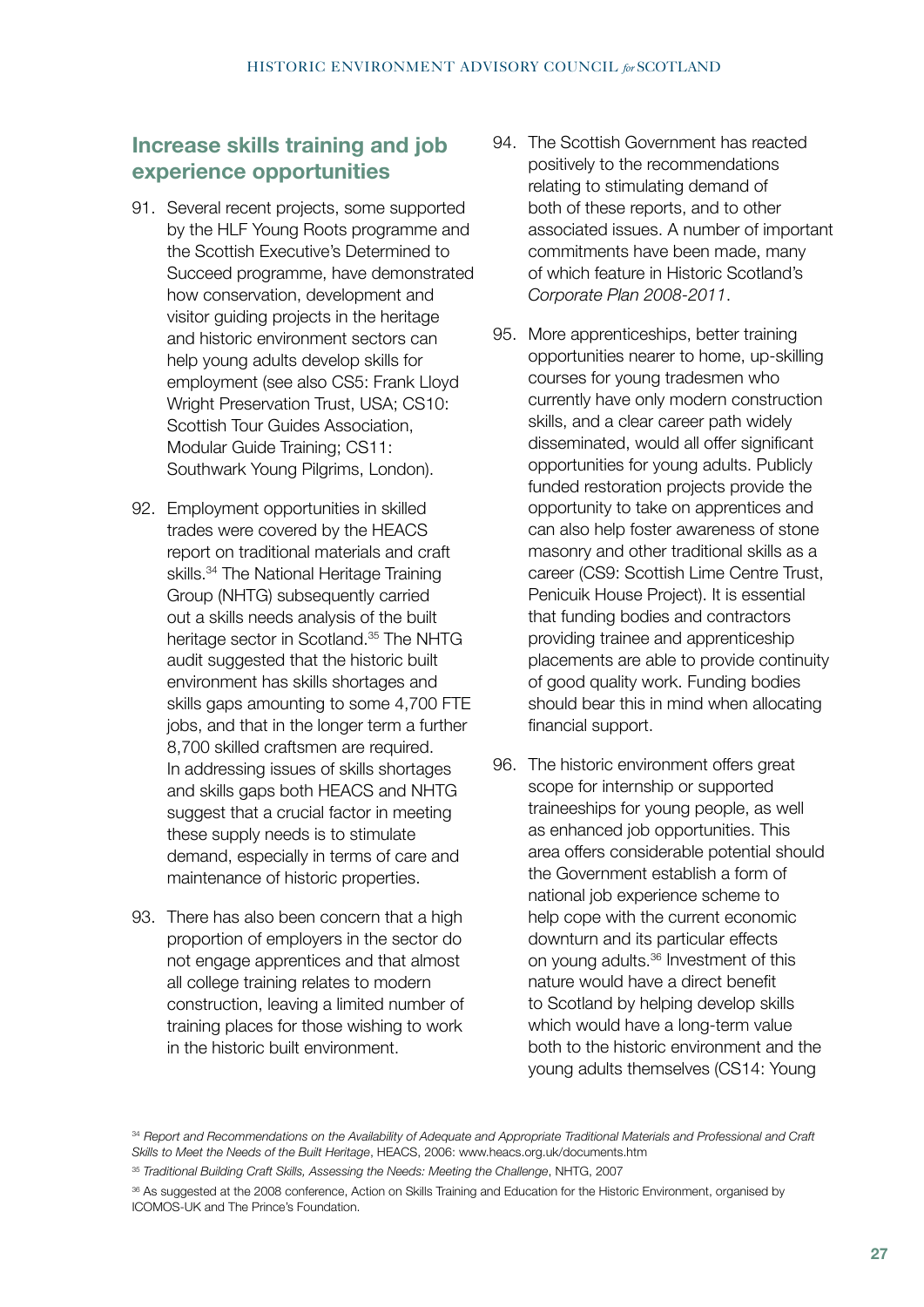Canada Works provides an example of a current government-funded placement programme). Such traineeships could be linked to the attainment of an SVQ at levels 2 and/or 3 in various skills. HEACS recommends that Historic Scotland and the wider sector should be proactive in identifying training and job opportunities for young adults in the historic environment, including an expansion of training through more apprenticeships and internships. This recommendation will be especially important should the Government establish a scheme to help tackle unemployment amongst young adults during the current economic downturn.

### **Develop young adults as volunteers**

- 97. The VDS study, *Volunteering and the Historic Environment*, provides evidence of a high level of volunteering by young adults: HEACS is aware, for instance, of the work of the National Trust for Scotland (CS12: Trailblazers and Thistle Camps). On the other hand, this should be set against evidence, both from the volunteering study and in written evidence to HEACS, that there are many historic environment organisations which have never worked with young adults. Some organisations, such as Historic Scotland and the Institute for Archaeologists, have not hitherto sought or welcomed volunteers, largely as a result of their preoccupation with maintaining professional standards.
- 98. The pilot 'v-project' on involving youth volunteers in the historic environment sector in England, run by English Heritage and the National Trust, is of considerable significance and provides valuable pointers. Heritage is one of the v-funding streams in this Governmentfinanced initiative to increase youth

volunteering in England. The pilot project achieved its target of involving 1200 young adults in the historic environment over a two-year period. Successes of the project included: the development of partnerships with bodies within and outwith the historic environment sector; new training methods were developed to assist in working with young adults; and the achievement of 'intergenerational' projects.

- 99. Key findings from the project included:
	- different age groups within the 16-25 group required different approaches and have different reasons for volunteering:

• the 16-19 group preferred 'taster sessions' as the way into volunteering, and their main reasons for volunteering were: fun; variety; being with friends; and meeting new friends; whereas

• the 20-25 group wanted longer term or even full-time volunteering for: gaining transferable skills; and leading to future employment opportunities;

- new methods of marketing and promoting volunteering opportunities were required as existing approaches were not reaching the younger audience, and portrayed the historic environment sector as old-fashioned and not relevant to young people;
- investment in volunteer management and coordination was required, as was training;
- intergenerational projects added value to both age groups; and
- where possible it was beneficial to give young adults the necessary support and skills to set up the projects themselves, or at least to be involved in their setting up and management.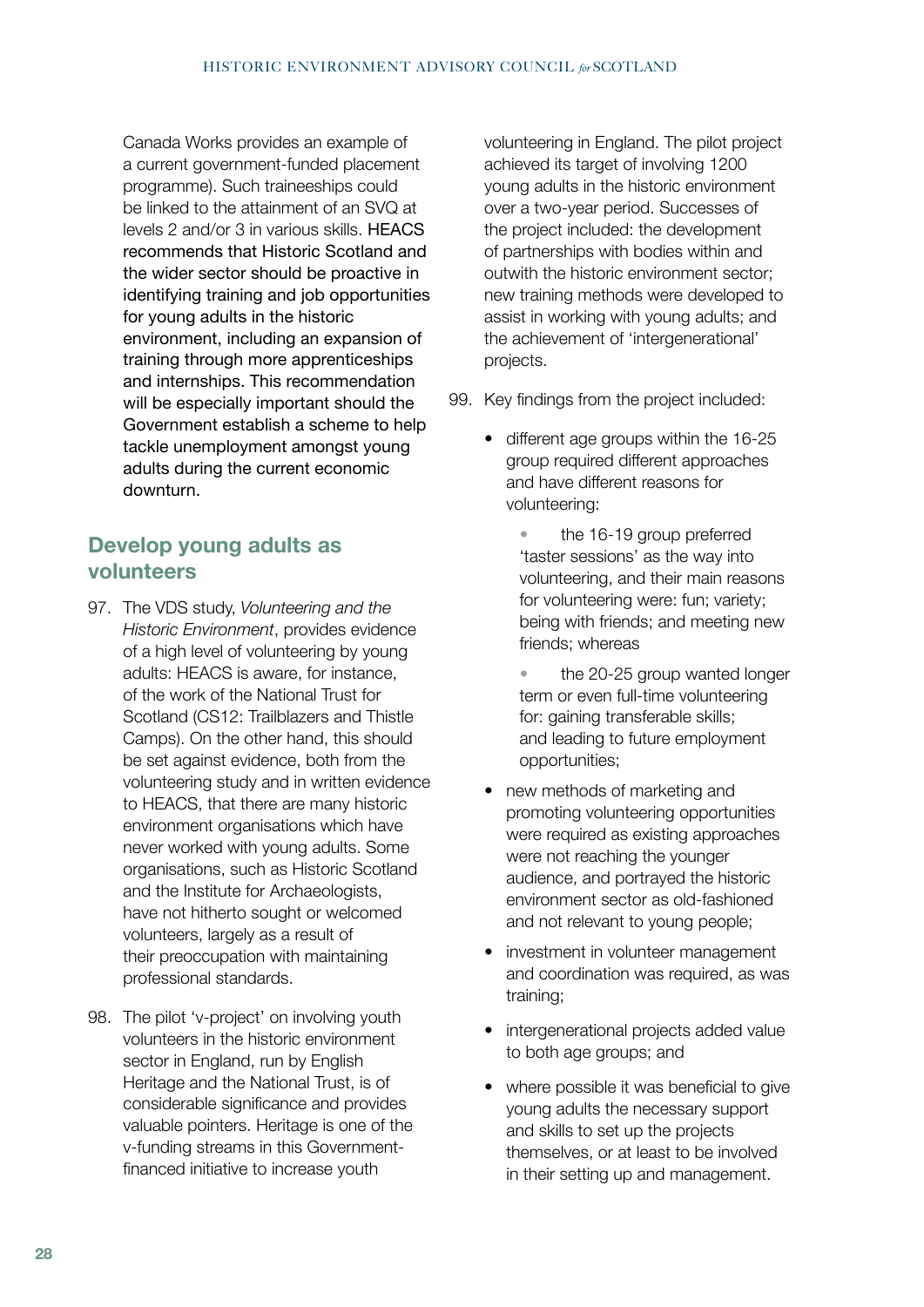- 100.The Scottish Government's National Youth Work Strategy and associated policies and plans,<sup>37</sup> and their contribution to strategic objectives, could be enhanced by explicit consideration of the volunteering opportunities in the historic environment. This could lead to a widening of life chances for young adult volunteers through education and skills development, and encourage responsible citizenship. A heritage theme as part of this national programme could help to bring synergy to existing initiatives, and foster networking and new partnerships. Such a programme could also feed into the Government's strategy on Planning for a Scotland with an Ageing Population. This led to the establishment in 2007 of the Scottish Centre for Intergenerational Practice, which aims to develop new opportunities for intergenerational volunteering and working in Scotland's communities.38 The historic environment has many older volunteers and is an area of considerable potential for intergenerational working. As a first step, HEACS recommends that Historic Scotland should establish a short-life working group, with VDS, YouthLink and others as appropriate, to review the Government's youth volunteering policies and strategies and to identify their relevance and potential for the historic environment.
- 101.The value of focussing on the needs and interests of young adults has already been discussed. Encouraging young volunteers, particularly from under-represented groups, requires organisations to look at issues from the young adults' perspective. If more young adults are to be encouraged to volunteer,

the historic environment sector should promote itself not only as a welcoming, interesting and rewarding area in which to volunteer, but should also articulate the wider public benefits of volunteering.

- 102.There is general recognition of the importance of volunteer managers and co-ordinators in enabling organisations to work effectively with all volunteers, including young adults. The evidence presented to HEACS was that such co-ordinators are able to mediate effectively between a host institution and young people, helping reduce culture gaps, shape projects, and build and sustain relationships. The experience of the natural heritage sector has been that some of the best managers are drawn from the ranks of young adult volunteers.39
- 103.The provision of financial support for volunteer manager and coordinator posts in the historic environment sector, in conjunction with volunteer projects and partnerships, would be an extremely cost-effective means of increasing opportunities for young adults. Such posts would contribute to the capacity, flexibility and sustainability of the historic environment sector and would provide progression for younger volunteers. The following recommendation is not agespecific, but young adults should be one of the target audiences for this initiative. HEACS recommends that Historic Scotland should be tasked to work with VDS and the historic environment sector to develop and deliver a volunteer manager and coordinator training programme.

<sup>37</sup> Scottish Government, Moving Forward: A National Youth Work Strategy, 2007: www.scotland.gov.uk/ publications/2007/03/08113759/0; Scottish Government, *Volunteering in the Youth Work Sector: An Action Plan, 2007*: www.scotland.gov.uk/publications/2007/11/26110321/0; Scottish Government, *Valuing Young People: Principles and Connections to Support Young People Achieve their Potential*, 2009: www.youthlink.co.uk/webs/245/file/Valuing%20Young%20People.pdf <sup>38</sup> *All Our Futures: Planning for a Scotland with an Ageing Population*, Scottish Government, 2007: www.scotland.gov.uk/ publications/2007/03/08143924/0; www.scotcip.org.uk

<sup>39</sup> A few bodies in the historic environment sector also have volunteer coordinators who were formerly young adult volunteers, for example: the UK-wide Cathedral Camps; the National Trust for Scotland; and some Young Archaeologists' Clubs run by Archaeology Scotland.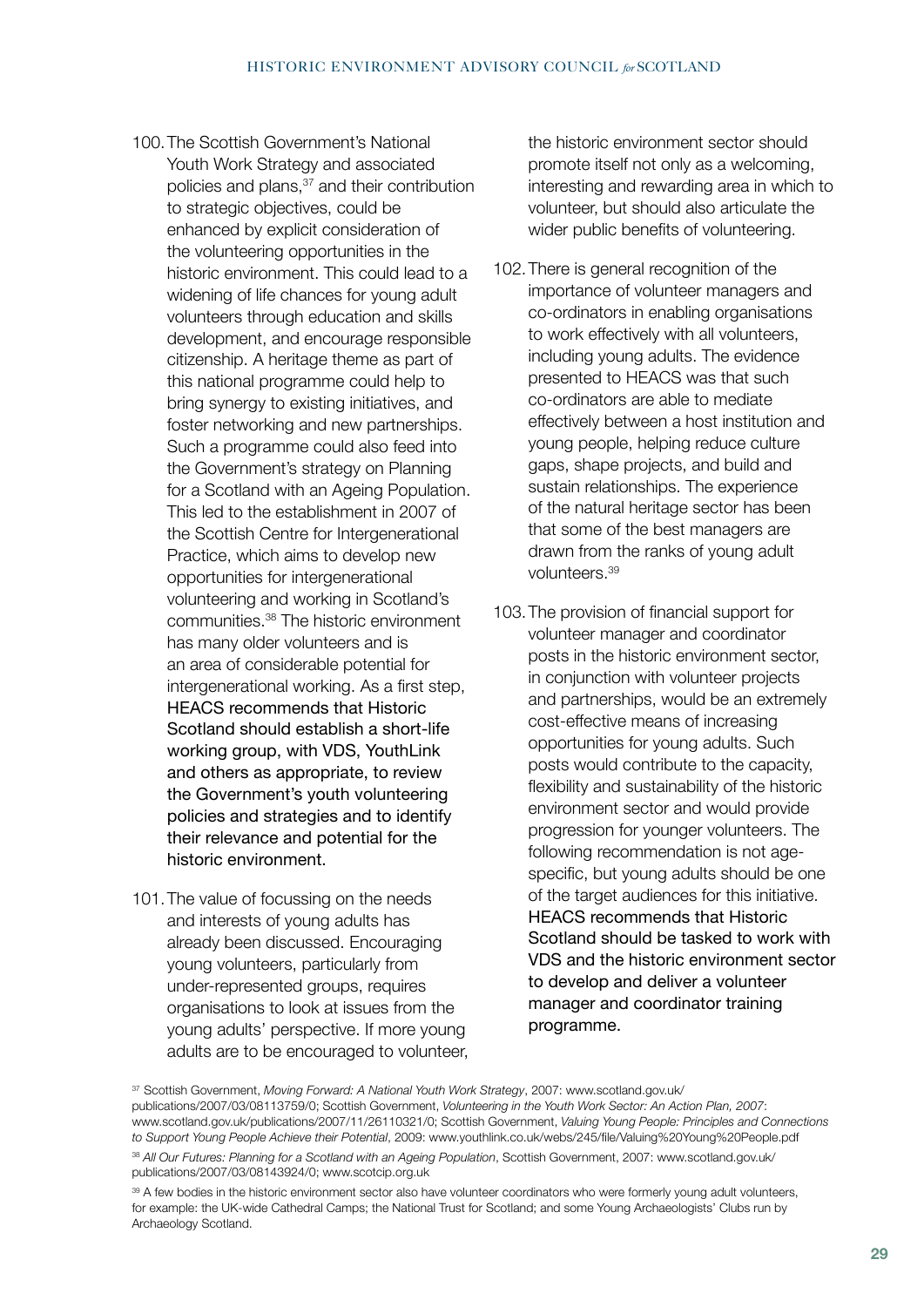- 104.Routes should be identified whereby the range of existing voluntary sector initiatives, such as Doors Open Days and Scottish Archaeology Month, should be promoted specifically to young adults to strengthen the visibility and identity of the historic environment among younger people and encourage their engagement.
- 105.There is encouragement in some schools, colleges and companies for young adults to undertake voluntary work in their community.40 Consideration could be given to developing this more widely, especially among senior pupils, with a greater focus on identifying suitable historic environment projects.
- 106.There is potential for young volunteers to go on short-term specialist courses in caring for the historic environment with a view to evaluating options for future employment, such as those provided by the Scottish Lime Centre Trust and the Scottish Traditional Skills Training Centre at Fyvie Castle (CS3: Cathedral Camps; CS9: Scottish Lime Centre Trust). However, in the same way that many sole trading contractors find it difficult to fund apprentices, many of the historic environment voluntary bodies are small, with limited budgets to support such investment.
- 107.Attention should also be drawn to the work of groups such as Fairbridge in Scotland and The Prince's Trust, which work extensively with young adults at risk of exclusion. From the evidence presented to HEACS, it is clear that the historic environment could also offer opportunities for engagement by these groups. Historic Scotland, for example, has recently begun to work with Quarriers Stopover Service, which provides supported accommodation for young homeless people, arranging visits and activities at Stirling and Edinburgh

Castles. HEACS recommends that Historic Scotland and the historic environment infrastructure bodies should foster partnerships between voluntary agencies working with disadvantaged young people and historic environment organisations, with seminars and training days provided as a first step. These would build mutual understanding and should lead to increased opportunities for young adults at risk of exclusion to engage with the historic environment.

### **Map and communicate educational and career opportunities**

- 108.Evidence from face-to-face interviews and questionnaires repeatedly emphasised the poor visibility of training opportunities and related career paths in the historic environment. Understanding of the nature and scope of the sector was weak and the available information appeared to be fragmented and inadequate. A web-based map of career, training and volunteering opportunities with case studies would do much to clarify the identity and raise the profile of the sector to young people. Historic Scotland should consider developing a web-based portal, a 'one-stop shop', to provide information about educational, volunteering and career opportunities in the historic environment. This would include further education and higher education courses, volunteering opportunities, and opportunities for continuing professional development for teachers and heritage staff.
- 109.Students, teachers, careers advisers and Skills Development Scotland should have access to up-to-date and consistent information about the full range of career paths in heritage and the historic

<sup>&</sup>lt;sup>40</sup> Historic Scotland supports The Prince's Trust in this way, with staff joining Prince's Trust Teams over 20 days and working with a group of disadvantaged 16-25 year olds.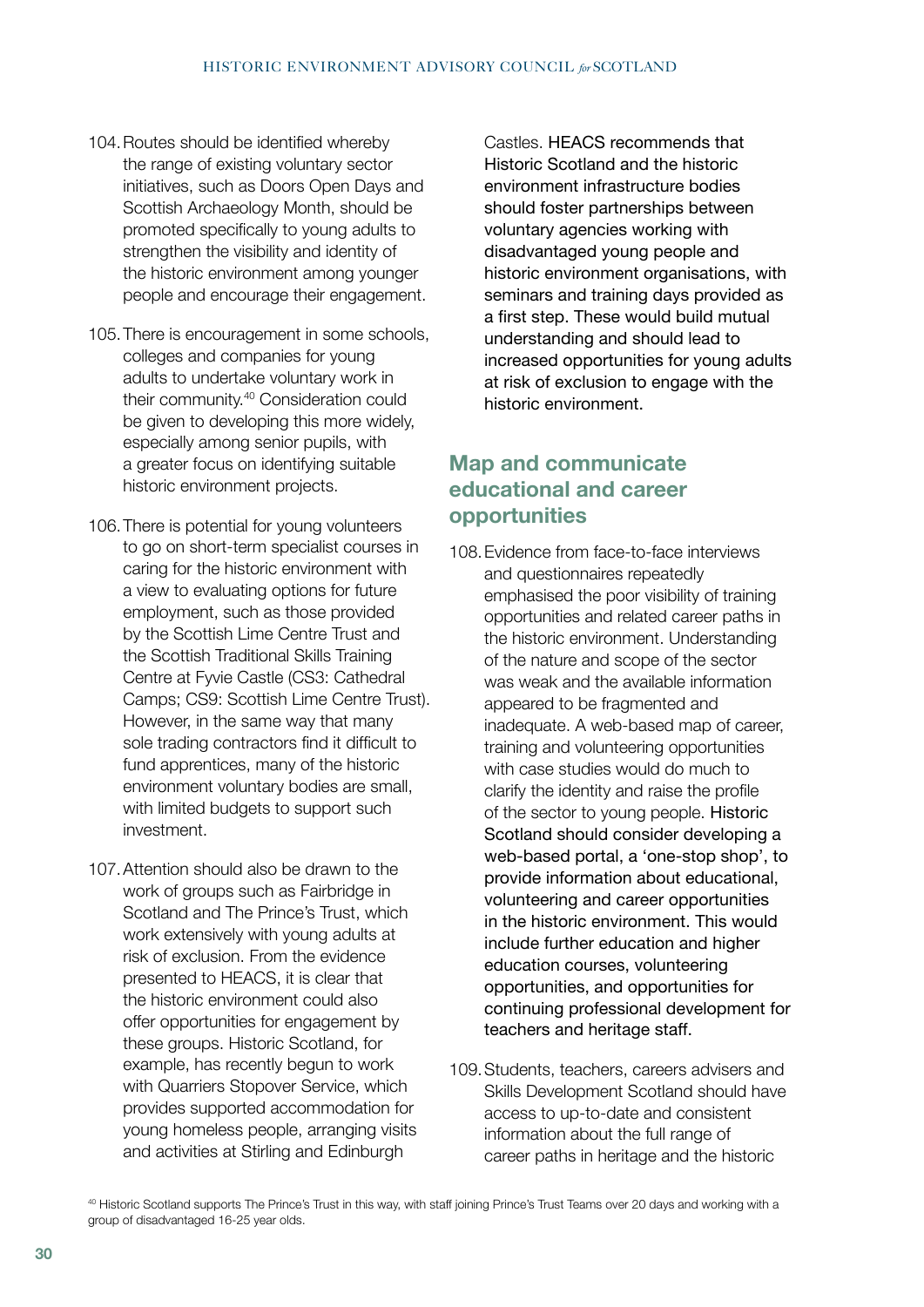environment. Mapping career paths in the heritage sector along the lines of the Government-funded 'Path is Green' web option (developed by Skills Development Scotland for renewables and 'green' careers) would raise students' awareness of the range of training and job options available, as well as conveying the full meaning and value of the historic environment sector to students and their advisers. HEACS recommends that Historic Scotland approach Skills Development Scotland to undertake a mapping exercise for careers in heritage and the historic environment.

# **Engage locally: the role of local authorities**

- 110.Local authorities have significant responsibilities for the historic environment and face the challenge of raising public awareness and involvement. Local authorities provide opportunities for young adults to engage with the historic environment in a number of different ways: for instance, through museums, heritage trails, ranger services, and special events such as Scottish Archaeology Month. The experience of the Working Group, however, was that it can be difficult for the public to find out about such activities. Within some local authorities there appears to be a lack of 'joined-up' working between responsible departments, and consequently, weaknesses in communication about the historic environment.
- 111.Under the 2007 Concordat between local authorities and the Scottish Government, more responsibility is delegated to local authorities for priority

*"I never went outdoors much before, but now I go hillwalking with my Conservation Volunteers group all the time. It's opened up my eyes and changed my perspective."*

NTS Thistle Camp volunteer

setting and service delivery.<sup>41</sup> Similarly, the new Planning Act requires more local community involvement in planning decisions affecting the shape and physical character of their communities.42 Local authorities are working to build engagement with young adults into the planning process; this should include the historic environment. The advent of community planning offers an important opportunity for more community engagement with and increasing access to the historic environment, including by young adults – often a target group in community plans. It has to be admitted that the sector's efforts to engage with community planning have been, at best, patchy so far. Some community plans (Orkney and Midlothian, for example) take good account of the contribution of the historic environment, but most do not. HEACS recommends that CoSLA and Historic Scotland should prepare guidance and case studies for local communities, community planning partners and historic environment organisations on how to engage with the Community Planning process, including how to involve young adults, and how the historic environment can benefit other sections of the community.

<sup>41</sup>*Concordat between the Scottish Government and local government*, Scottish Government, 2007: www.scotland.gov.uk/resource/ doc/923/0054147.pdf

<sup>42</sup> Planning etc (Scotland) Act 2006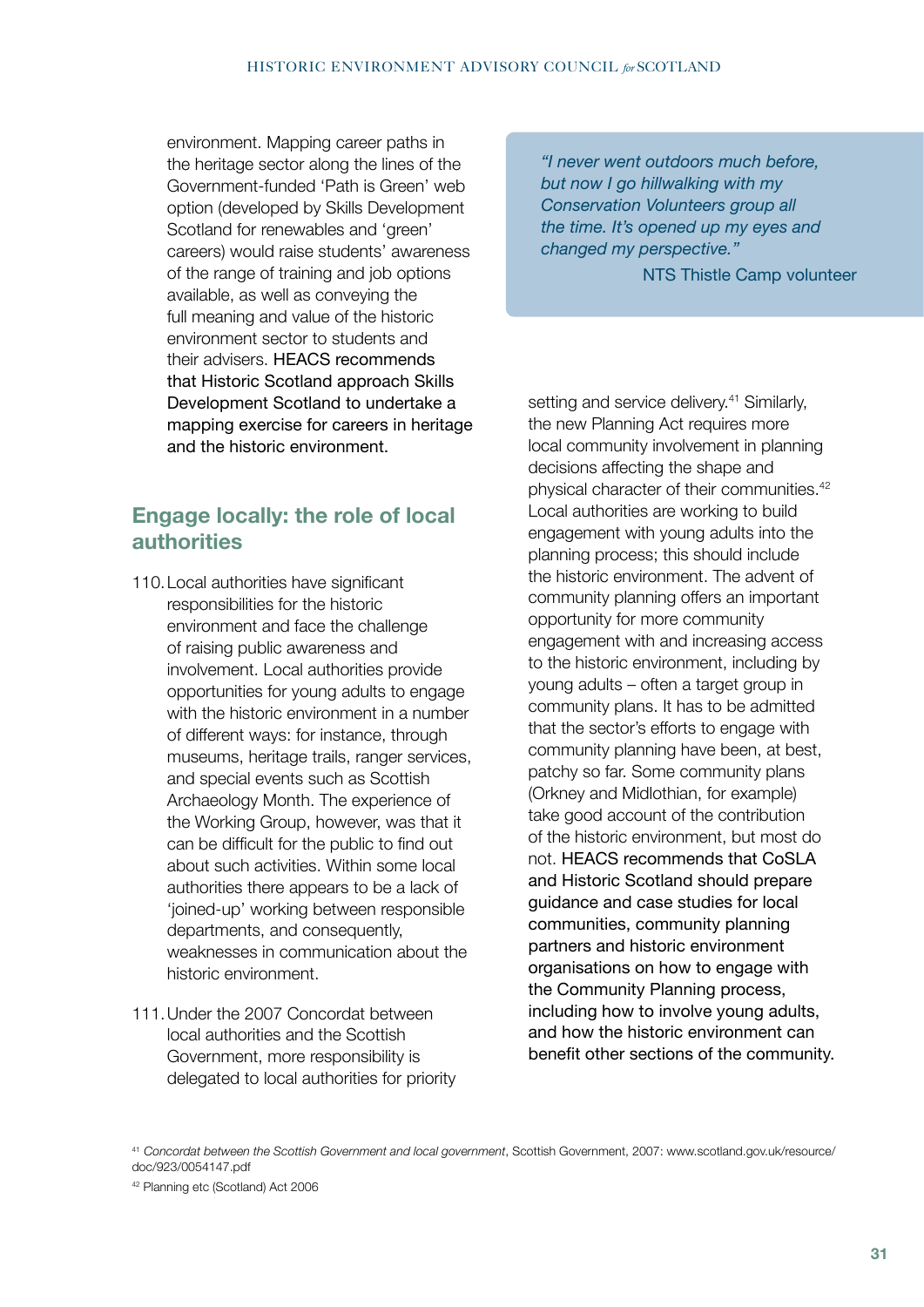# CONCLUSIONS

- 112.Young adults clearly do engage in the historic environment – more than was anticipated at the outset of this study – but the current level of engagement is relatively modest. It is also disproportionately weighted towards those in further and higher education, although they also often lack opportunities for hands-on work and fieldwork experience. Volunteering opportunities for young adults, notwithstanding the excellent initiatives of the National Trust for Scotland, are principally in small, local heritage bodies, archaeology societies and re-enactment groups.
- 113.There are a number of significant but surmountable obstacles to greater engagement by more young adults, including those at risk of exclusion. HEACS has identified some strategies and initiatives which could enlarge awareness and opportunity and engender a higher level of engagement, which would be valuable to the young adults themselves, to the historic environment, and to Scotland as a whole.
- 114.There is a strong case, particularly in the present economic climate, for supporting training and work opportunities that can both engage young adults, and increase the contribution to Scotland's economy from the diverse historic environment sector. The research and case study material cited in this report amply demonstrate the many other social and economic benefits, and National Performance Framework objectives, which investment in engaging young adults would repay over the longer term.
- 115.The recommendations in this report are aimed at engaging young adults in the historic environment by:
	- extending opportunities to young Scots to engage in the historic environment, through formal education, training and career opportunities;
	- improving communication about training and volunteering opportunities, careers and job prospects in the historic environment;
	- building capacity in the historic environment sector, especially in the areas of training, and volunteer management and coordination;
	- fostering partnerships between historic environment organisations, local authorities and voluntary sector bodies working with young adults, including those at risk of exclusion; and
	- improving baseline data and ensuring effective monitoring and evaluation of initiatives aimed at engaging young adults in the historic environment.
- 116.Overall HEACS has identified that one of the critical deficiencies in delivering many of these recommendations is the lack of a national infrastructure body for the historic environment. HEACS has examined this issue elsewhere and made the case for a bespoke national infrastructure body.43 Here it is only necessary to stress that facilitating training, encouraging the engagement of people of all ages, and promoting the historic environment, would be important tasks for such a body, as well as the more traditional role of safeguarding the historic environment itself.

<sup>43</sup> *Report and Recommendations on the Infrastructure of the Historic Environment*, HEACS, 2008: www.heacs.org.uk/documents.htm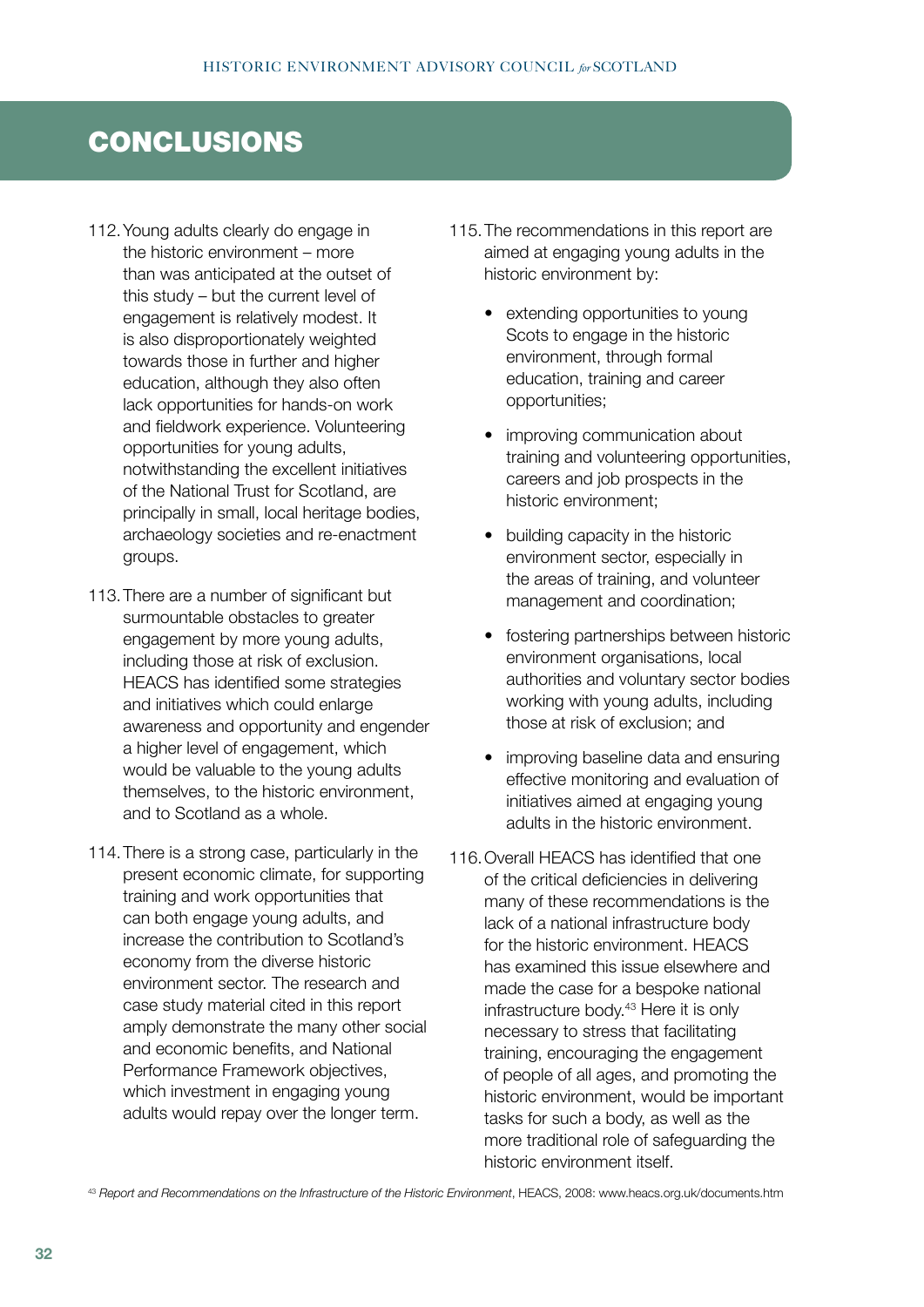# **RECOMMENDATIONS**

# **Focus on the needs and interests of young adults**

Organisations, including Historic Scotland, should create innovative opportunities for young adults to try out a range of activities relating to the historic environment, for example, through the means of 'taster days'. [para 61]

# **Raise the capacity of the historic environment sector**

Historic Scotland should encourage and support a range of providers in the sector to develop educational and training opportunities for hands-on fieldwork and practical experience for young adults. [67]

Historic Scotland should invite proposals for pilot projects aimed at engaging young adults in hands-on conservation, research and interpretation activities, preferably in partnership with schools, youth work organisations and other voluntary sector agencies. [67]

# **Value the historic environment in secondary education**

Learning and Teaching Scotland and the Heritage Education Forum, working with Historic Scotland and teacher training providers, should develop teacher training modules demonstrating the value of using fieldwork and visits to historic places as part of the Curriculum for Excellence, together with practical guidance. [78]

Learning and Teaching Scotland should appoint an officer(s) to increase the capacity and effectiveness of the Heritage Education

Forum, in order to make best use of the opportunities provided by Glow and other developments. [80]

Consideration should be given by Historic Scotland as to what other means it might employ to encourage educational projects involving the wider historic environment. Examples might be grants directed at educational projects, annual awards for schools and pupils, and additional training provision. [81]

More resources should be made available, for example, through Learning and Teaching Scotland, Historic Scotland and/or the Heritage Lottery Fund, to support smaller historic environment organisations to develop their educational capacity. [84]

### **Improve collaboration with further and higher education**

Historic environment organisations and further and higher education institutions should be encouraged to work collaboratively and share good practice to enable students to obtain more hands-on experience. [90]

# **Increase skills training and job experience opportunities**

Historic Scotland and the wider sector should be proactive in identifying training and job opportunities for young adults in the historic environment, including an expansion of training through more apprenticeships and internships. This recommendation will be especially important should the Government establish a national job experience scheme to help tackle unemployment among young adults during the current economic downturn. [96]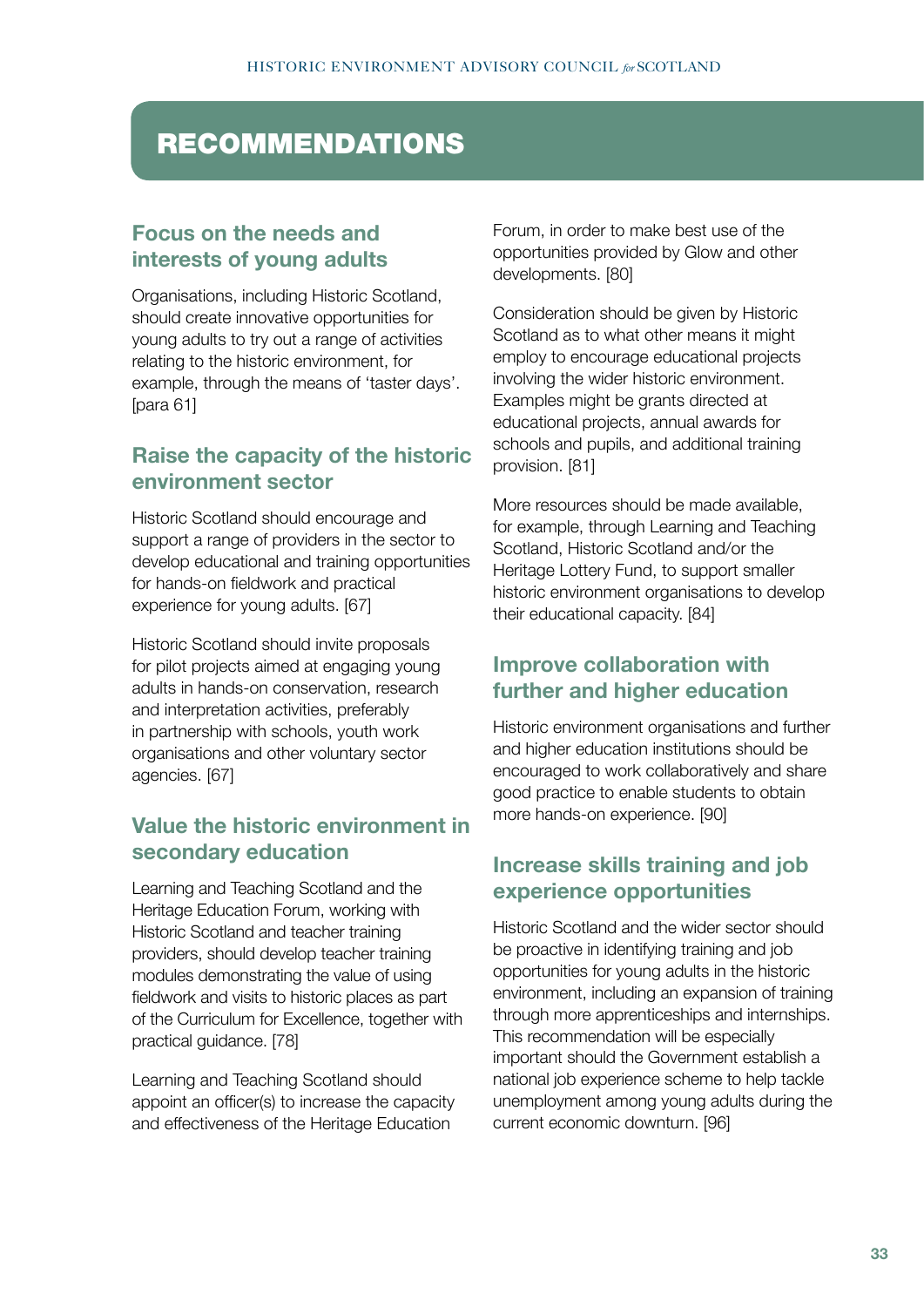#### **Develop young adults as volunteers**

HEACS recommends that Historic Scotland should establish a short-life working group, with Volunteer Development Scotland, YouthLink and others as appropriate, to review the Government's youth volunteering policies and strategies and identify their relevance and potential for the historic environment. [100]

Historic Scotland should be tasked to work with Volunteer Development Scotland and the historic environment sector to develop and deliver a volunteer manager and coordinator training programme. [103]

Historic Scotland and the historic environment infrastructure bodies should foster partnerships between voluntary agencies working with disadvantaged young people and historic environment organisations, with seminars and training days provided as a first step. [107]

# **Map and communicate educational and career opportunities**

Historic Scotland should consider developing a dedicated web-based portal to provide information about educational, volunteering and career opportunities in the historic environment. [108]

HEACS recommends that Historic Scotland should approach Skills Development Scotland to undertake a mapping exercise for the full range of career paths in heritage and the historic environment, perhaps along the lines of the Government-funded 'Path is Green' web option. [109]

# **Engage locally: the role of local authorities**

CoSLA and Historic Scotland should prepare guidance and case studies for local communities, community planning partners and historic environment organisations on how to engage with the Community Planning process, including how to involve young adults, and how the historic environment can benefit other sections of the community. [110]

### **Improve the information base on young adults' engagement**

In collecting information, VisitScotland should ask heritage organisations and visitor attractions to record primary and secondary school visits separately. [37]

Future surveys of Children's Participation in Culture and Sport should include a question about visits to historic and archaeological sites as part of school activities. [37]

Heritage organisations should introduce the 16-24 age band as an age classification in visitor surveys. [39]

The Scottish Historic Environment Audit should be tasked with measuring the resources (financial and human) currently available for education and community outreach in the historic environment. [40]

Future research by the Scottish Government, VisitScotland, Historic Scotland or the wider historic environment sector, should aim to gather consistent age-specific data. [41]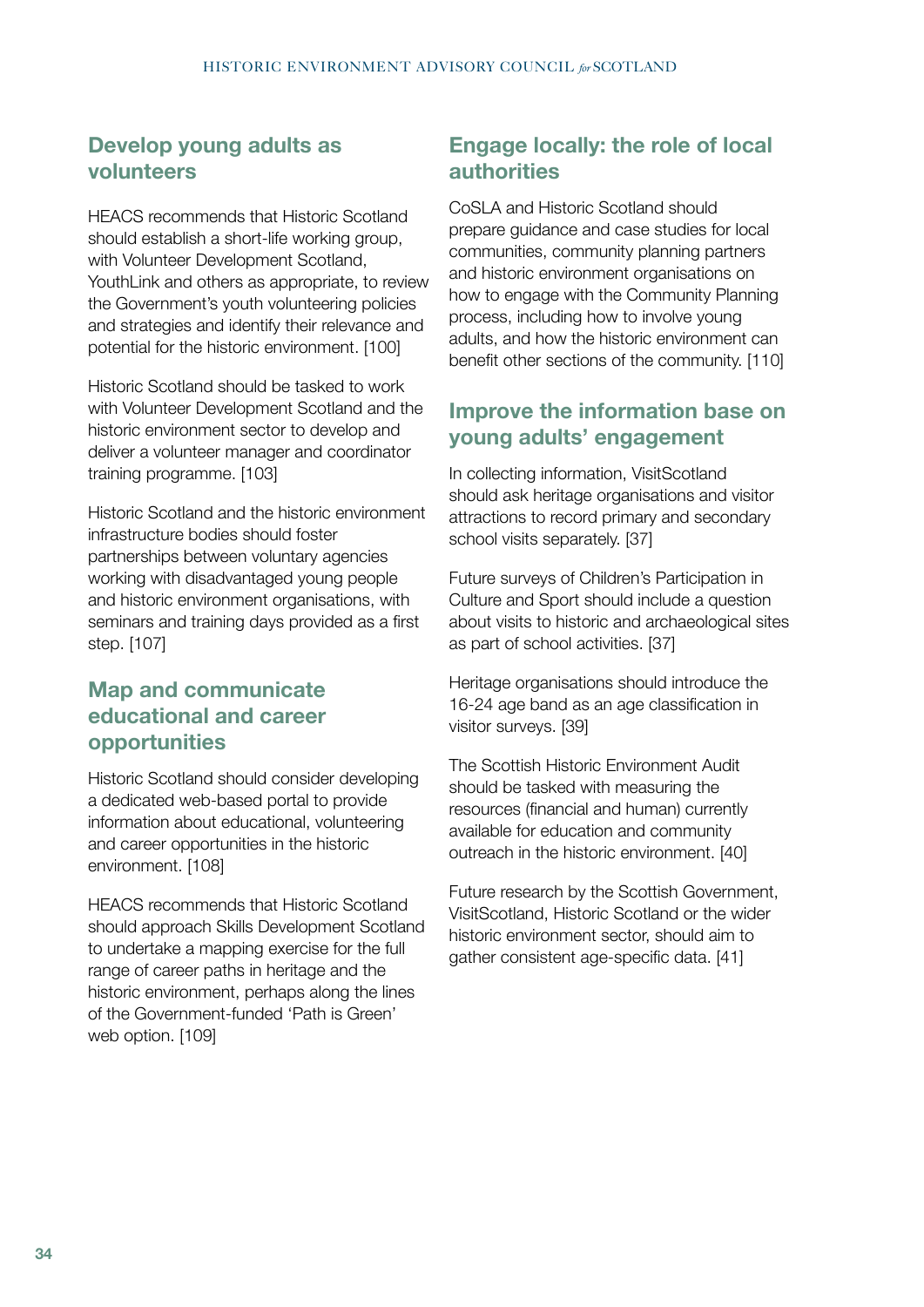# APPENDIX 1

### **Working Group membership**

Evelyn Silber (Chair) Ross Noble Richard Oram Ian Johnson (2006-7) Colin Martin (2007-8)

Working Group members attended the following conferences, meetings and training courses related to young adults:

March 2007 *Building Up Connections Conference* - The Lighthouse

April 2008 *Action on Skills Training and Education for the Historic Environment*, The Prince's Foundation, London, organised by ICOMOS UK

May 2008 *Introduction to the Curriculum for Excellence* – Museums and Galleries Scotland

July 2008 *Open Minds: Engaging Young People* – Museums Association

November 2008 *Scotland's Rural Past: First Annual Conference* – RCAHMS

January 2009 *Heritage Workshop: Involving Youth Volunteers* (seminar on pilot 'v'-Projects) – English Heritage and the National Trust, Swindon

National Heritage Training Group meetings

#### **The following organisations gave evidence to Working Group meetings:**

British Trust for Conservation Volunteers Fairbridge in Scotland The Green Team Historic Scotland Learning and Teaching Scotland National Trust for Scotland The Prince's Trust Scottish Association of Teachers of History Scottish Natural Heritage Skills Development Scotland University of Stirling, Department of Education Volunteer Development Scotland

#### **The following organisations responded to the request for written evidence:**

Aberdeen City Council (City Archaeology Unit) Archaeological Heritage Services Ltd Archaeology Scotland Architectural Heritage Society of Scotland Association of Building Preservation Trusts Garden History Society Highland Folk Museum National Museums Scotland National Trust for Scotland Royal Commission on the Ancient and Historical Monuments of Scotland Saltire Society Scottish Redundant Churches Trust Scottish Lime Centre Trust Scottish Stone Liaison Group Scottish Vernacular Buildings Working Group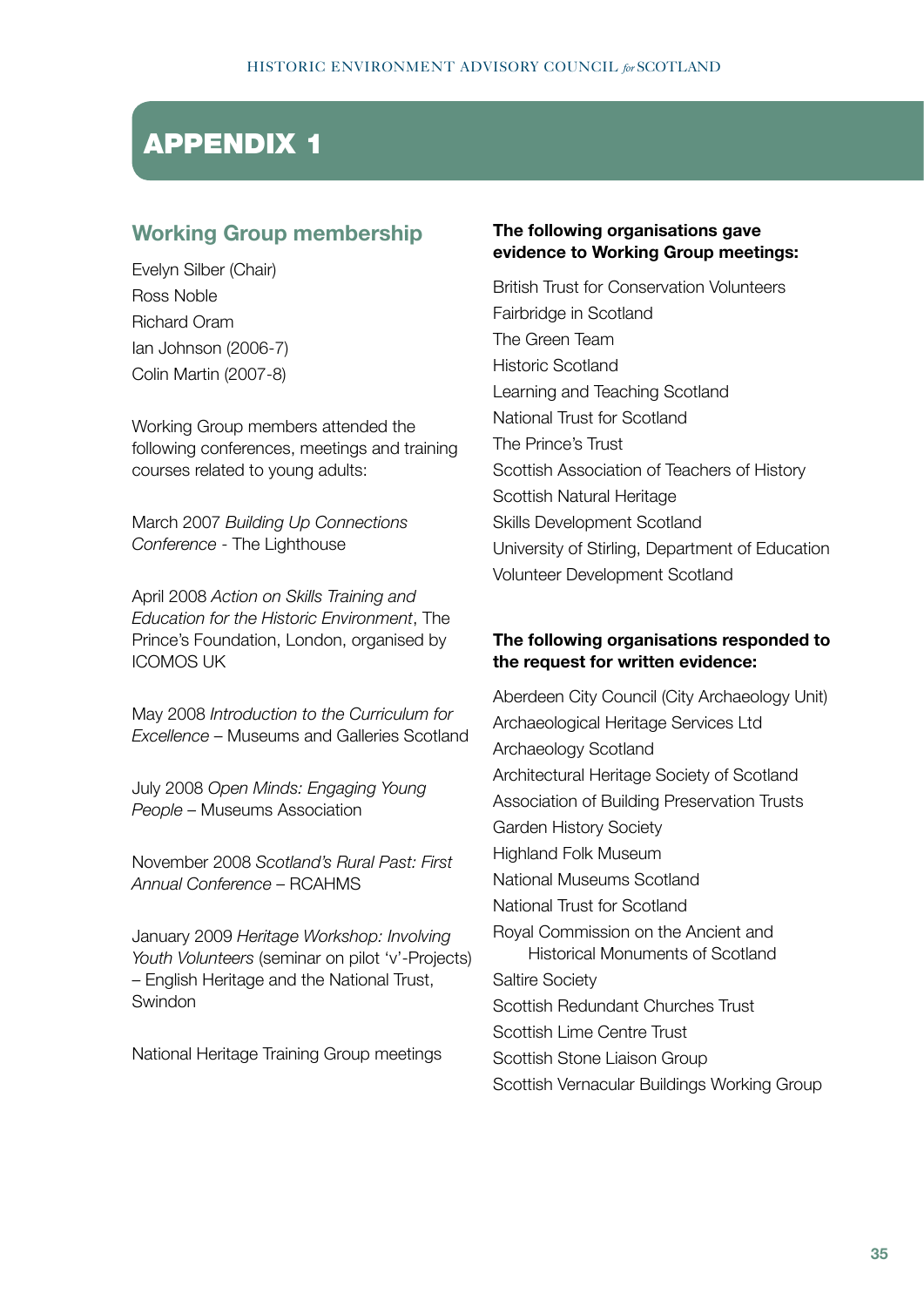# APPENDIX 2: REFERENCES

#### **Select list of websites accessed**

Archaeology Scotland Architectural Heritage Society of Scotland Built Environment Forum Scotland Department of Culture, Media and Sport Engage English Heritage Fairbridge in Scotland General Register Office for Scotland Glasgow Building Preservation Trust Glasgow City Council Heritage Education Forum Heritage Link Heritage Lottery Fund **Highland Council** Historic Scotland Institute of Field Archaeology Learning and Teaching Scotland Museums Association Museums Galleries Scotland National Museums of Scotland National Trust for Scotland Perth & Kinross Council The Lighthouse The Prince's Trust Royal Commission on the Ancient and Historical Monuments of Scotland Scottish Centre for Intergenerational Practice Scottish Coastal Archaeology and the Problem of Erosion Scottish Council for Voluntary Organisations Scottish Civic Trust

Scottish Government Scottish Historic Environment Audit Scottish Stone Liaison Group Society of Antiquaries of Scotland Stirling City Council **VisitScotland** Volunteer Development Scotland YouthLink Young Scot Youth Scotland

#### **Relevant research commissioned by HEACS**

Applejuice, *Engaging Young Adults in the Historic Environment: Case Studies*, 2009: http://www.heacs.org.uk/documents,htm

*Volunteer Development Scotland, Volunteering and the Historic Environment*, 2008: http:// www.heacs.org.uk/documents.htm

ECOTEC, *Economic Impact of the Historic Environment in Scotland*, 2008: http://www. heacs.org.uk/documents.htm

#### **Select bibliography**

Attingham Trust, *Opening Doors: Learning in the Historic Environment,* 2004: www. openingdoorsreport.org.uk

Bragg, S, *Consulting Young People: A Review of the Literature*, *A Report for Creative Partnerships*, 2007: www.creativepartnerships.com/content/gdocs/cyp.pdf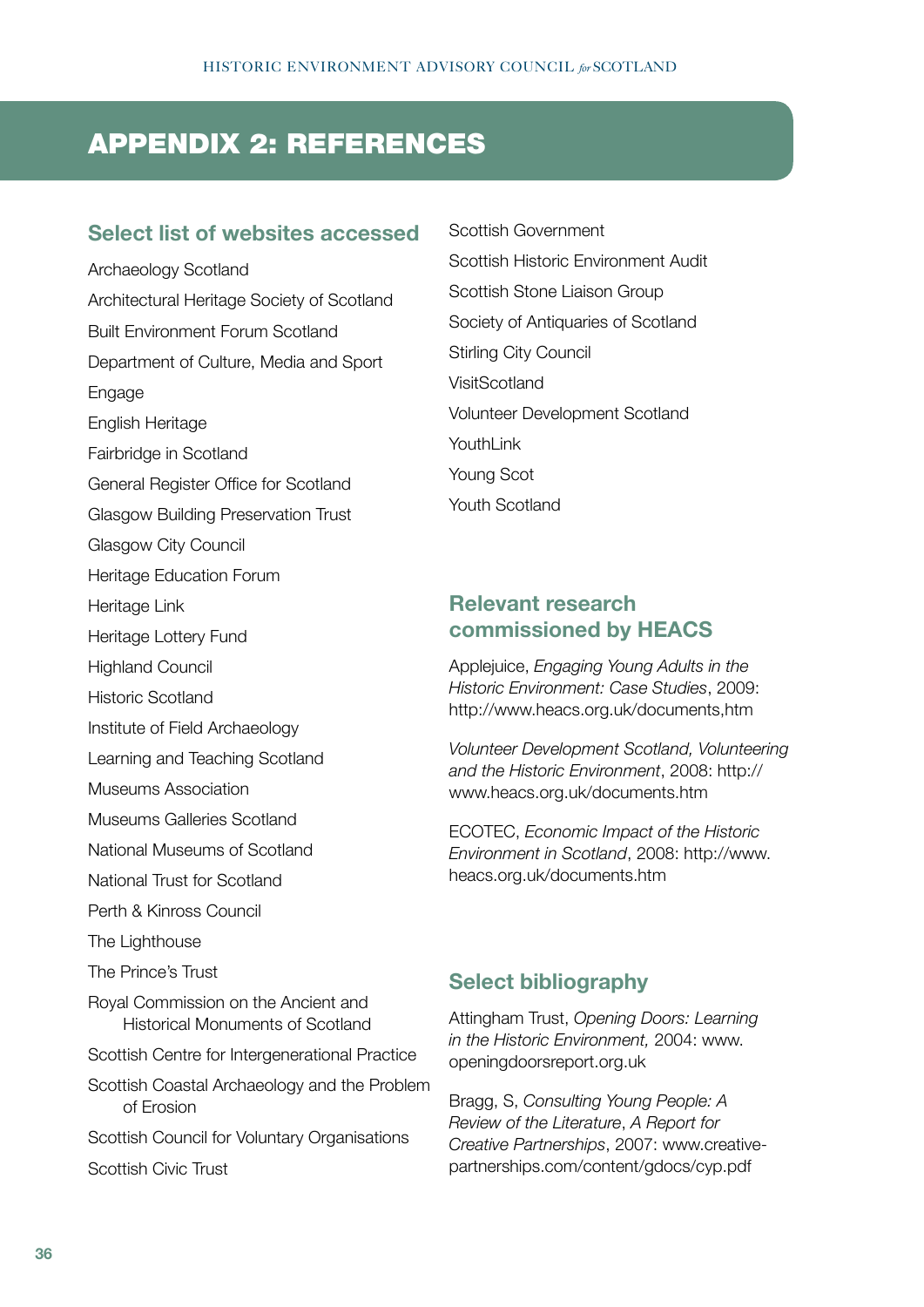DCMS, *Laying the Foundations: Using the Built Environment to Teach,* 2006: www. culture.gov.uk/NR/rdonlyres/21E7D185- B4BE-498E-A4D3-A04D580D1FE5/0/laying\_ the\_foundationsjuly06.pdf

DCMS, *Culture on Demand: Ways to Engage a Broader Audience*, 2007: www.culture.gov. uk/images/research/CultureOnDemand.pdf

DCMS, *Engaging Places Research: Supply and Demand of Built Environment Education in Schools*, 2007: www.culture.gov.uk/ reference\_library/publications/5140.aspx

DCMS, *Taking Part: Annual National Survey of Culture, Leisure and Sport, Annual Reports* (5 years of data): www.culture.gov.uk/reference\_ library/research\_and\_statistics/4828.aspx

Department for Education and Skills, *Learning Outside the Classroom Manifesto*, 2006: www.lotc.org.uk/pdf/1.0%20Learning%20 Outside%20the%20Classroom%20manifesto. pdf

English Heritage, *Heritage Counts 2001-2007*: www.english-heritage.org.uk/hc

English Heritage, *Power of Place: The Future of the Historic Environment*, 2000: www. english-heritage.org.uk/server/show/nav.1447

English Heritage, *Valuing our Heritage: The Case for Future Investment in the Historic Environment*, 2007 (joint publication by English Heritage, the National Trust, the Heritage Lottery Fund, the Historic Houses Association and Heritage Link): www.englishheritage.org.uk/upload/pdf/Valuing\_Our\_ Heritage.pdf?1241411670

HEACS, *Report and Recommendations on the Role of Local Authorities in Conserving the Historic Environment*, 2006: www.heacs.org. uk/documents.htm

HEACS, *Report and Recommendations on the Availability of Adequate and Appropriate Traditional Materials and Professional and Craft Skills to Meet the Needs of the Built Heritage*, 2006: www.heacs.org.uk/ documents.htm

HEACS, *Report and Recommendations on the Infrastructure of the Historic Environment*, 2008: www.heacs.org.uk/documents.htm

HEACS, *Report and Recommendations on the Economic Impact of the Historic Environment in Scotland*, 2009: www.heacs. org.uk/documents.htm

Heritage Lottery Fund, *Practical Partnerships: Involving Young People in Heritage*, 2004: www.hlf.org.uk/NR/rdonlyres/0A182FA6- 9B55-41B2-84C1-951A7A218E81/0/ practicalpartnerships.pdf

Heritage Lottery Fund, *Learning from Young Roots: Evaluation of the Young Roots Grant Programme*, 2005: www.hlf.org.uk/hlf/stuff/ young\_roots\_evaluation.pdf

Heritage Lottery Fund, *The Social Impact of Heritage Lottery Funded Projects*, 2006, 2007 and 2008: www.hlf.org.uk/hlf/Docs/ ResearchAndConsultation/SocialImpact

Historic Scotland, *Understanding People in the Past: A Teacher's Guide to Historic Scotland Properties*, 1995

Historic Scotland, *Scotland's Historic Environment Policy*, 2008: www.historicscotland.gov.uk/shep.pdf

Historic Scotland, *Education Visits Guide: Inspiring Learners of All Ages*, 2008

Historic Scotland, *Schools Programme 2008-2009 Secondary: Inspiring Learning Beyond the Classroom*, 2008

Historic Scotland, *Corporate Plan 2008-11*, 2008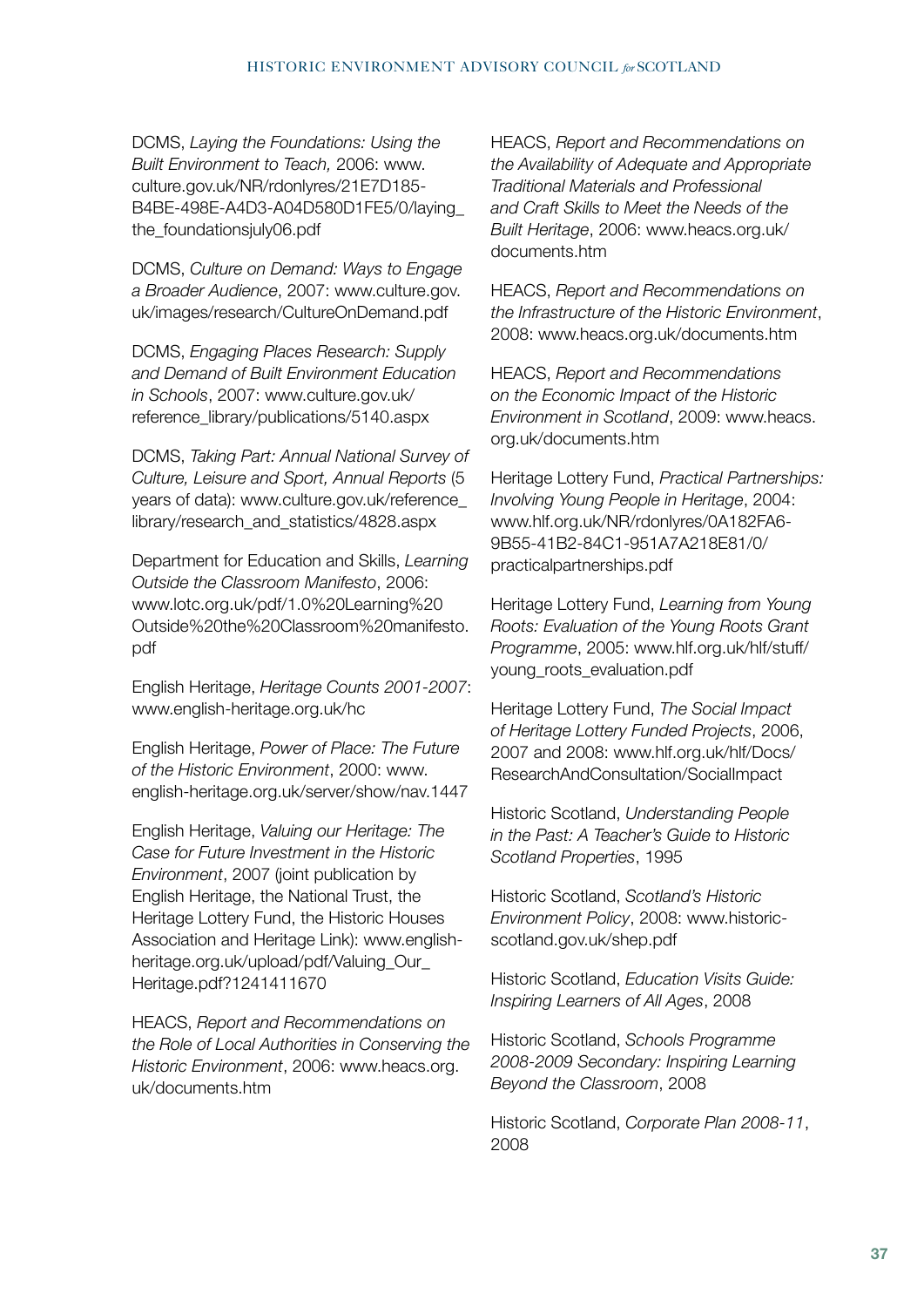Institute for Volunteering Research, *Young People Help Out: Volunteering and Giving among Young People*, 2007: www.ivr.org.uk/ researchbulletins

*Morgan Inquiry: An Independent Inquiry into Young Adult Volunteering in the UK*, 2008: www.morganinquiry.org.uk

National Heritage Training Group, *Traditional Building Craft Skills: Assessing the Need, Meeting the Challenge*, 2007: www.nhtg.org. uk/uploads/NHTG\_skillsresearch\_Scotland\_ report2007\_tcm27-11119.pdf

National Trust, *Access All Areas: Increasing Volunteering Opportunities for Under-Represented Groups of People*, 2006: www.nationaltrust.org.uk/youth

Peacock, A, *Changing Minds: The Lasting Impact of School Trips*, 2006: www.nationaltrust.org.uk

Planning etc (Scotland) Act 2006

Public Appointments & Public Bodies etc (Scotland) Act 2003

Robinson, K, *All Our Futures: Creativity, Culture and Education*. National Advisory Committee on Creative and Cultural Education (NACCE) and DfEE, 1999: www.cypni.org.uk/ downloads/allourfutures.pdf

Scottish Government, *Working Group Report into a National Youth Volunteering Programme*, 2004: www.scotland.gov.uk/ publications/2004/05/19349/37015

Scottish Government, *More Choices, More Chances: A Strategy to Reduce the Proportion of Young People not in Education, Employment or Training in Scotland*, 2006: www.scotland.gov.uk/ publications/2006/06/13100205/0

Scottish Government, *Moving Forward: A National Youth Work Strategy*, 2007: www.scotland.gov.uk/ publications/2007/03/08113759/0

Scottish Government, *Volunteering in the Youth Work Sector: An Action Plan*, 2007: www.scotland.gov.uk/ publications/2007/11/26110321/0

Scottish Government, *The Opportunities for Environmental Volunteering to Deliver Scottish Executive Policies: A Discussion Paper*, 2007: www.scotland.gov.uk/ publications/2007/02/01143700/1

Scottish Government, *National Performance Framework*, 2007: www.scotland.gov.uk/ Publications/2007/11/13092240/9

Scottish Government, *All Our Futures: Planning for a Scotland with an Ageing Population*, 2007: www.scotland.gov.uk/ publications/2007/03/08143924/0

Scottish Government, *Concordat between the Scottish Government and Local Government*, 2007: www.scotland.gov.uk/resource/ doc/923/0054147.pdf

Scottish Government, *Children's Participation in Culture and Sport*, 2008 (Ipsos MORI research): www.scotland.gov.uk/ publications/2008/08/12161748/13

Scottish Government, *People and Culture in Scotland: Results from the Scottish Household Survey Culture and Sport Module 2007*, 2008: www.scotland.gov.uk/ publications/2008/11/24104710/0

Scottish Government, *Amazing Things: A Guide to Youth Awards in Scotland*, 2008: www.youthscotland.org.uk/resources/freedownloadable-resources-.htm

Scottish Government, *No Limits: Volunteering as a Model of Youth Development*, 2008: www.youthscotland.org.uk/resources/freedownloadable-resources-.htm

Scottish Government, *Growing Better: Youth Wor*k, 2008: www.youthscotland.org.uk/ resources/free-downloadable-resources-.htm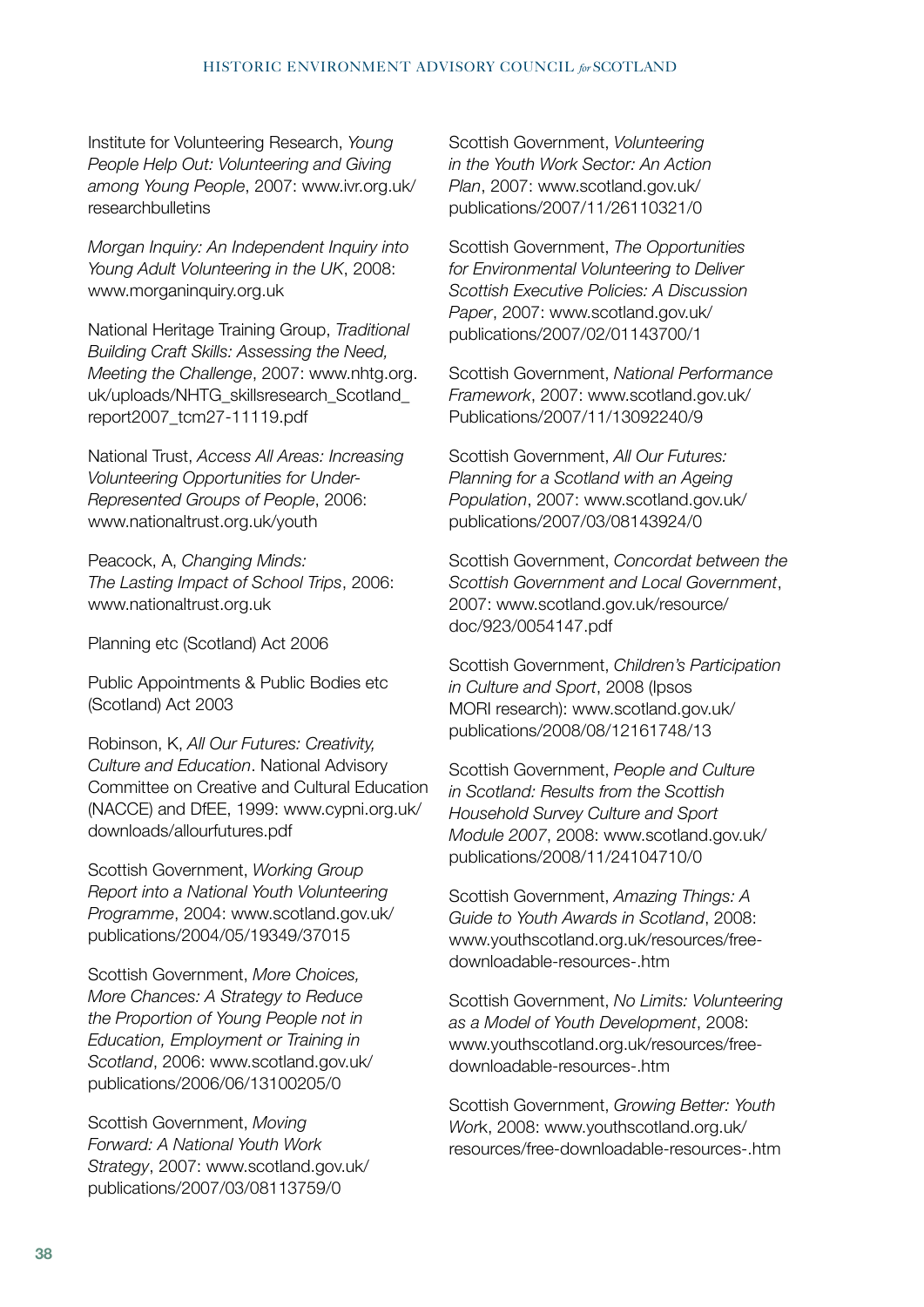Scottish Government, *Valuing Young People: Principles and Connections to Support Young People Achieve their Potential*, 2009: www. youthlink.co.uk/webs/245/file/Valuing%20 Young%20People.pdf

Scotland's Historic Environment Audit (SHEA), *A Review of Existing Information for Scotland's Historic Environment Audit*, vol 1, 2008, Historic Scotland: www.heritageaudit.org.uk

Scottish Museums Council, *A Collective Insight: Scotland's National Audit*, 2002: www.museumsgalleriesscotland.org.uk/ publications/publication/42/national-audit-fullreport

Scottish Museums Council, *Lasting Impressions: A Guide to Getting the Most out of Learning in the Heritage Sector*, 2003: www.museumsgalleriesscotland. org.uk/publications/publication/39/lastingimpressions

Scottish Natural Heritage, *Volunteering in the Natural Heritage: An Audit and Review of Natural Heritage Volunteering in Scotland*, 2007: www.snh.org.uk/pdfs/publications/ commissioned\_reports/ReportNo219.pdf

Volunteer Centre Angus, *A Good Practice Guide to Working with Young People as Volunteers*, 2008

Woodham, A, 'Museums and Social Inclusion: Exploring the Geography of School Visits to Museums', *Cultural Policy*, *Criticism and Management Research, The e-journal of the Department of Cultural Policy and Management, City University*, *London*, June 2007: www.city.ac.uk/arts\_media/assets